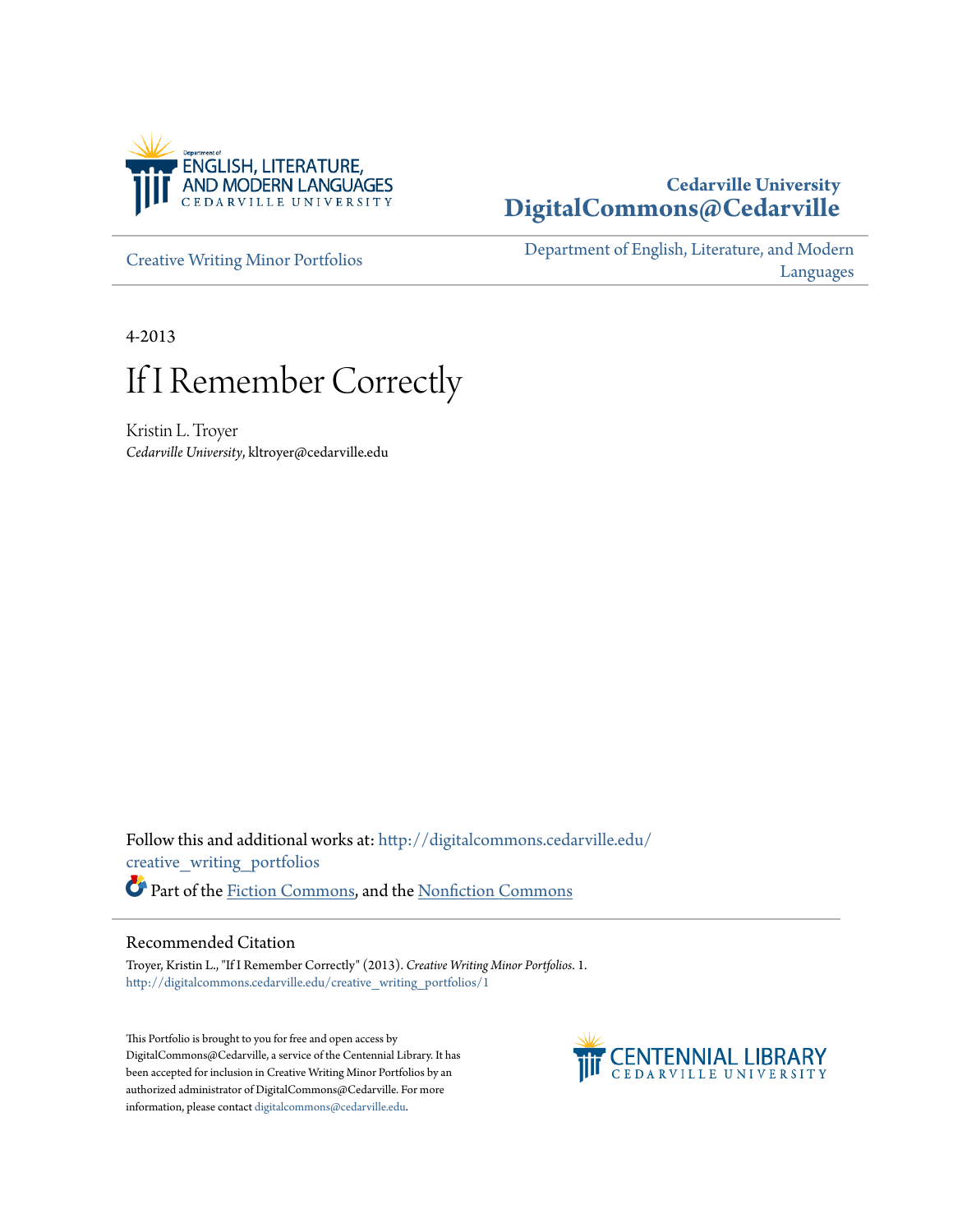### ABSTRACT

This portfolio includes original fiction, plays, and creative nonfiction, the best of my work as a creative writing minor at Cedarville University. The two fiction pieces experiment with structure, one through a non-linear form and one through non-conventional dialogue. My oneact play attempts to lyrically combine dialogue and poetry. Six pieces of creative nonfiction, the majority of the portfolio, relate stories directly from life, but the entire collection relies on my own memories – which may or may not be accurate.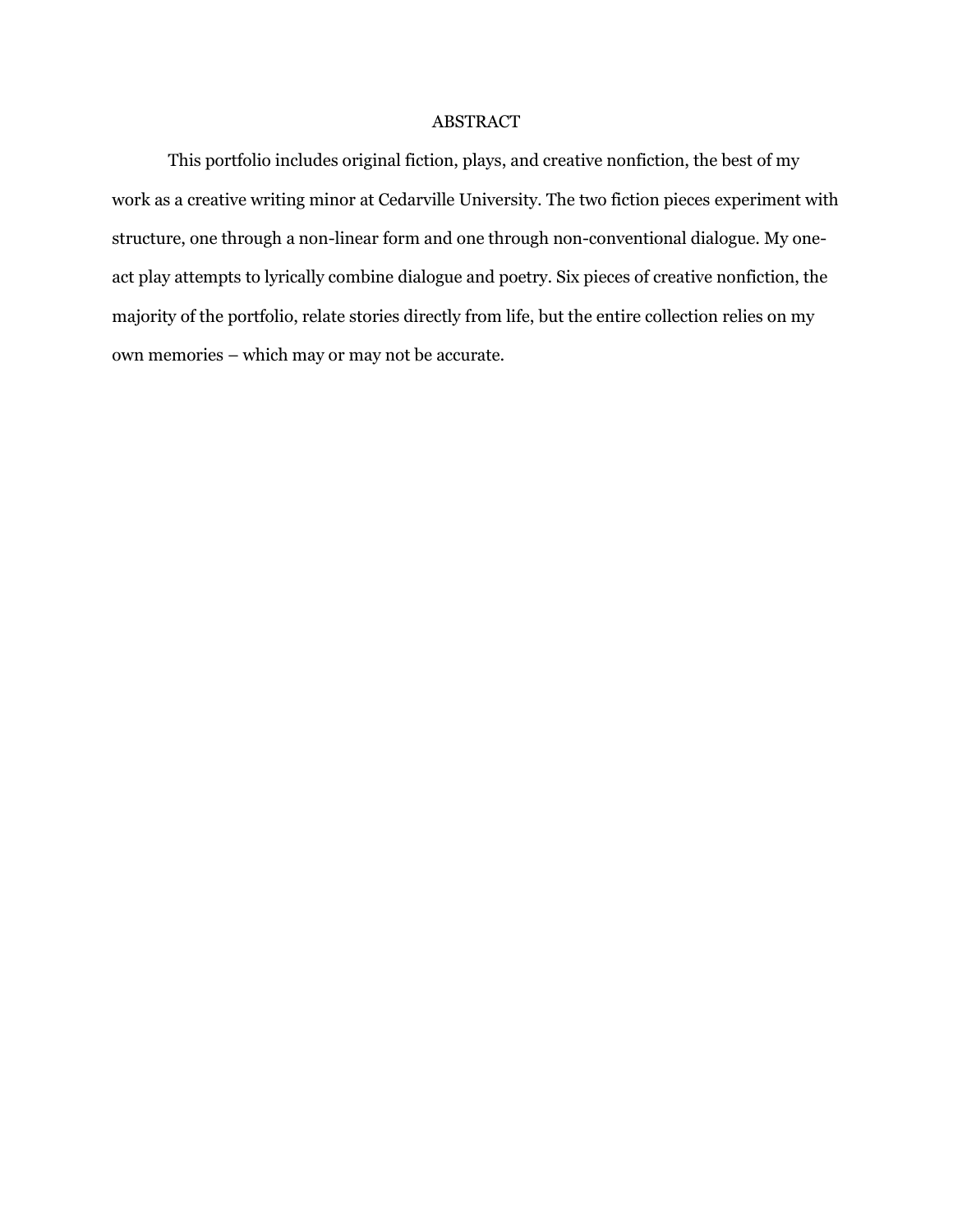## IF I REMEMBER CORRECTLY

by

Kristin Troyer

A Collection of Creative Writing Submitted to

the Faculty of the Department of Language and Literature at Cedarville University

in Partial Fulfillment of the Requirements for the Creative Writing Minor

Cedarville, Ohio

2012

Approved by

\_\_\_\_\_\_\_\_\_\_\_\_\_\_\_\_\_\_\_\_\_\_\_\_\_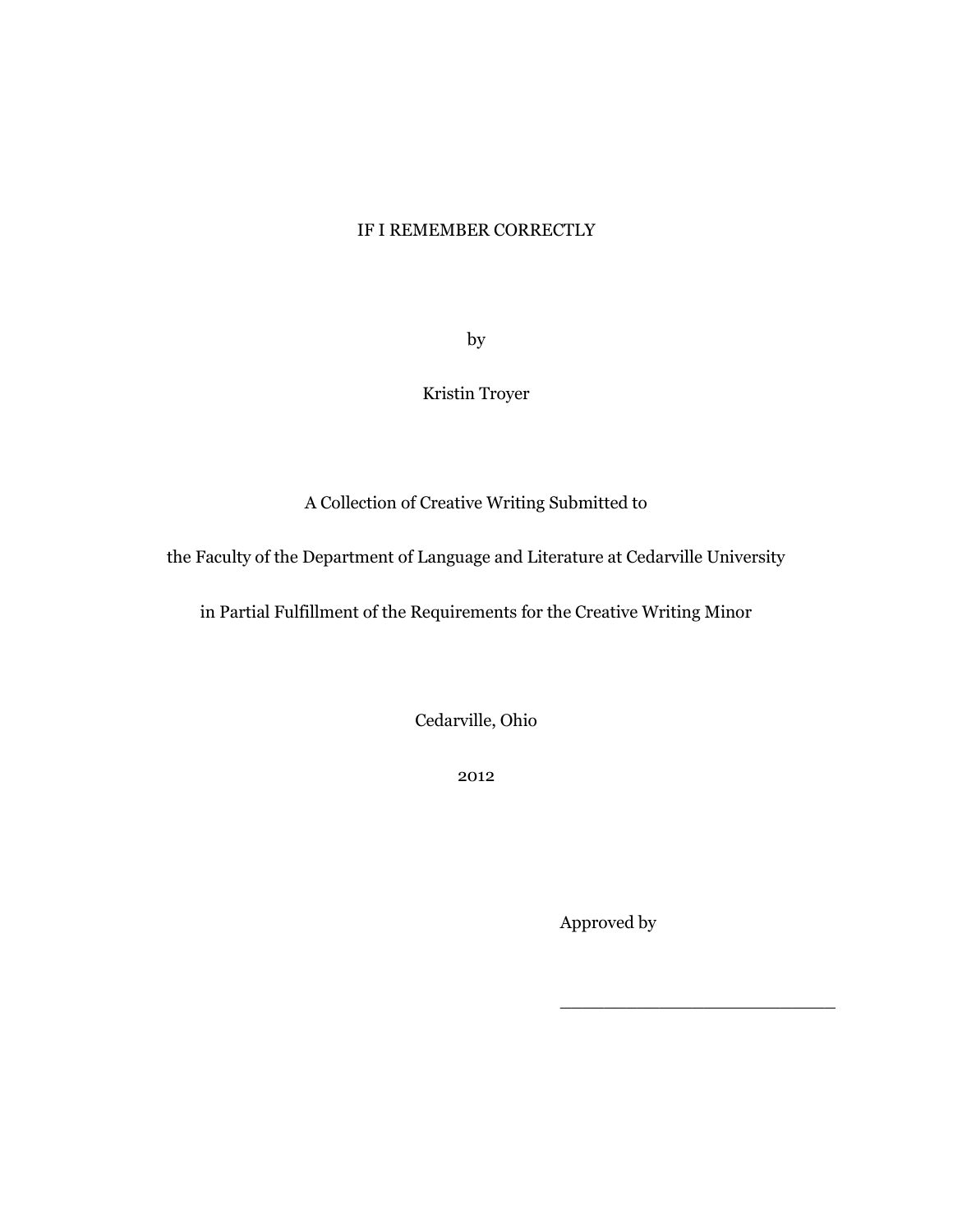## For Megan,

who reads my writing and understands it,

and who could have written a far better dedication

in haiku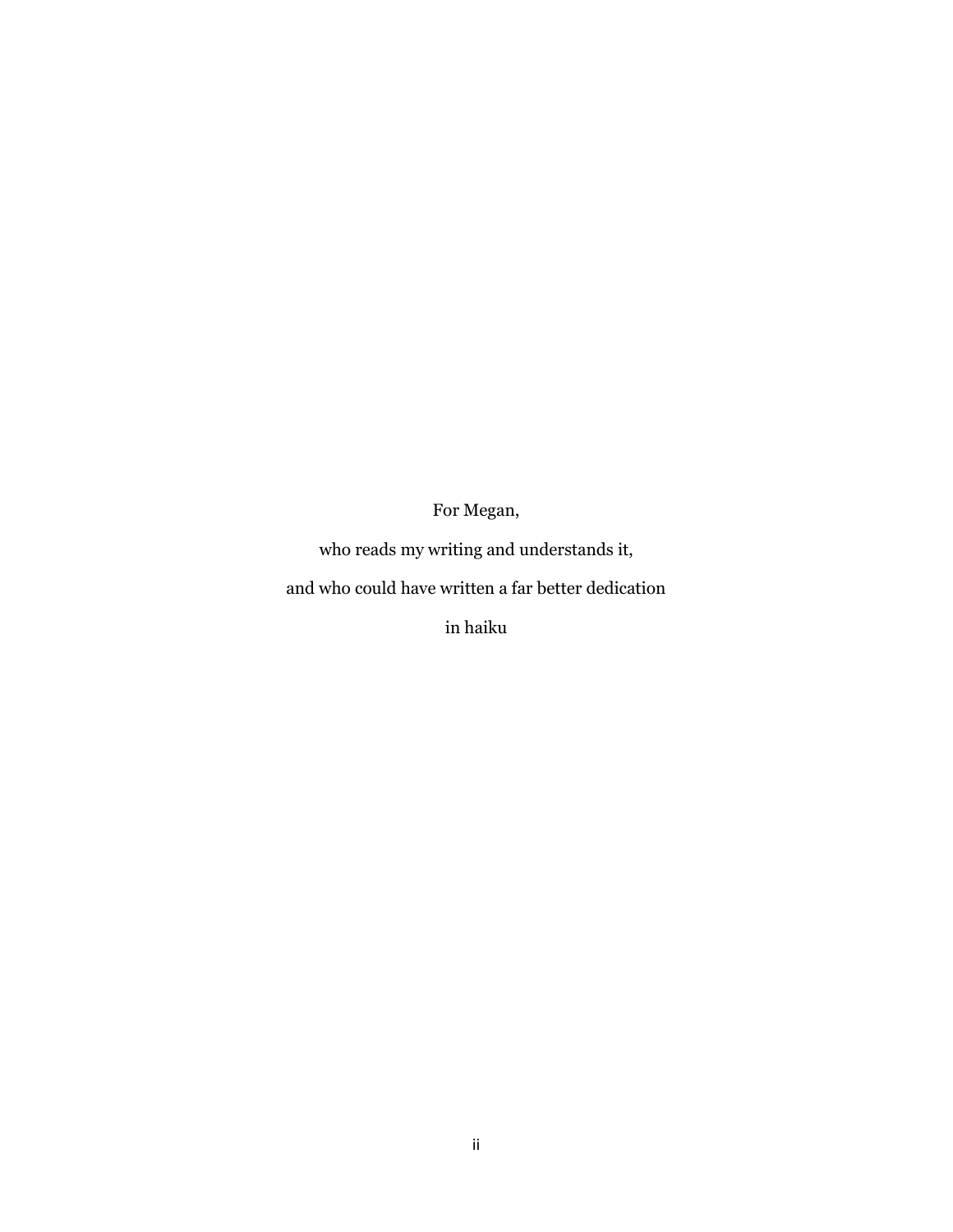#### INTRODUCTION

My mother likes to remind me of a time (or maybe multiple times) when I was small, around three years old, and she told me to go pick out a book to read together. After a bit, I returned to the old striped couch, a color somewhere between brown and orange, carrying a stack as large as my little arms could muscle. Brunette curls bobbing, I announced, "Many 'tories, Mommy, many 'tories!"

The obsession grew. By the time I was eight, nine, ten, and in the Book-It reading program, I was setting goals of twenty-five books per month, and I never failed to reach my goal. Said this eight-year-old self, "Aren't books great, Mom? You can just *go* places." These are philosophies I hope to keep for the rest of my life.

My family has greatly shaped my love of stories. When I was young they read to me and provided books for my own literary adventures. Now they graciously listen to and read and watch the stories I tell, whether these stories are verbal, on paper, or in the theatre. I have repaid this gift by telling stories about my family, mostly because there is no one I know better, no one I love more, and to be honest, no one who confuses me quite so much. Typically I write in order to understand the thoughts or happenings that disturb me, and I tend to reiterate these same themes until I have purged the confusion from my system. My family, as the ones who both delight and baffle me, had little hope of escape. They definitely got the raw end of the deal when it comes to my storytelling.

As I chose the pieces to be included in this collection, I began to see just how much my family has influenced my writing. My religious heritage, my position as the fifth of six siblings, my pity for those who do not have a family like mine – such ideas dominate the stories I tell, whether real or imagined. A few of the nonfiction and fiction pieces even mirror each other in content, paralleling characters and situations. Perhaps it is a stretch to say that all of the pieces included will cohere in this way, but let me explain.

iii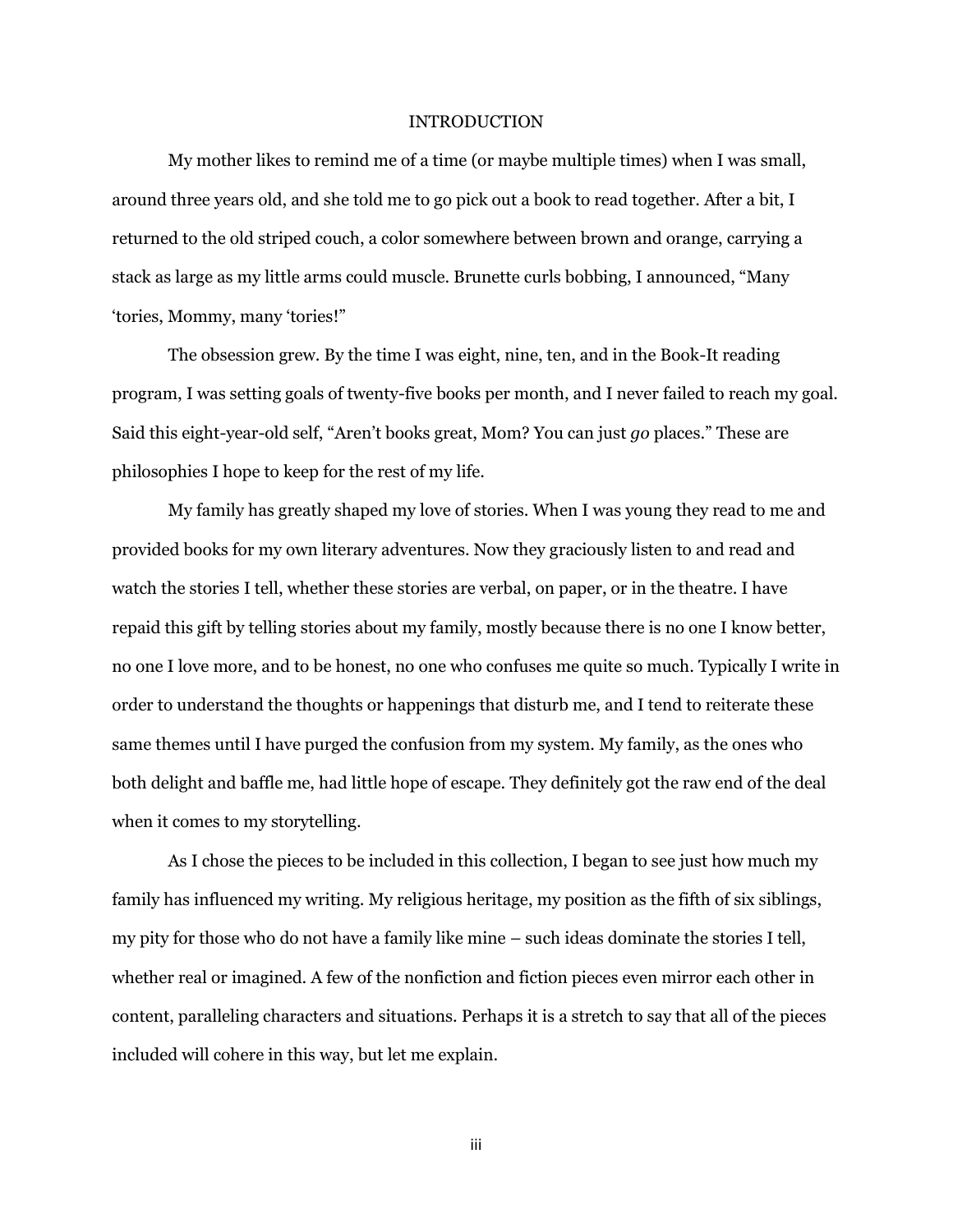The story "These Past Three Years" was written two years earlier than the nonfiction piece, "Black and White and Red All Over," but grew out of the same event. The fading memory of my sister and I talking with our older brother across a glass wall is still strong enough to force me to write in an attempt to drive away the heaviness in my stomach whenever I think of it. This is the very last image in "These Past Three Years," only with an older and younger sister. As I tried to understand my brother's choices, I wondered, does history repeat itself? What if his own children someday find themselves in a similar situation? All of the characters in this story are named after my nieces and nephews, both as a nod of affection and out of curiosity what they might be like ten years from now. When I wrote the parallel nonfiction piece I had already forgotten about the story; apparently the fiction version was not enough, and the idea of my brother, the prodigal, continues to disturb me.

"Waves" and "I Am Elizabeth Proctor" both deal with my father's sickness, though at different stages. In fact, it was the kidney stones described in the first piece that allowed the doctors to discover his cancer, which figures in the second. (Sometimes I wonder why I have never written about my mother; perhaps I will have to write a story examining this phenomenon.) In both of these pieces appear all of my siblings, for my memory cannot separate the events from the relationships.

As embarrassing as this is to admit, my singleness has apparently been another source of confusion, spawning another two of the pieces in the collection. These are also rooted, if indirectly, in my family. The story "Single, Seeking Bereaved" grew out of a conversation with my mother about my frustrations with dating and the absence of men in my life. I hid this vulnerability behind the pathetic-ness and (I hope) humor of Ella Mae, but in "My Favorite Gem," I decided the time had come to face the reality of my own singleness. My family inserted themselves here as well, though more in the background.

The remaining nonfiction, "Learning India" and "A Doll Story," both recount parts of a six-week mission trip to India, an experience that was alternately misery and adventure. Again, I

iv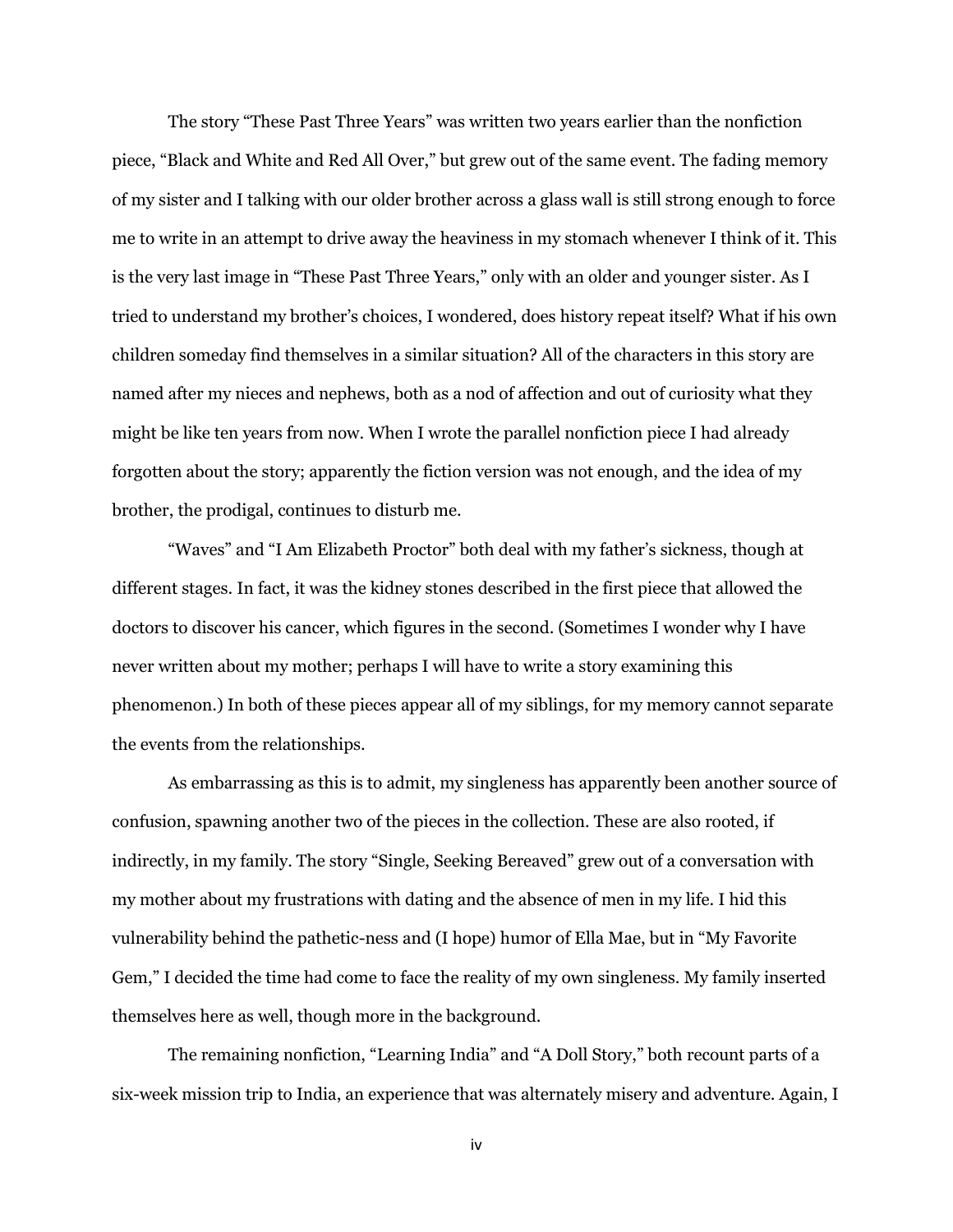wrote in order to process my thoughts and again, my family's influence is inescapable. Without my sister's company and commiseration, for example, the trip would have been much harder. As our time neared its end, we anticipated seeing our family at home, even while we felt guilty for abandoning the children to whom we had become a family. Family means stability, and these children had none.

Mary Magdalene is an historical, almost mythical figure as well as a biblical one, envisioned by artists in nearly every time period as a contemporary. *Magdalene,* the one play included in the portfolio, began with the question of what her infamous seven demons might represent, and how she would have felt when the One who rescued her from those demons was gone. Abandoned by parents and husband, she found a family among the other followers of Christ, but finds herself alone again at the start of the play. Her isolation is destructive.

You may draw what conclusions you like about my family and their influences on my life. If you read the entire collection you will have met most of them in some form or another. Suffice it to say that some of these stories I have already shared with them and some I'm not sure I ever will.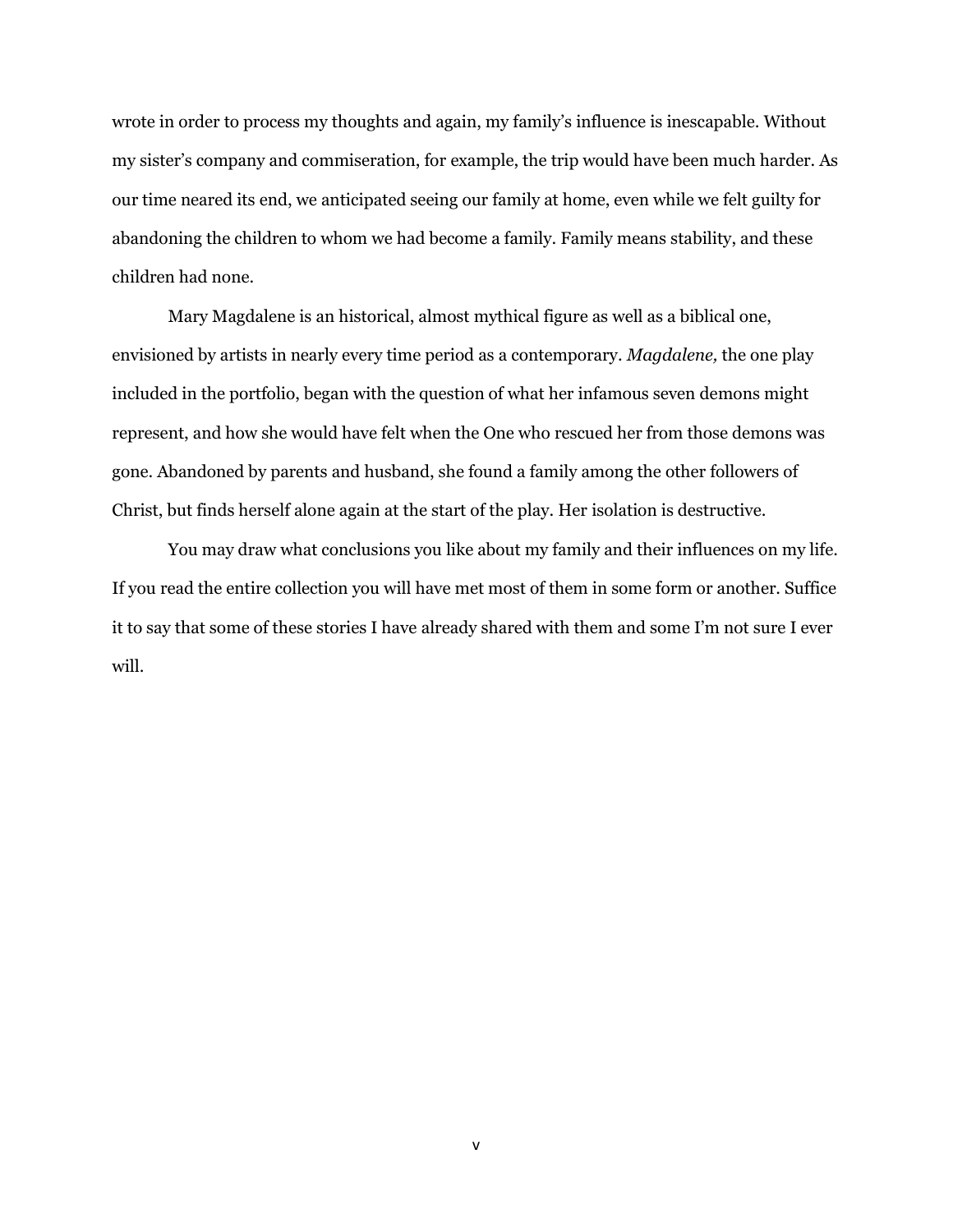#### FOREWORD

Most libraries have an entire section labeled "Christian literature." Such aisles yield books with titles like *The Amish Midwife* or *The Embers of Love* or *When the Devil Whistles*, books that claim to integrate faith and romance, or faith and science fiction, or faith and history, leaving a person wondering just how many Amish romance novels and end-times thrillers are possible. Without judging the sincere believers who produce and consume these works, I have to say that much of this type of writing requires little thought, inspires little contemplation, and furnishes little satisfaction. As thinking Christians, we need to reexamine what bookstores and libraries have interpreted for us as Christian literature, to define this hazy term for ourselves, and then to alter our thinking and our habits accordingly.

The basis for a discussion on Christianity and literature must begin very generally, by asking, *What is the purpose of literature, any literature?* Any writing can be viewed at two levels, idea and craft. From the idea level, we should discover something about ourselves or the world around us, or at the very least, be inspired to think more deeply about a given subject.

The need for idea in literature is solidly rooted in Scripture. God identifies himself in John 1 as the Word, the description that became reality. The Greek semantic range for *logos* includes possible translations of "topic," "motive," or "reasoning." Since before Creation, the Word – the reason, the idea – has been in place, speaking and creating. A Christian understanding of literature must take into consideration a God whose very identity is communicative.

Craft, on the other hand, goes beyond the realm of ideas into skill, beauty, and the overall "goodness" of a work. For many believers the merits of this second level may be more difficult to understand, perhaps because our mindset regarding everything from careers to churches is one of programs and budgets and practicability. The modern mind tends to equate value with usefulness rather than pleasure. To appreciate the value of craft in literature – play of

vi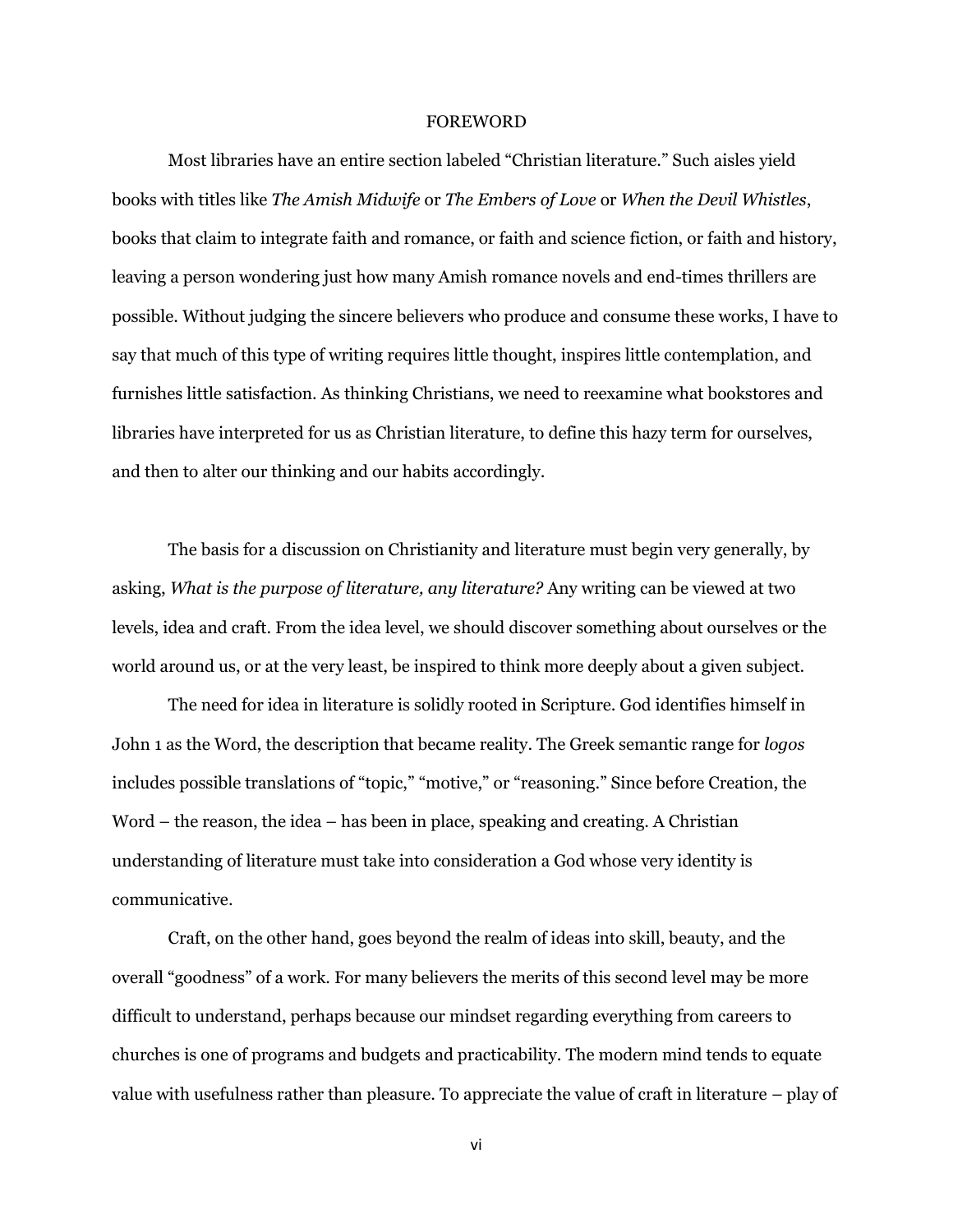language, showing versus telling – we may have to rediscover why we as humans, created *imago Dei,* should even take pleasure in literature.

First, we are created in the image of a creative God, a God who thought of completely new ideas and who used words to bring those ideas into being. From the story of Creation, we see that God enjoys beauty. He created lights and plants and creatures, and at the end of each day, the writer comments that it was "good," which can also be translated as "pleasing" or "beautiful." In the Incarnation, God reiterated his opinion of his beautiful Creation, voluntarily limiting himself to become like those he created; even though it is broken, God still sees and enjoys the beauty of his Creation. By giving our attention to craft and beauty, whether in God's Creation or in man's own creative work such as literature, we function as images of our creative, beauty-loving, incarnate God.

Not only did God use words to create, but throughout Scripture we see the value He places on exact words. Many times He names and re-names people according to their character: Jacob, the deceiver, becomes Israel, he who struggles with God; the name Abram, which means exalted father, must morph to Abraham, father of many. In the Garden of Eden, God gives this onus of naming to Adam, passing along the responsibility of language to the very first man. God takes little pleasure in halfway attempts; our art should reflect his, excellent in beauty and precise in craft.

Scripture, God's lingual revelation to his creation, may provide a model for our own writing, specifically in the use of image to convey truth. Even young writers are taught to show and not tell, and Scripture, from prophets to parables, abounds with examples of allegory and image. It is essentially creative nonfiction, with its highly stylized language and attention to minutiae. In an article titled "Thinking Christianly About Literature," Leland Ryken suggests, "The Bible is in large part a work of imagination…. If the message of the Bible were all that mattered, there would have been no good reason for biblical poets to put their utterances into intricately patterned verse form, or for biblical storytellers to compose masterfully compact and

vii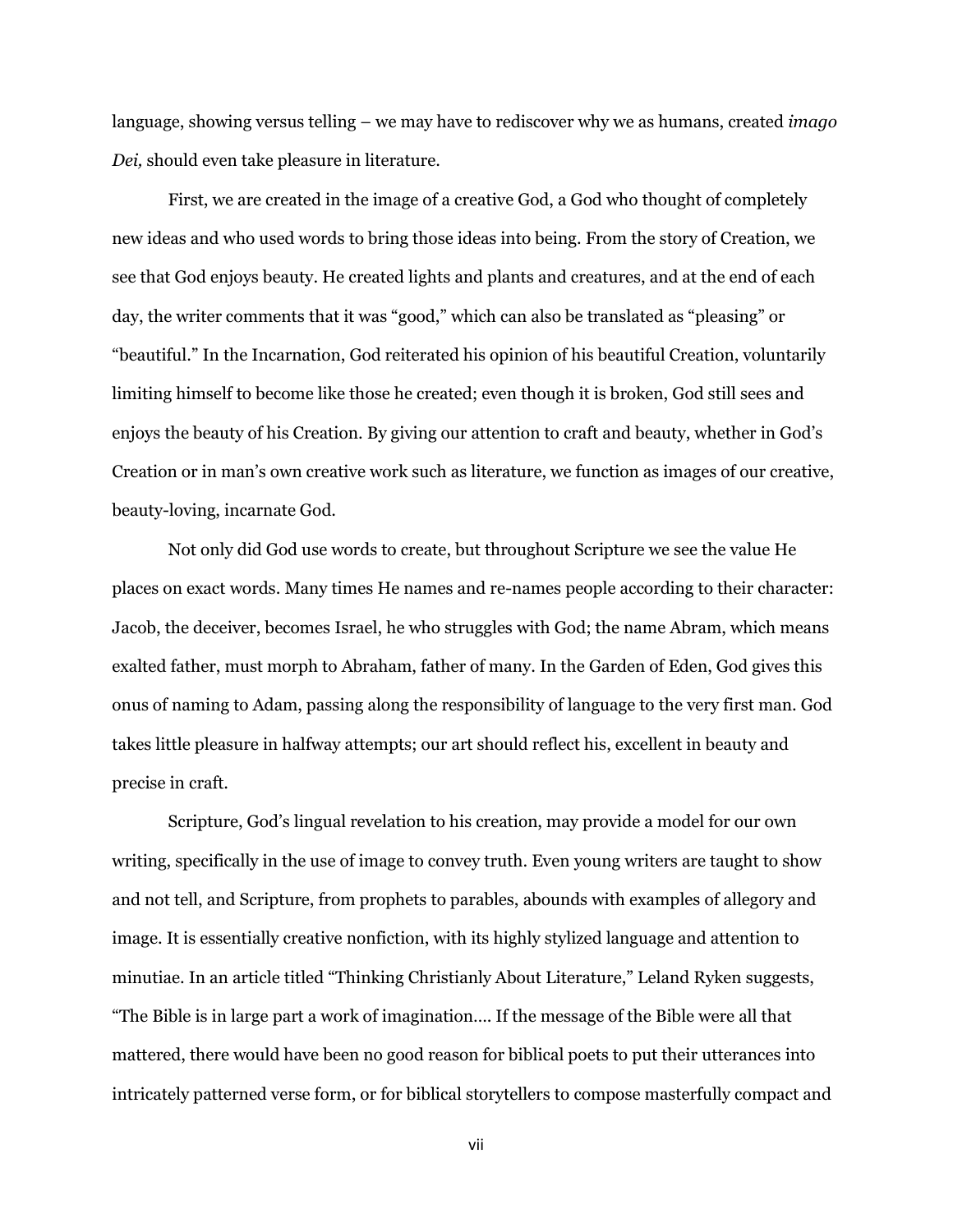carefully designed stories" ("Thinking," 25-26). The God who reveals himself through the written Word has given us permission by precedent to delight in well-crafted literature.

Beyond the philosophical and theological justification for literature, there remains the simple fact that it benefits people. "We are drawn to stories because our own life is a story and we are looking for help," Daniel Taylor writes in "In Praise of Stories." "They help by giving us courage to be the kinds of characters we should be in our own stories, and by making us laugh, empathize, and exercise judgment" (Taylor, 407-408). People have an innate sense that the world is somehow broken, and desire for things to be set right. Stories attract because in them we see ourselves and our lives reflected; there is comfort and hope in finding that others experience similar difficulties within their life narratives.

God, though not bound by time, has placed his Creation within time, living out the narrative arc of a story He wrote before the foundation of the world. If we humans are honest with ourselves, we find that we sense that the story has not yet reached its end, but that the climax is yet to come. Our desire to tell and hear stories, actual or imagined, comes directly from the great Storyteller. Sometimes these stories reveal our desire for a clear beginning, middle, and end, and sometimes they reflect the unfinished story of our world.

Literature, then, allows us to explore what is complicated, to create beauty from confusion. With inherent themes of fall and redemption, and a creative process that is itself redemptive, literature seems to be not only permissibly, but *essentially* Christian.

What does it mean to be a Christian within the realm of literature? Because of our basis for this work, grounded in our likeness to a revelatory, naming, incarnate, beauty-loving, creative God, our standards for the literature we read and write should be different from those of non-believers. At the very least, our rationales will diverge.

First, as regards Christian standards in reading, individuals will naturally differ. Let us simply say that we can appreciate the two levels of literature, idea and craft, separately. Though

viii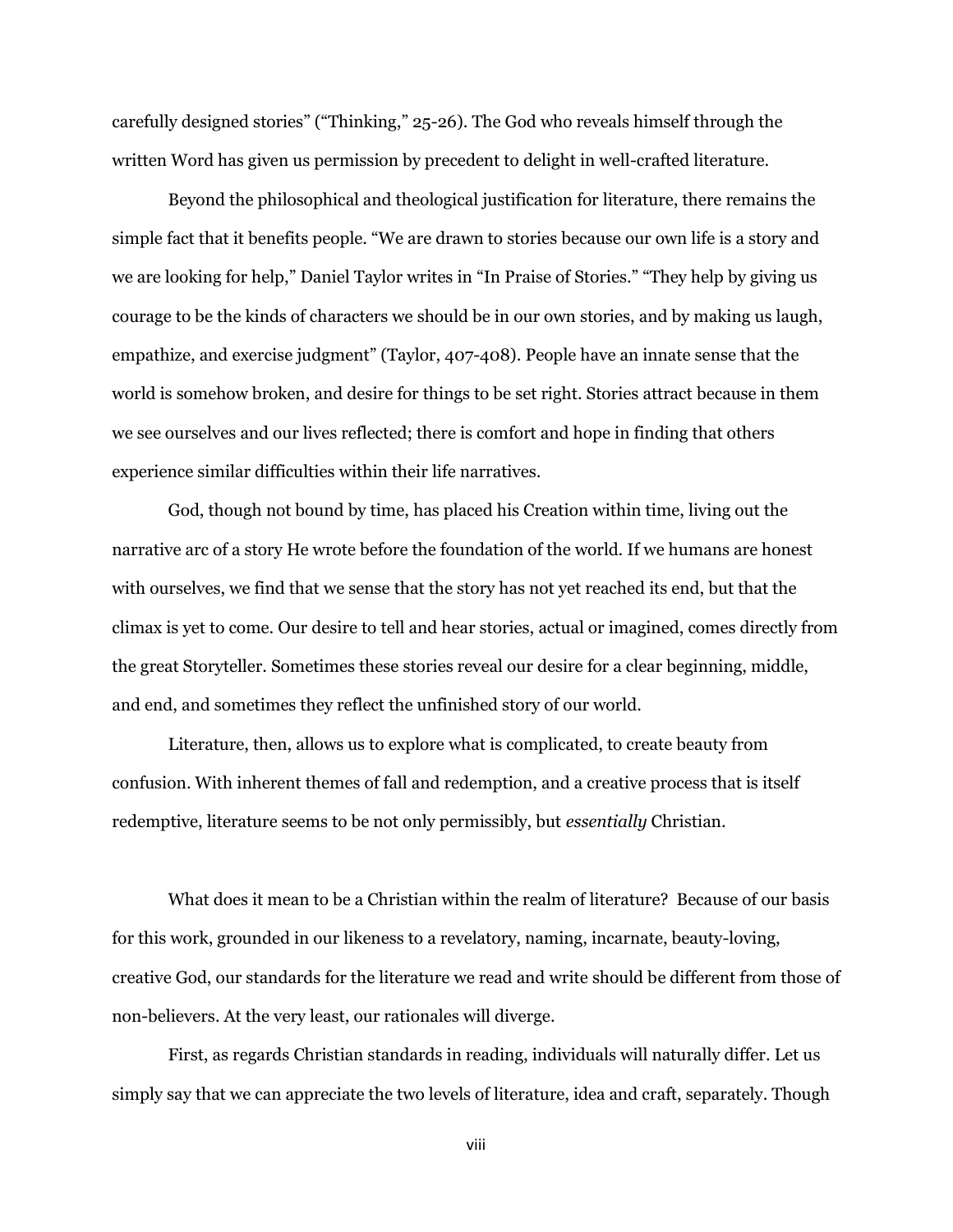we may not always agree with content or ideas, we can still welcome a well-crafted piece of writing for its beauty and its attentiveness to the God-given gift of language. The opposite may also be true; the ideas presented may be thought-provoking and logical and may even conform to our own values, but with little attention to technique. We may read either kind of piece for its respective merits, recognizing its strengths and weaknesses, but such literature should not constitute our only reading. Instead, we should give our attention to well-written literature with a redemptive worldview, regardless of the author.

Christians who are writers should also concern themselves with the realms of both craft and ideas. However, I would suggest that our notions of Christian themes in writing may need to be broadened. If we return to Scripture as our model, we find a book that does not shy away from any topic, no matter how "dirty." It has been remarked that the Bible as a movie would have to be rated R for the mature themes and the graphic sex and violence contained in almost every book. Neither do we need to restrict ourselves to the safe subjects; our responsibility is not to ignore, but to approach all areas redemptively, as Scripture does. Richard Terrell, in "Christian Fiction: Piety Is Not Enough," claims that "The desire to avoid offending sensibilities in regard to dialogue and human situations often results in…a holding back from the kind of writing that may evoke true inspiration or authentic villainy. Indeed, such fiction seems guided by an overriding necessity of avoidance" (Terrell, 244). This rule applies to nonfiction as well as fiction.

Christians who write ought to be truth-tellers and redemption-bringers. As truth-tellers, all of truth falls within our artistic realm, and this includes issues commonly ignored in Christian writing, problems like divorce, suicide, and same-sex attraction, as well as more positive concerns. Truth says that life under the fall is messy, dirty, and complicated, and believers are arguably the only ones equipped to deal properly with this reality. Creative nonfiction poses a special challenge in this area, since the writer must deal with actual people

ix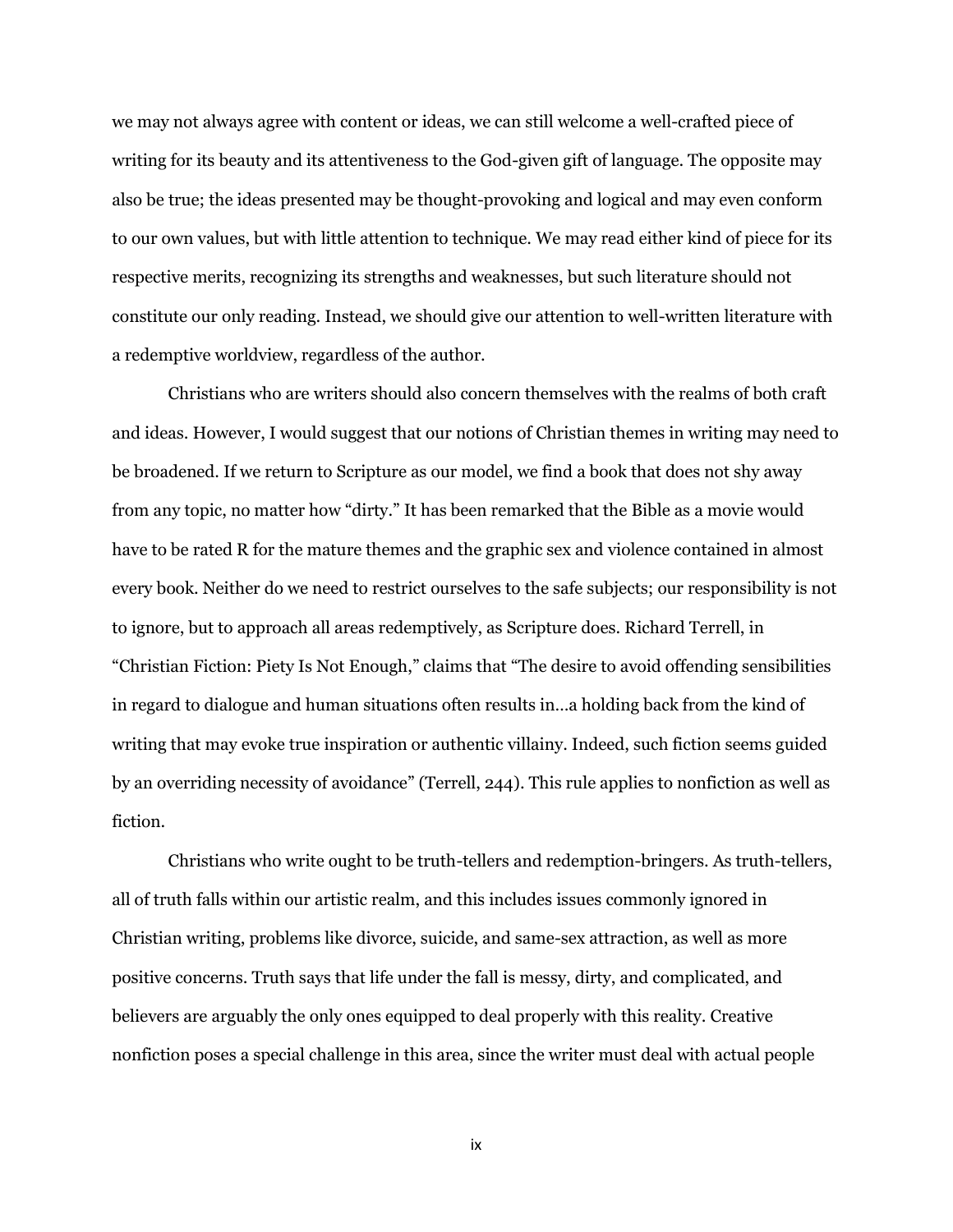and events and information, and memory is often unhelpful, adding entire scenes while remaining strangely sketchy on others.

Let us first establish that we should not write what we know to be false. That said, sometimes art demands that we add unremembered details, even rearrange some sequences, as long as the result is true to the characters and events. Since the life of the mind does contain truth, imaginings may qualify as nonfiction – but they should be labeled as such. Truth requires humility. The gift of writing allows us to explore deeper truths hiding behind apparent, surface truth.

As redemption-bringers, we are free to confess that the world is broken and not progressing upward, but downward. The reality of redemption does not mean that every story must end happily, for that is not telling the truth; this is perhaps one of the main faults of contemporary Christian writing. However bleak a work of literature appears, though, the possibility of redemption, human or divine, should still be allowed. Redemptive writing also has the responsibility to not glorify evil. Evil, while in life and literature may be temporarily victorious, even desirable in the way that evil is desirable, should not be celebrated or applauded.

Our default definition of redemption as salvation or release may be unhelpful in this case, but if we think of redemption as exchange or sacrifice, the possibilities for this theme within stories broaden. Nor is redemption synonymous with conversion, in the sense of a crisis decision to live for the Lord. Some very cheap and untruthful literature can and has been built off the premise that after conversion life changes dramatically and ultimately leaves one wellliked by those who matter. Sometimes in conversion stories, "The criterion of 'cleanliness' demands that really bad aspects of character may not be portrayed…. So, there is likely to be little contrast communicated" (Terrell, 245-246). Rather, to write redemptively is to show the eternal significance of every act, to tell the truth about even the messy issues, and to accurately portray evil as evil.

x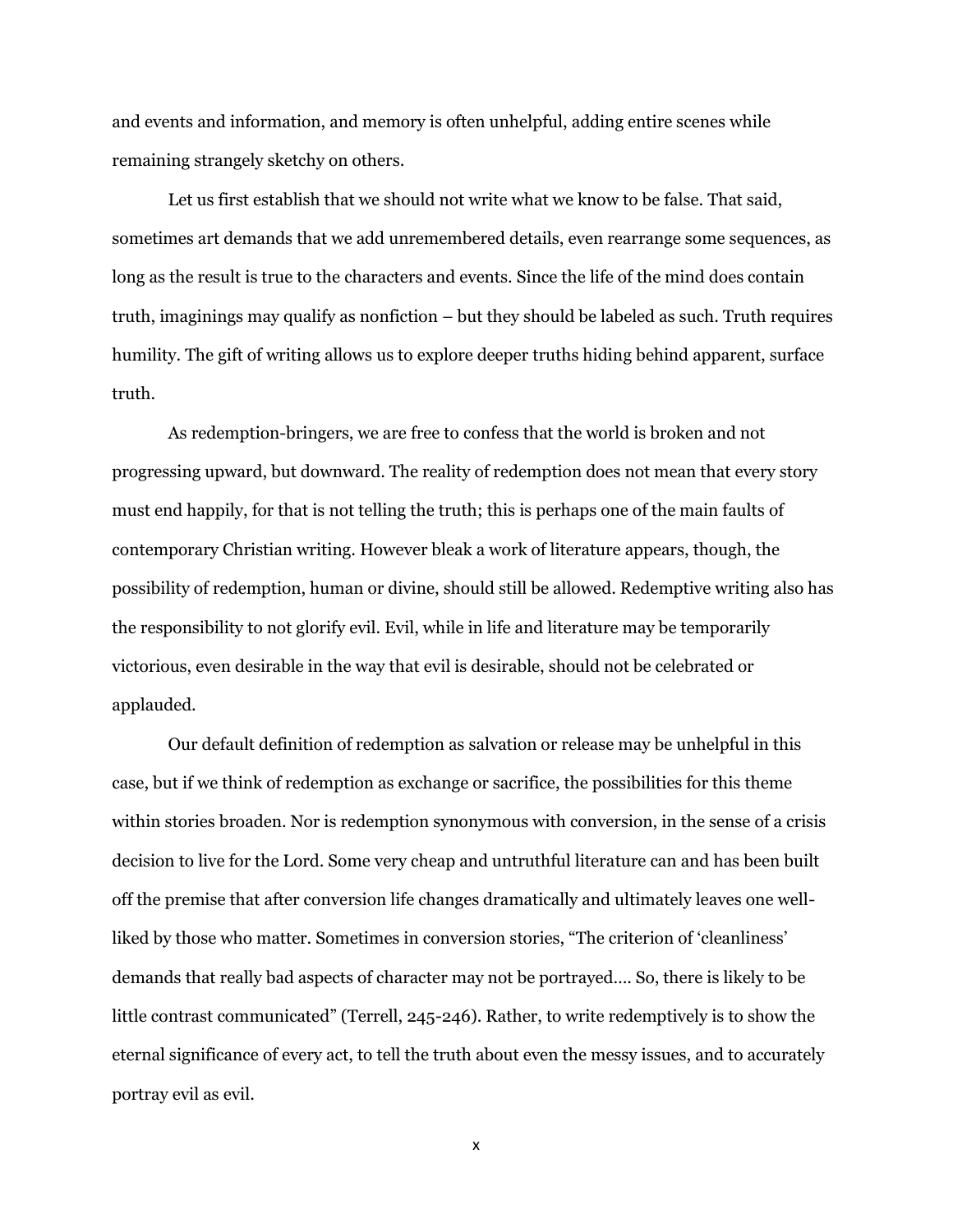A clear understanding of the value of literature, including both idea and craft, and a commitment to truth-telling and redemption-bringing heighten our responsibilities as both readers and writers. This may seem somewhat of a burden, but "The world is…worthy of the writer's portrayal and understanding and love," as Ryken says. "The very form in which God inspired the writers of the Bible to write shows that the gift for literary composition bears God's imprint" ("Thinking," 32). God has offered us the freedom to enjoy, as He enjoys, the truth and

beauty of language.

\* \* \*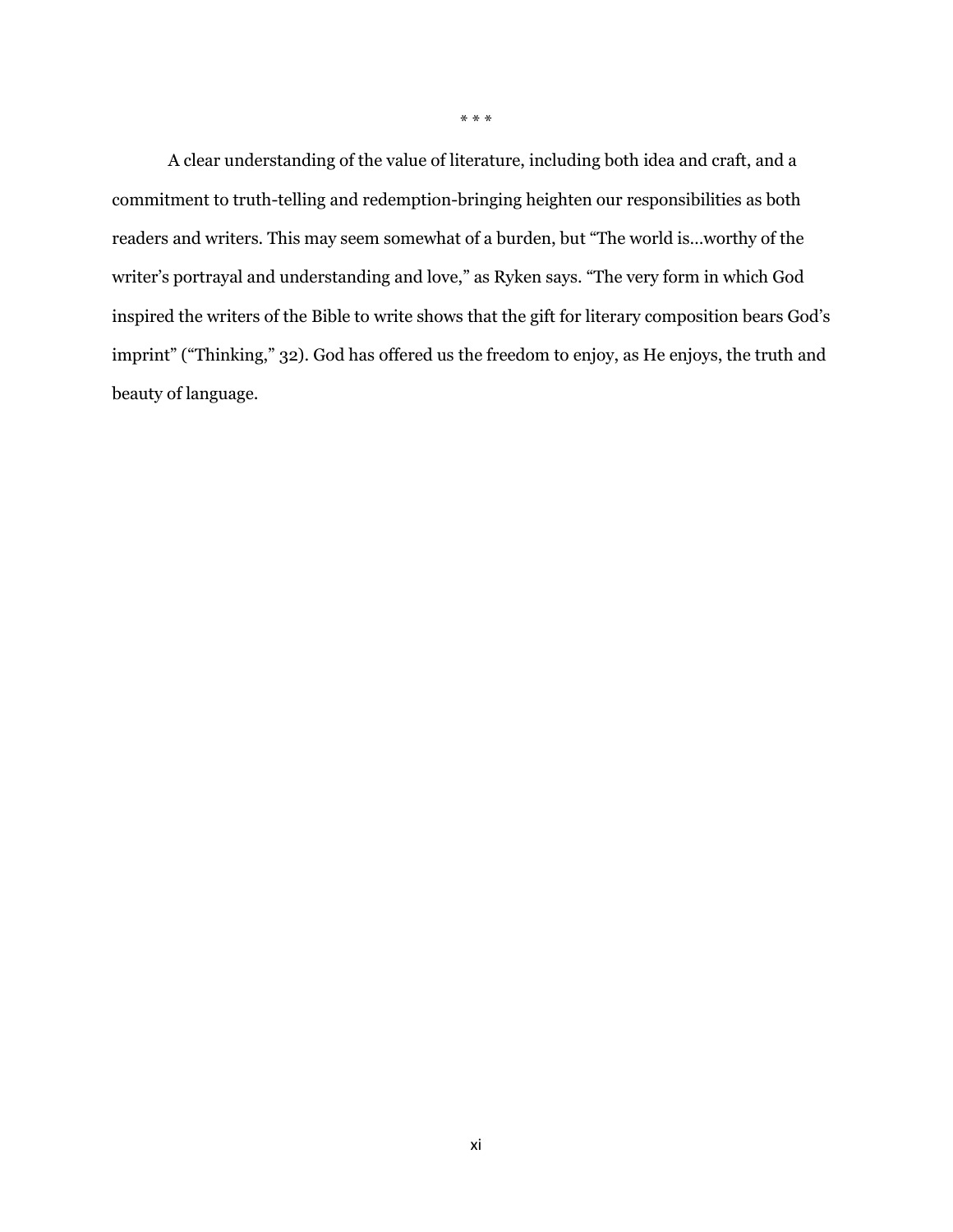#### Works Cited

- Lott, Brett. "Toward a Definition of Creative Nonfiction." *Fourth Genre: Explorations in Nonfiction* 7.2 2005: <http://msupress.msu.edu/journals/fg/lott.html>.
- Pope, Aaron. "Lines in the Mud: Exploring Creative Nonfiction." 2002. Vancouver Island University. 27 Sept. 2010 <http://records.viu.ca/~soules/eng315/textbook/pope.htm>.
- Ryken, Leland. "Thinking Christianly About Literature." *The Christian Imagination*. Ed. Leland Ryken. Colorado Springs: WaterBrook Press, 2002. 23-34.
- Ryken, Leland. ""Words of Delight": A Hedonistic Defense of Literature." *The Christian Imagination*. Ed. Leland Ryken. Colorado Springs: WaterBrook Press, 2002. 135-153.
- Swanson, James. *Dictionary of Biblical Languages With Semantic Domains: Hebrew (Old Testament)*. electronic ed. Oak Harbor: Logos Research Systems, Inc., 1997, S. DBLH 3202.
- Taylor, Daniel. "In Praise of Stories." *The Christian Imagination*. Ed. Leland Ryken. Colorado Springs: WaterBrook Press, 2002. 407-425.
- Terrell, Richard. "Christian Fiction: Piety Is Not Enough." *The Christian Imagination*. Ed. Leland Ryken. Colorado Springs: WaterBrook Press, 2002. 239-259.
- Williams, Donald T. "Christian Poetics, Past and Present." *The Christian Imagination*. Ed. Leland Ryken. Colorado Springs: WaterBrook Press, 2002. 3-21.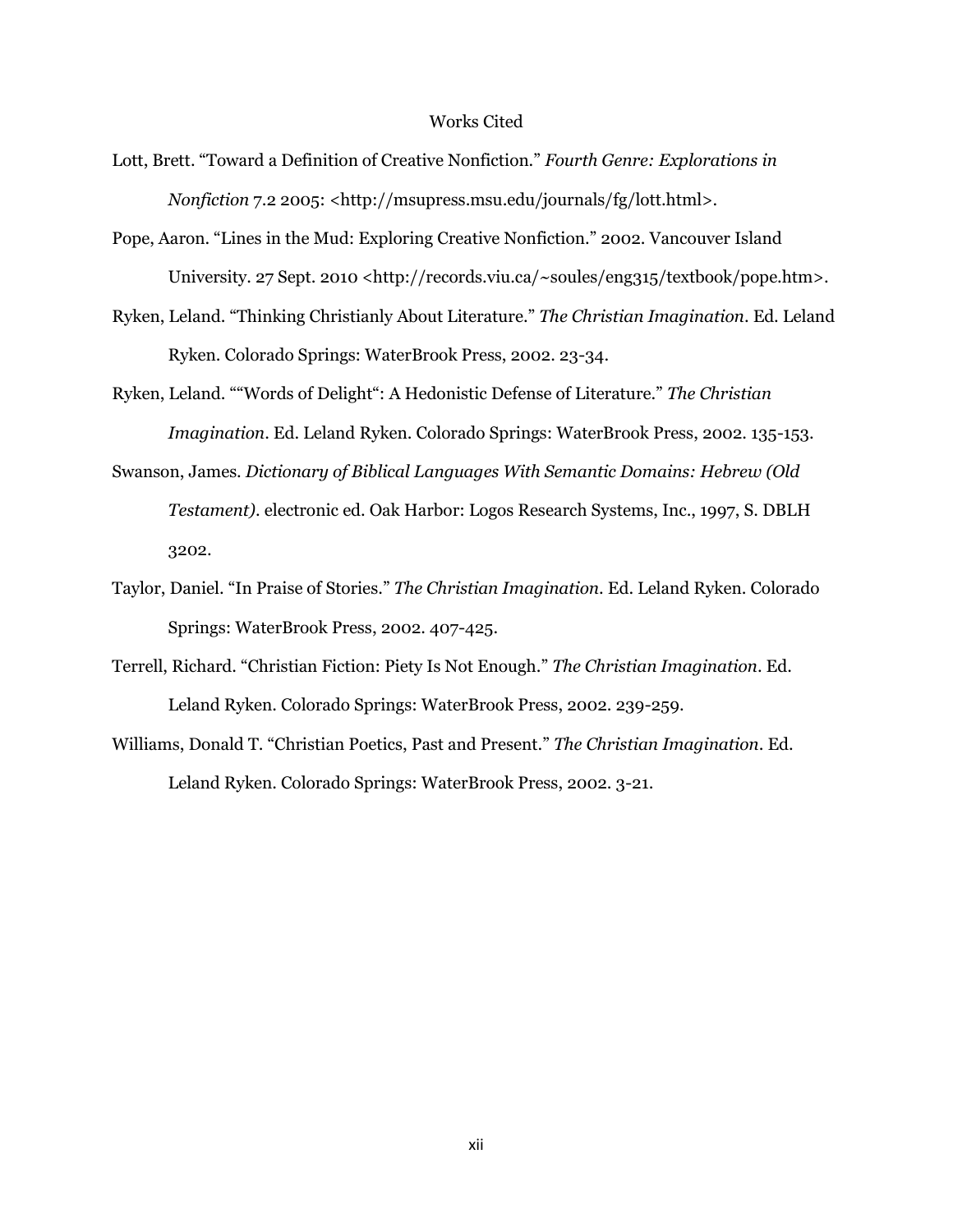## TABLE OF CONTENTS

| ×<br>٧ |
|--------|
|--------|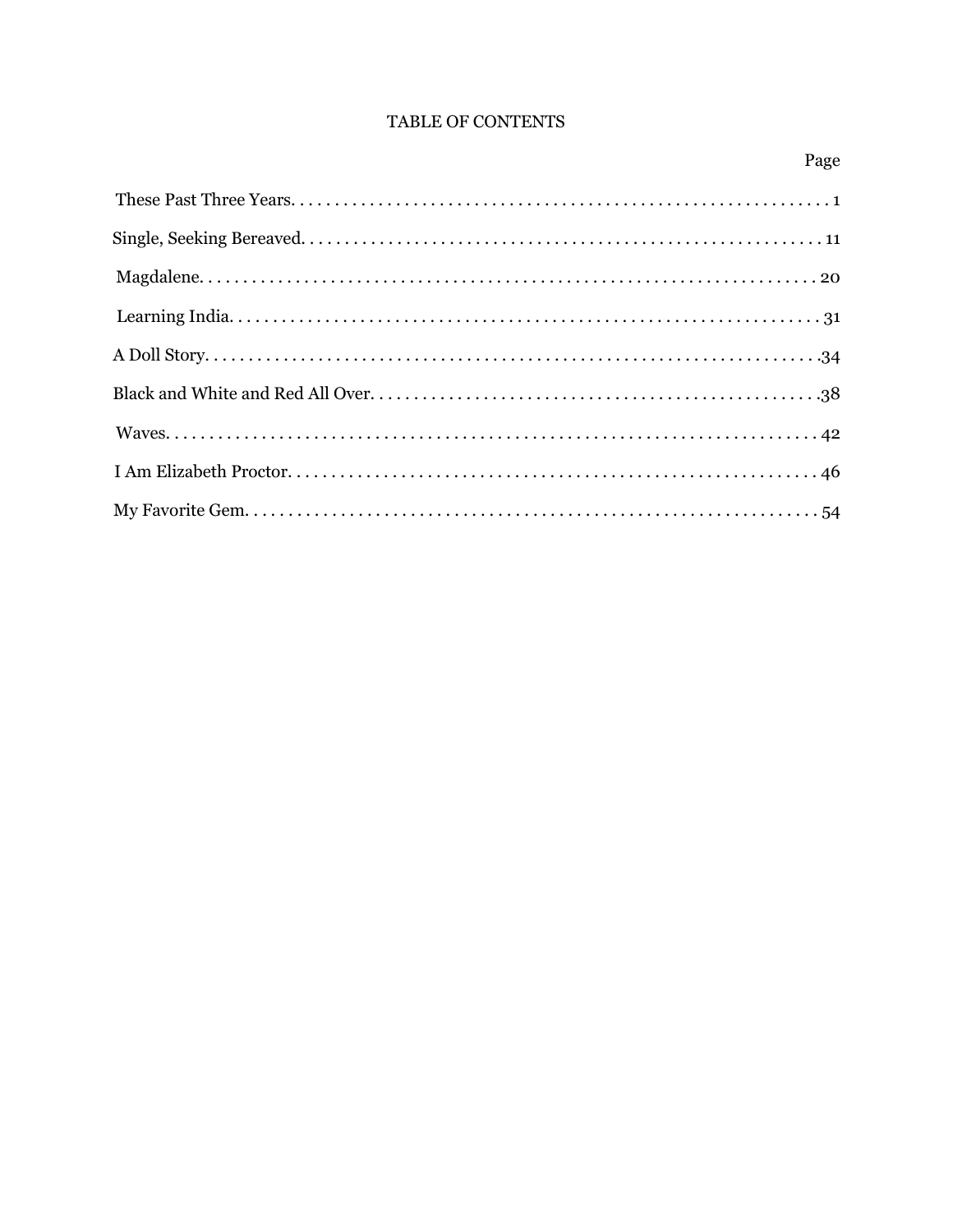#### THESE PAST THREE YEARS

My dad calls me his little teapot. Not because I'm short and stout, he insists, although that's true too, but because even when I'm boiling inside, I'll be whistling away on the outside. It's funny, because Leegan is so opposite, and sometimes I wonder how we could've come from the same parents. But I guess she's more like Mom, and I'm more like Dad. Except Dad doesn't whistle, he sighs. Loudly. That's how we know when he's upset. Usually at Leegan.

She was supposed to be home by midnight on the weekends, but Dad goes to bed early and he's a heavy sleeper, so she usually got away with being late. Mom would have thrown a fit, but Leegan likes to see how far she can push Dad. Sometimes I think she wants him to yell. I was home that night because Dad wouldn't let me go with Chloe and her family to the lake house. He was afraid I wouldn't be back in time for conditioning the next day. But Leegan was allowed out, even though she had to be at the same practice I did.

I was waiting in the basement, had already watched *Les Mis* and was making a sketch from a photo of Leegan and me when we were little, her trying to smother me with kisses while I screamed as any self-respecting month-old child would. The phone interrupted the whirr of the satellite box and Dad's whistling snores, and jogged my arm, elongating Leegan's button nose by several inches. Probably an emergency surgery. Dad was on call this weekend. The ringing stopped and I could hear his muted voice coming down through the air vents. When the murmuring ended, I heard him sigh, one of those long, breathy, what Leegan and I called "pffff" sighs. One of those bad highway accidents probably, or maybe a shooting. Hearing the creak of floorboards, I met Dad at the top of the stairs.

"Hey, Dad. Going in?"

"No. Leegan was in an accident."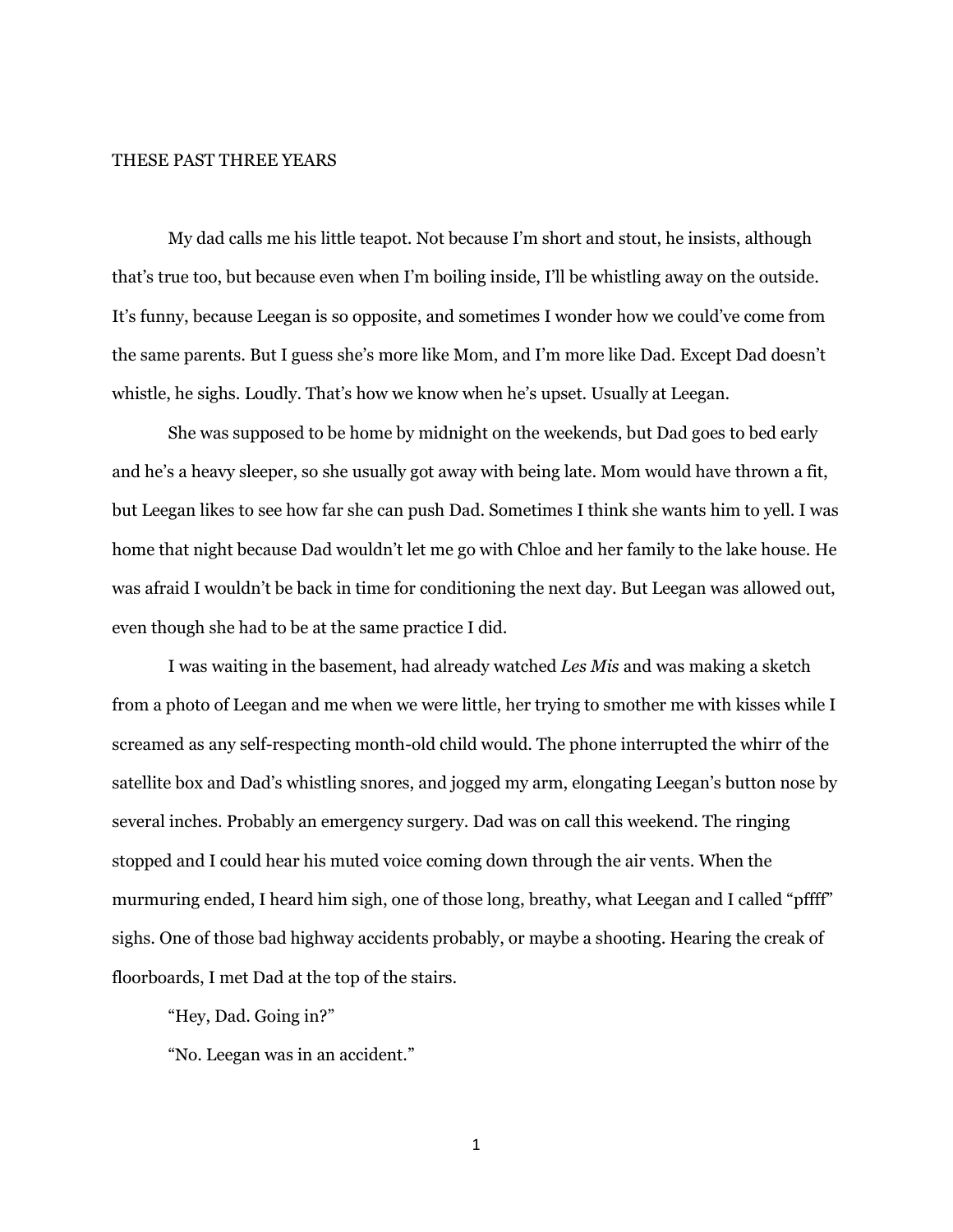Tiny frogs started bouncing from my stomach up to my throat as I imagined Leegan's truck smashed by a semi or upside-down in a ditch. "Is she okay?" even though I knew she wasn't.

"Well she's not in the hospital, so she's not too bad. She ran the truck into a tree." Oh. That kind of accident.

Crap.

"I need to go see her. Do you want to come?"

"Yeah, hang on." I walked back downstairs, locking my knees because they threatened to buckle, and grabbed some flip-flops and two hoodies, one for me and her matching one. The scent of her Tango Mango lotion sent orange spirals dancing through my otherwise blank brain. Dad backed the car out of the garage into the dark, warm night. It reminded me of how we used to leave at four in the morning to visit our grandparents in Virginia, a ten-hour drive from mid-Indiana. Dad would carry Leegan and Mom would carry me, still in our pajamas, out to the car, thinking we were asleep. Leegan would open her eyes and smile at me, then zip them tight so they wouldn't know. Since she did, I did. We're only two years apart, but I always wanted to be just like her.

"Fireflies are still up." Dad pointed to the wheat field bordering our yard, where tiny beams of light telegraphed love-signals to each other.

"Did you know that female fireflies can't fly?"

"I read somewhere that there are something like two thousand species of fireflies." "Hmm."

Dad sighed, and I remembered watching fireflies with Leegan about a year ago.

She didn't even hear the whoosh of the screen door as I stepped out onto the back patio. My eyes were still adjusting to the dark, so all I saw was a shadow as she sailed backwards toward me in her hammock, crashing me back into the door. We both yelped.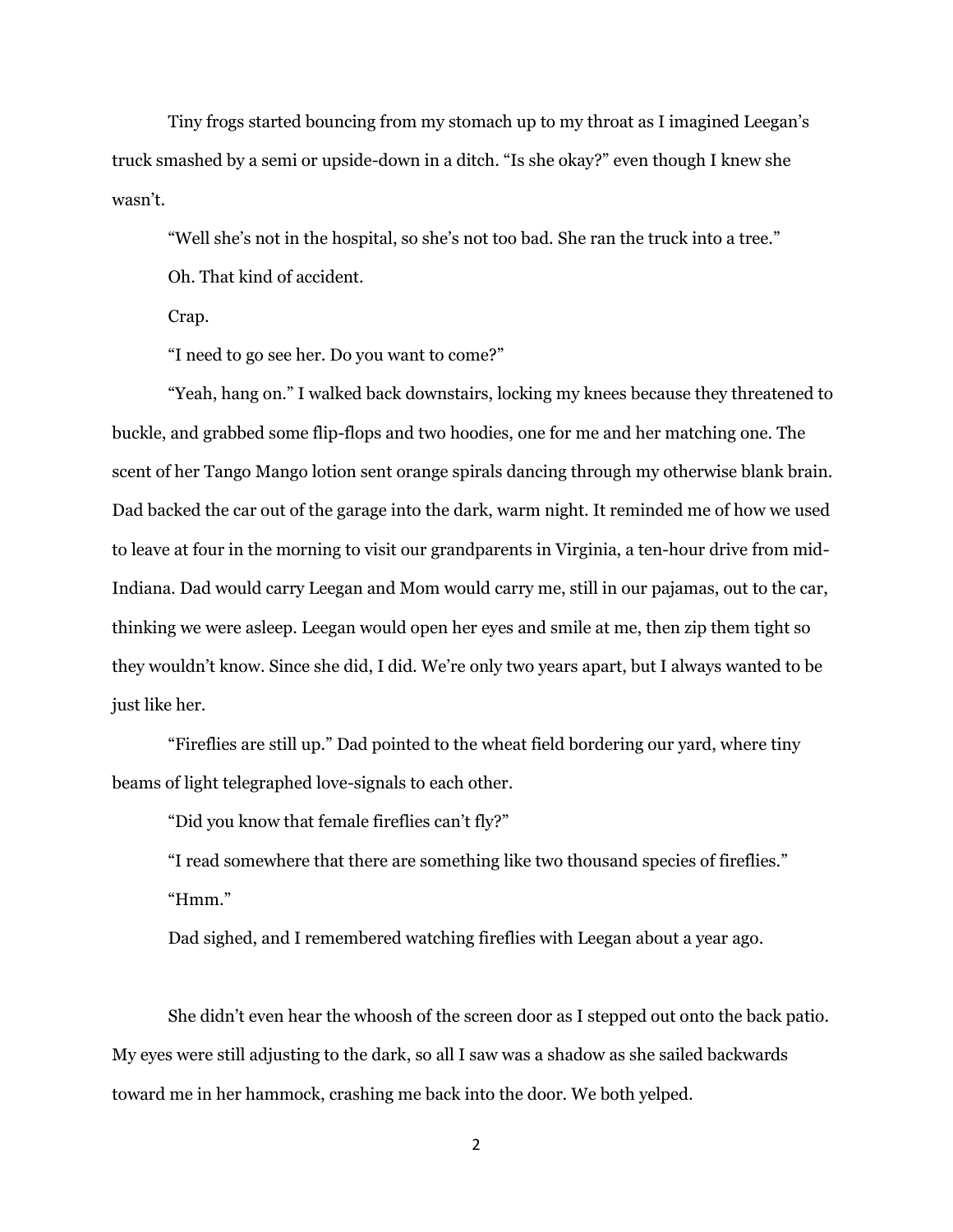"Ow! Good grief, Leegan, what are you doing?"

"Sorry. I was… working out."

I snorted. "Yeah, pushing yourself around in a hammock will really strengthen those quads." I settled myself in the swing across from her and pulled my feet up so the light wind could blow me around.

"Hey, nice job today. Good for a first game," she said.

"I missed the ball."

"It was way over your head. No way you could have reached it."

"Rachel could have." Our regular goal keeper, and Leegan's best friend, who was out on family vacation.

"Rachel's two years older and like six inches taller than you."

I didn't argue. We were silent as the night sounds harmonized around us, accompanying the firefly dance across the pond – wind through the wheat, bass bullfrogs and shrill peepers, locusts, and a light tapping sound I didn't recognize.

"Listen – hear that?" Leegan said. "That knocking. Those are carpenter ants. They do all their hammering after dark."

I rolled my eyes at her. "I am fourteen years old. I'm not that stupid."

We were quiet for another moment, and then Leegan started violently swinging her hammock again. "Where's Dad?"

"Not back yet. Guess it's just us tonight."

"Yeah. No kidding. Hey, look how the fireflies are reflected in the water. You know, I feel kind of sorry for them. All light and no sound and only a couple of days to do it. Must be kind of frustrating. I'd rather go out with a bang."

I imagined the bang when Leegan's truck hit the tree, and remembered how close I had felt to my sister that night. *What are you trying to prove, Leegan?*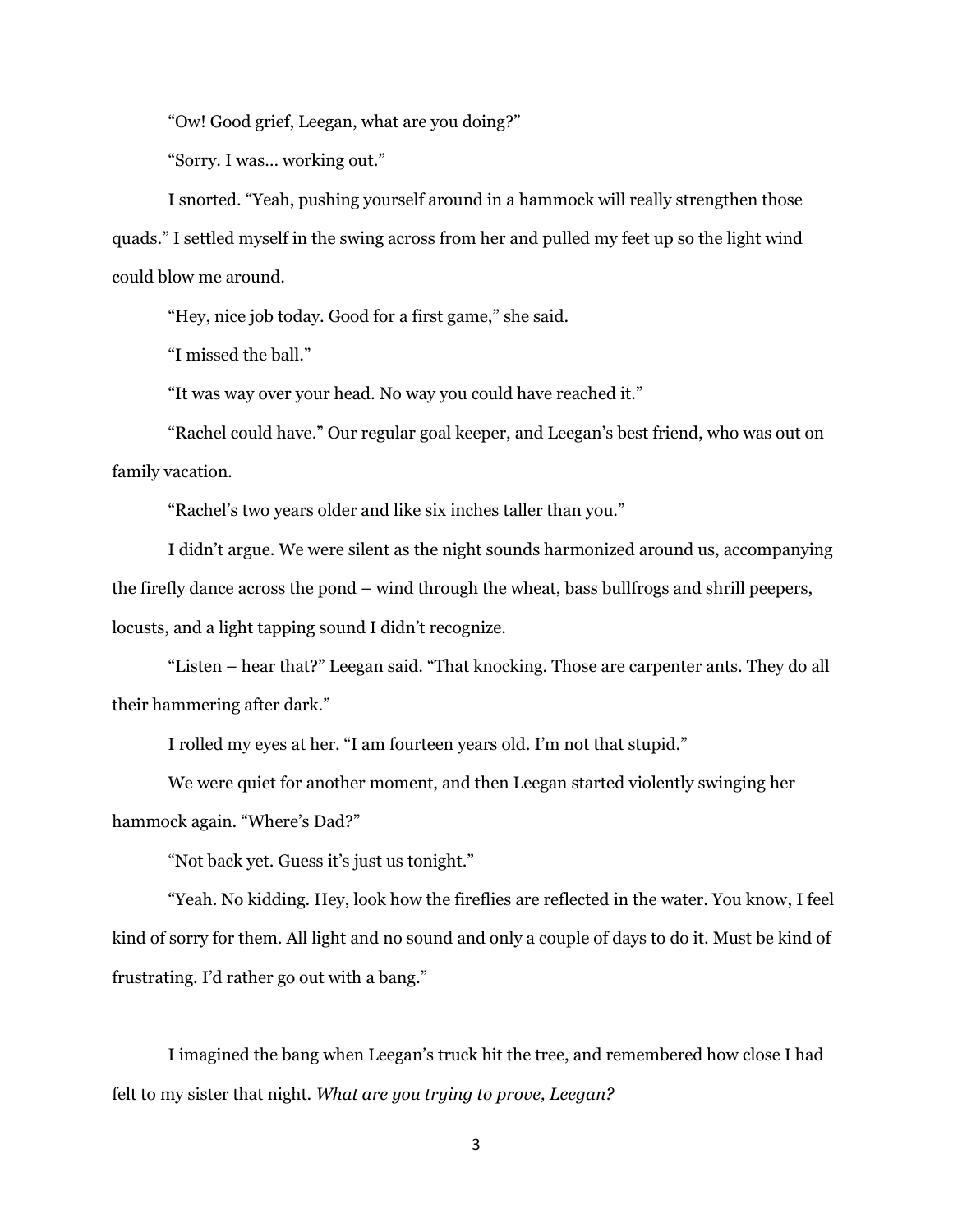Dad parked by the bank, and we crossed the street to the courthouse, the same building that housed our county jail.

"She's just here for now," the cop or guard or whoever he was told us. "We'll move her to ju-vee in the morning, since she's only seventeen."

"Was anyone with her in the truck?" Dad asked.

"No. Just her, and as far as we can tell, no harm but some cuts and bruises."

Through the glass front of her tiny holding cell Leegan saw us coming and leaned her head back against the wall. Her legs were curled under her on the wooden bench. The cop unlocked the door and the smell of vomit layered on urine rolled out. Leegan didn't move, so Dad went in and I followed.

"You okay?" Dad's eyes were squinched, his face red, and he kept pinching the bridge of his nose, but not because of the smell.

"Yeah, I guess," she mumbled.

You hear about how people slur their words or stagger when they're drunk. I couldn't tell with Leegan. Or maybe she wasn't actually drunk anymore. Maybe the impact of the tree had sobered her, or enough time had passed for the effects to wear off.

"Where were you coming from?"

"Rachel's," she sniffed. "We were just hanging out."

Her words were clear enough, but slow, like she had to sound each one out as she said it. Dad sat down on the bench and put an arm around her. Said nothing. I stood and mentally measured the cement cubicle. Smaller than my bedroom was all I could figure out. A few minutes later the cop poked his head in.

"Sir, we're sending a tow to pick up the truck. Do you want to see the site for any reason?"

"Is there any damage we'll have to fix?"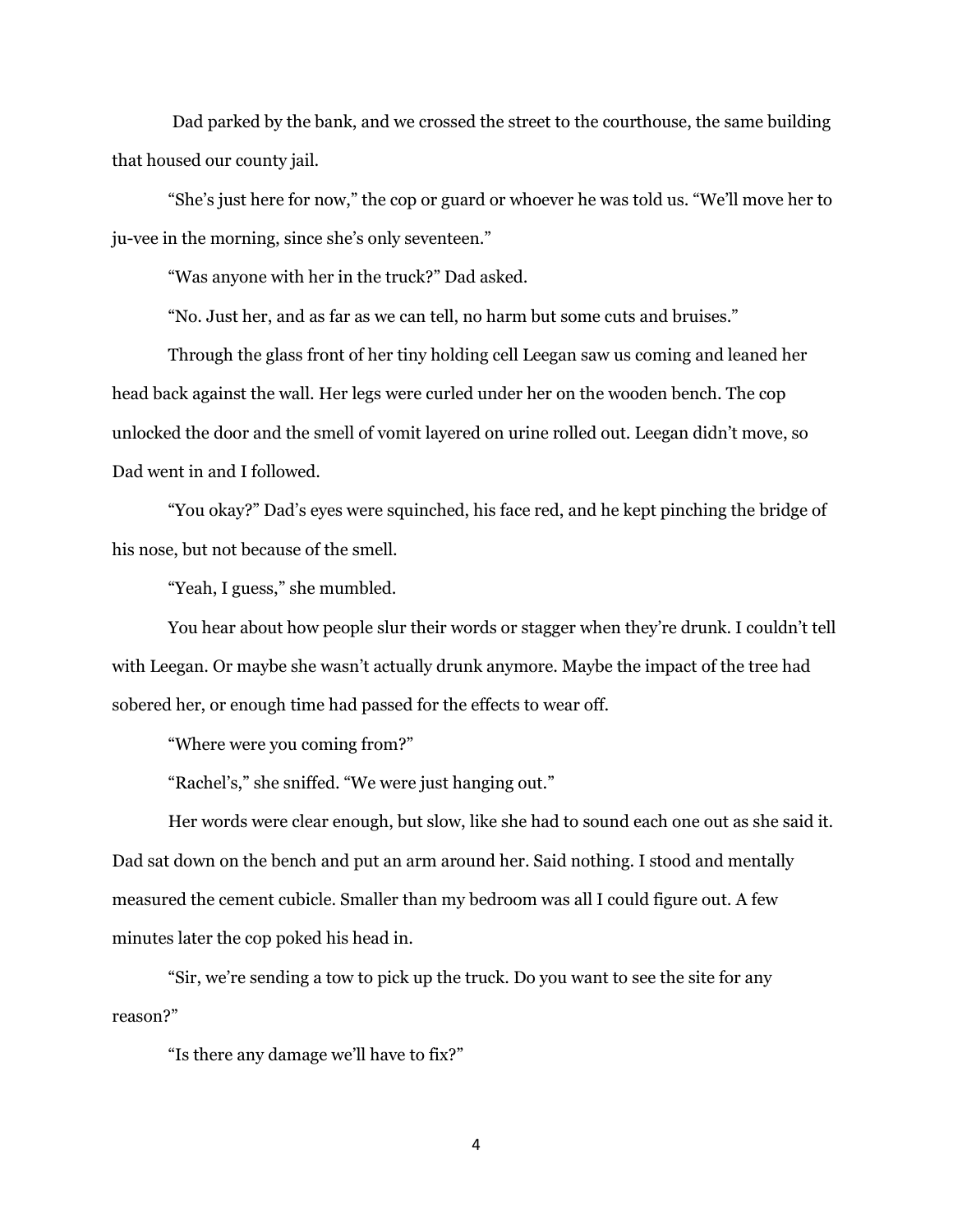"No sir, just a dent in the tree, and it'll be fine. Took the impact a little better than the truck. Truck's totaled."

Isaiah's truck. The one he sold to Leegan as her first vehicle when she turned sixteen. It was old and gray with a red stripe on the side and sounded like a bomb going off every time it started; I think our cousin was glad to pass it on. For some reason I got this déjà vu feeling every time I heard it, this visual of Leegan balancing on the edge of a bridge and of the feeling of damp grass waving against my legs.

"I'll beat you to that last white line," Quinn had challenged.

Nobody used the old highway since it had been closed two months earlier for repairs. The road crews were almost done, though, and we were going to have to find another place to rollerblade in the evenings. This was two years ago, before Leegan had her license but after she had already decided she was too cool to hang with her younger sister and cousins on a Friday night. She sat in the grass with her earbuds in, looking incredibly bored but having no option since she was on restriction. True, a party or even going swimming would have been more exciting, but nobody was around to take us anywhere.

Leegan watched as Quinn, Chloe, and I lined up our front wheels with the stick we had positioned as the starting line.

"Leegan, start us," Quinn called.

"Start yourselves."

"Please? It's your favorite cousin asking." He gave her one of those big puppy dog grins, the same one he had used to wheedle his 19-year old brother, Isaiah, into dropping us off at the highway before he went to play basketball. "You know you wouldn't be here if it weren't for me."

"Fine. Get ready. Set… Go!" Even Leegan laughed a bit as we three burst forward, pushing against each other's flailing arms in an effort to pull ahead. We raced toward the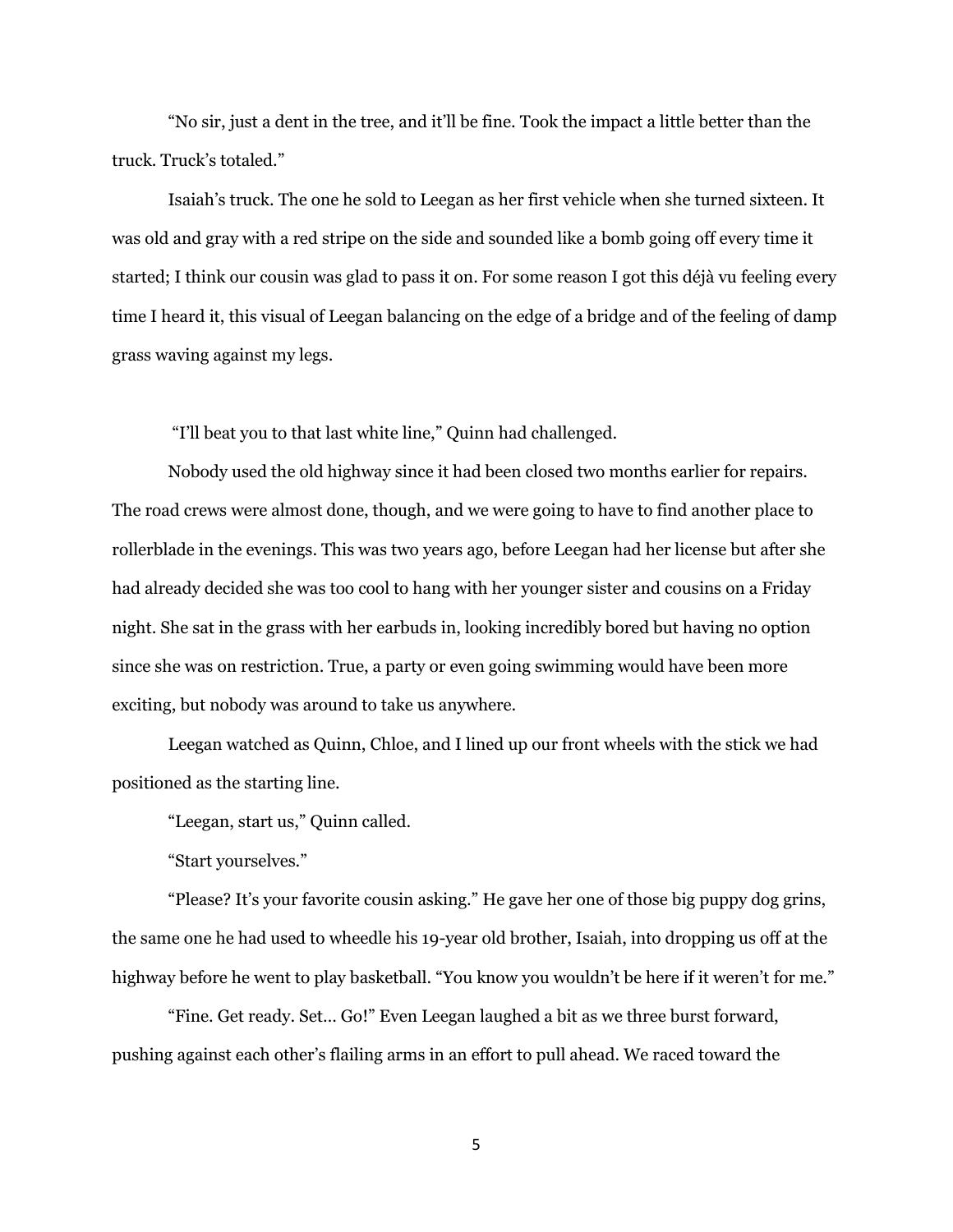overpass, hanging grey against an orange and purple sunset. Every time we came our racetrack was longer because the workers had finished more road, painting white lines as they went.

Of course Quinn won. He was taller even than Leegan, who was a year older than he was.

"Hey, guys, come up here." Leegan's voice came from the overpass above us, where she had climbed while we raced. We kicked off our skates and ran up the hill, thinking she meant to show us the view or something. She was at the edge of the bridge now, sighting down the outside edge of it.

"Check this out. There's a narrow lip on the outside of the railing. You could walk across to the other side on the outside of the bridge."

The lip was only about three inches wide, just enough for a toe hold, and anyone crossing on it would have to hold tightly to the sharp metal of the guardrail, about thigh-level, risking cut palms at best and a twenty-foot plunge at worst. Leegan reached one flip-flop forward, leaning on the guardrail.

Fear started to simmer at the bottom of my stomach. "Don't be stupid," I said.

"Anyone dare me?"

"No!" This was Chloe and me together. Quinn just watched, boy-like, wordless, fascinated.

She turned to face the rail, sliding her hands along it as she shuffled her feet along the ledge, out over the drop, to the middle of the overpass, where she stopped to look back at us. Her cheeks were pale in the chilly evening air, but I could see dark spots soaking her tanktop under the arms. My own armpits were slimy, but there were goosebumps on my legs as the cold grass brushed them. She grinned as if to mock our frozen fear, and then we heard an approaching roar, the sound of Isaiah's pickup struggling up the overpass to pick us up. Leegan's eyes glittered like a cat's in the oncoming lights. The roar subsided and Isaiah jumped out. He was Leegan's favorite cousin; she worked harder to impress him than any other guy because she thought he was so cool.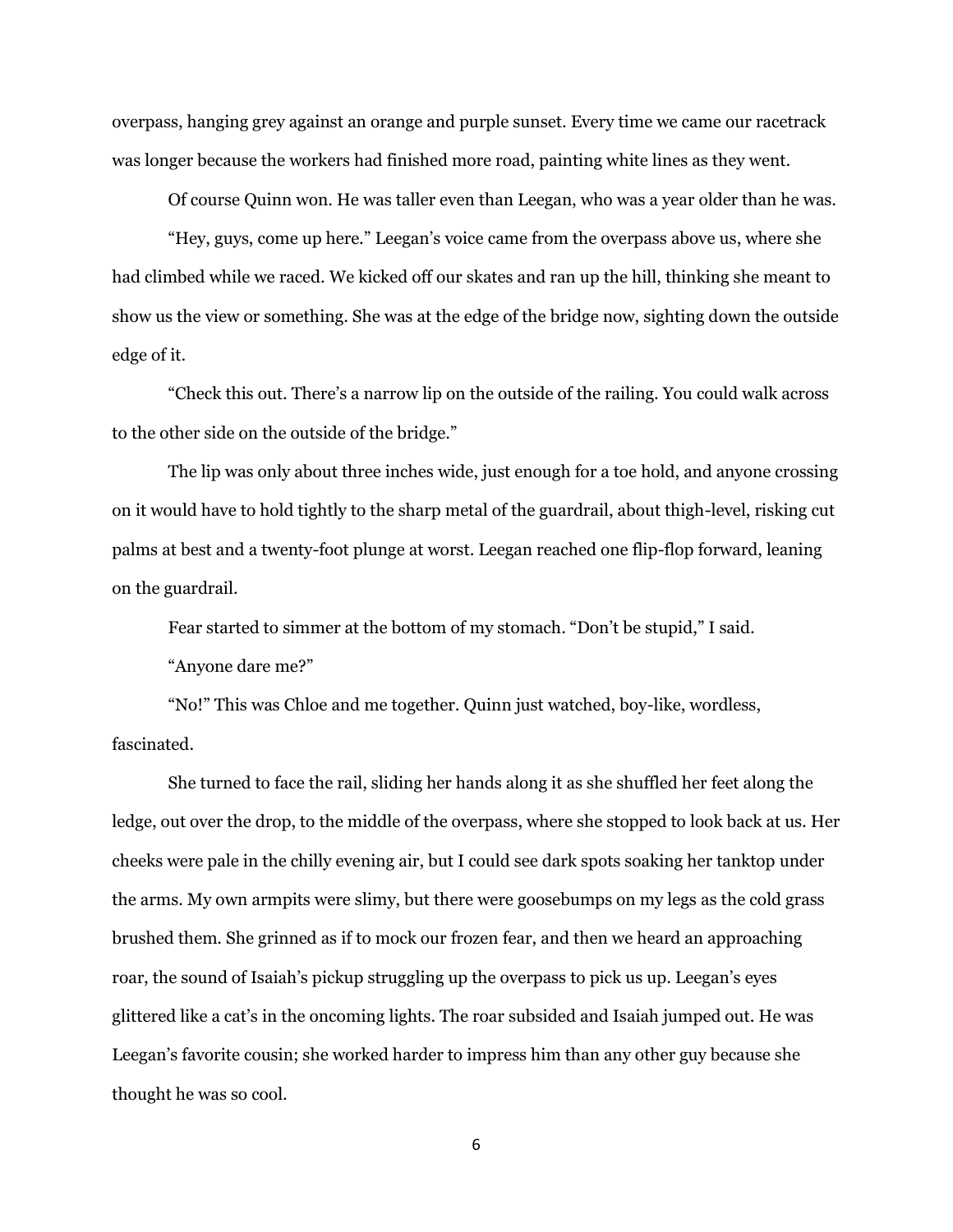"Leegan, what the heck are you doing? You're going to get killed."

She cocked an eyebrow at him as if to say "And?" Balancing herself with one arm at a time, she wiped sweaty, or maybe bloody, palms. The pressure of her hand on her own leg pushed her body backwards and she started to swing away from the bridge, missing when she tried to catch the rail again.

Her left foot slipped, and a blue flip-flop hurtled downward. Her other foot started sliding.

Isaiah launched forward and grabbed her arm, yanking her over the rail to land sprawling on the pavement next to him.

"What are you trying to prove?"

Leegan didn't answer, but I think she actually wasn't trying to prove anything. When I'm boiling inside, I whistle. Leegan doesn't know how to whistle.

We went in the next afternoon to visit Leegan. Dad had to fill out a bunch of paperwork for her month-long stay at the Detention Center. The guard led me into the visitation area, bare white walls and hard grey floors, and locked the door behind me. Quarter 'til twelve. Other families knew not to come at this time because you'd only get a few minutes before lunch. Past some folding tables and chairs was another locked door. A face appeared in the little square window above the handle, and a guard ushered Leegan in and clicked the door shut on his way out. Leegan walked stiffly over to the table where I had set my cardboard box of goodies.

"They said you could have some of this if you eat it in here so nobody sees. I made chocolate biscotti, and I brought a Gala apple because I know you like those. I even didn't bake the biscotti the second time so they're still chewy and you can eat them without dunking them."

"Thanks." She pulled out a chocolate cookie. "They even have almonds in them. Mom never put nuts in."

"Yeah, well."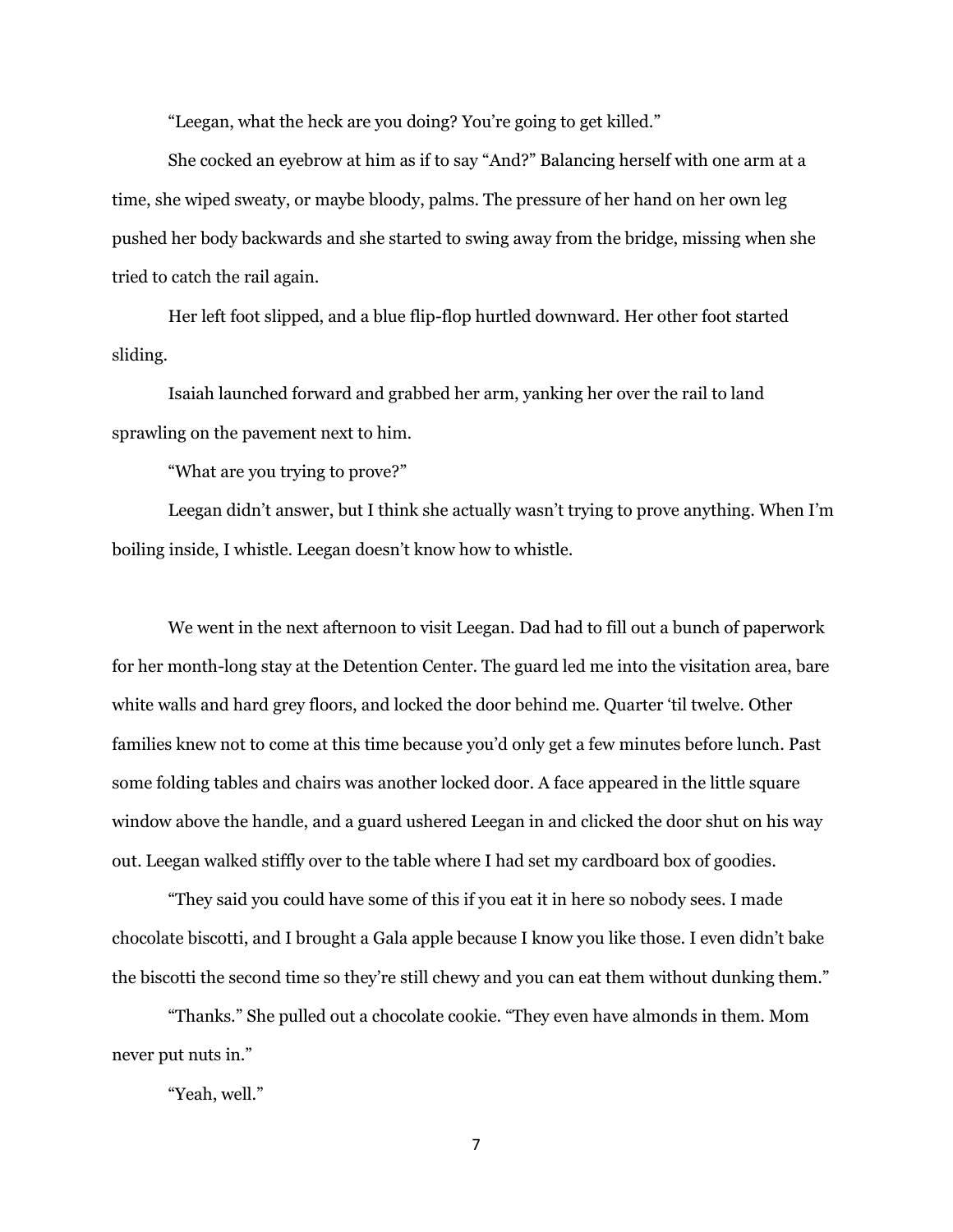"You know it never really bothered me that she took the shampoo and conditioner out of the shower, or even that calendar off the wall, but it always bugged me that she had to empty the biscotti jar before she left."

The empty jar was still at home on the counter. We hadn't filled it in the three years since she left.

"Know what I miss?" I said.

"What?"

"That picture."

"I hated that picture."

It was a picture of Leegan in action on the soccer field. Three minutes left in the second half and she soared the ball over the goalie's head. Somehow Mom had gotten the black-andwhite pentagons of the ball in focus for the foreground, with a blurry Leegan, teeth clenched, in the background. Mom could work magic with a camera, but she was so busy getting the action shot she missed her daughter scoring the game-winning point. A few weeks after she left, I saw the photo at an art show in town. That's when I realized what was missing off the piano at home.

"Do you remember that night?" Leegan asked suddenly.

"Yes." Of course.

"I have to do something besides make waffles and go to soccer matches. I can't take this anymore."

"What do you mean? It's not like you've been cooped up in the house the past fourteen years. You work almost as many hours as I do."

"Answering telephones. I have two college degrees, Tim. *Morning Star* offered me a position as a photojournalist for the travel section."

"What?"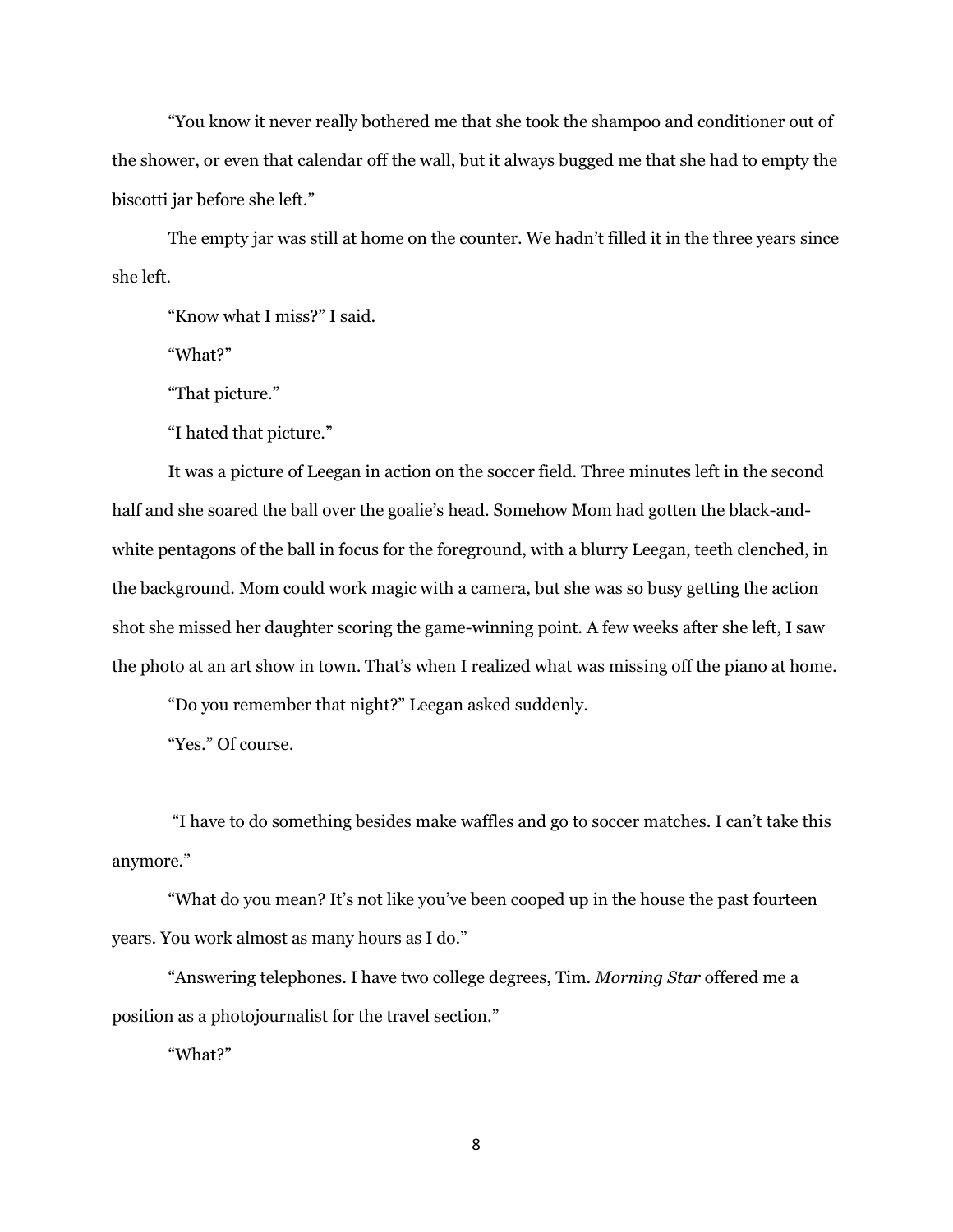"They've seen some of my stuff in the gallery uptown. It would mean I get to travel to some really neat places. Nothing international yet, but there would be a chance. I'm sick of this, Tim. I feel like I have no life."

When Mom argued, she usually did so rationally, seated at the breakfast table with a mug of coffee and a chocolate biscotti in front of her. Her last comment, though, rang bitter. She wasn't really angry with Dad; she was just tired of being a mom.

I had come up for ice cream, but I turned and tiptoed back down to the basement, where Leegan had the movie on pause.

"Du-ude! Where is the ice cream?"

"Mom and Dad were talking. I didn't want to interrupt," I said.

"Mom's home? I'm going to go say hi."

I followed my sister up the stairs, running my hand along the smooth wooden panels of the walls.

"Hey, Mom. How was the baby shower?" Leegan bear-hugged Mom from behind, sloshing her coffee onto the table.

Mom hmm-ed matter-of-factly and stood to grab a paper towel. "Typical. Pastel wrapping paper, chalky icing, guess-the-baby's-name games. Nothing too exciting."

"Cool. Coming to the game tomorrow?"

Mom stood and raised an eyebrow at Dad, almost an *I-told-you-so*. "Sure, hon, I'll be there."

Next morning Mom had a headache, and when we got home, the biscotti jar was empty.

"She should have stuck around a couple more years." Leegan looked down at her navy scrub-like suit. "Then she would have had a reason to leave."

"It's almost noon. Do you want this apple?"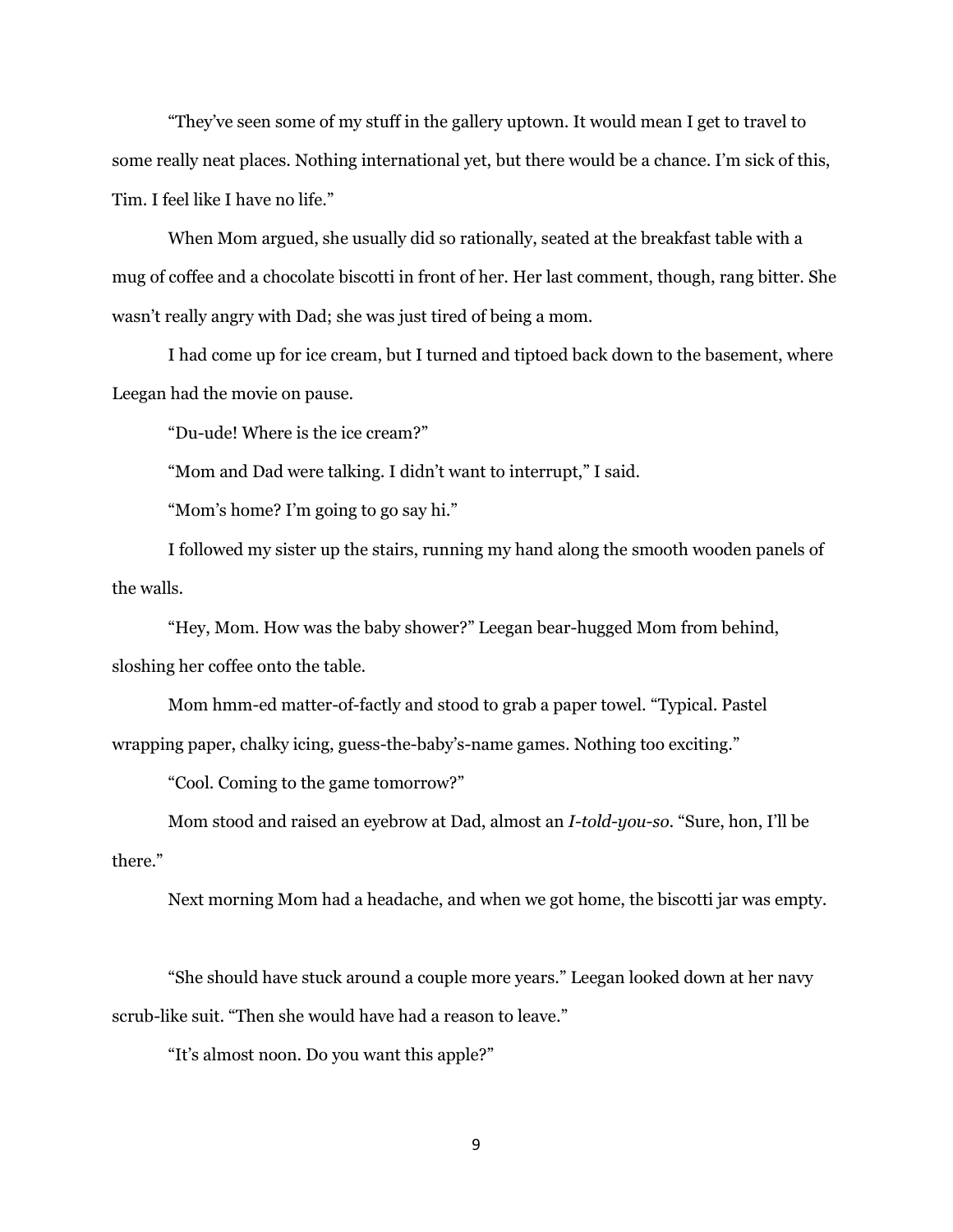She picked it up and took a bite, the juicy snap reverberating in the carpetless room. The door behind her swung open.

"Lunchtime," the guard announced. "Let's go."

She glared at him and offered a few phrases she must have learned from her new surroundings. Handing the sticky fruit back to me, she waved and disappeared behind the guard. I knocked on the opposite door and waited, listening to the way my whistle echoed in the empty room.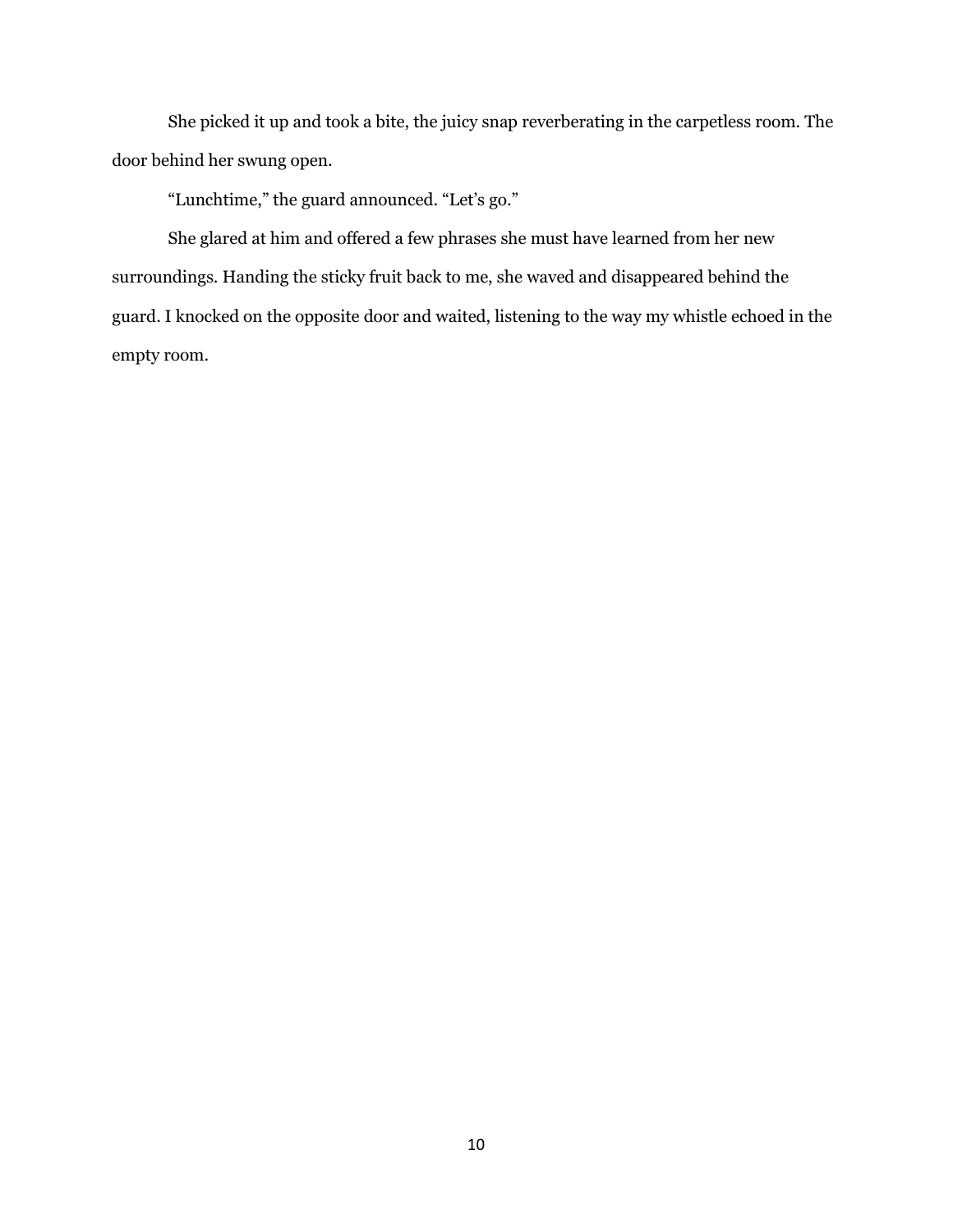#### SINGLE, SEEKING BEREAVED

I think I'm going to start husband-hunting at funerals, Ella Mae announced one sunny March morning. When Sandy, her best friend and Saturday coffee date, asked why the sudden decision, Ella Mae answered, Well everyone dies. And everyone knows someone who dies. If I go to enough funerals, I'm sure a nice man will turn up eventually.

Maybe even a widower, Sandy said.

Besides, no one at funerals knows everyone who comes except the dead person. They'd never know if you weren't really supposed to be there.

Think you'll be able to muster up any tears? Sandy asked.

I'll look in the obituary sections in the papers. They list times and places for the funerals, don't they? Look, here's a Piliel Post, and the Piliel Ledger, and oh, they have the Weekly Observer – and it's this week. I wonder how that poor lady's dog is doing – you know, the one who got nearly drowned while pulling that kid out of the river.

But why go husband-hunting at all? Sandy said. Oops, don't spill your chai. What's wrong with Brad?

Well, Brad's not a husband. He's a boyfriend. And not a very good one. He forgot to get me flowers last week.

What was last week?

When I came back from my work training in Indy. You know, we had to learn how to use the updated computer billing programs. Not even a petal. You should come with me – when was the last time you had a date?

Ella Mae flipped open the Post, simultaneously overturning the mug Sandy had warned her about. Sandy scrambled for napkins as Ella Mae lifted the pages, peering intently at obituary photos.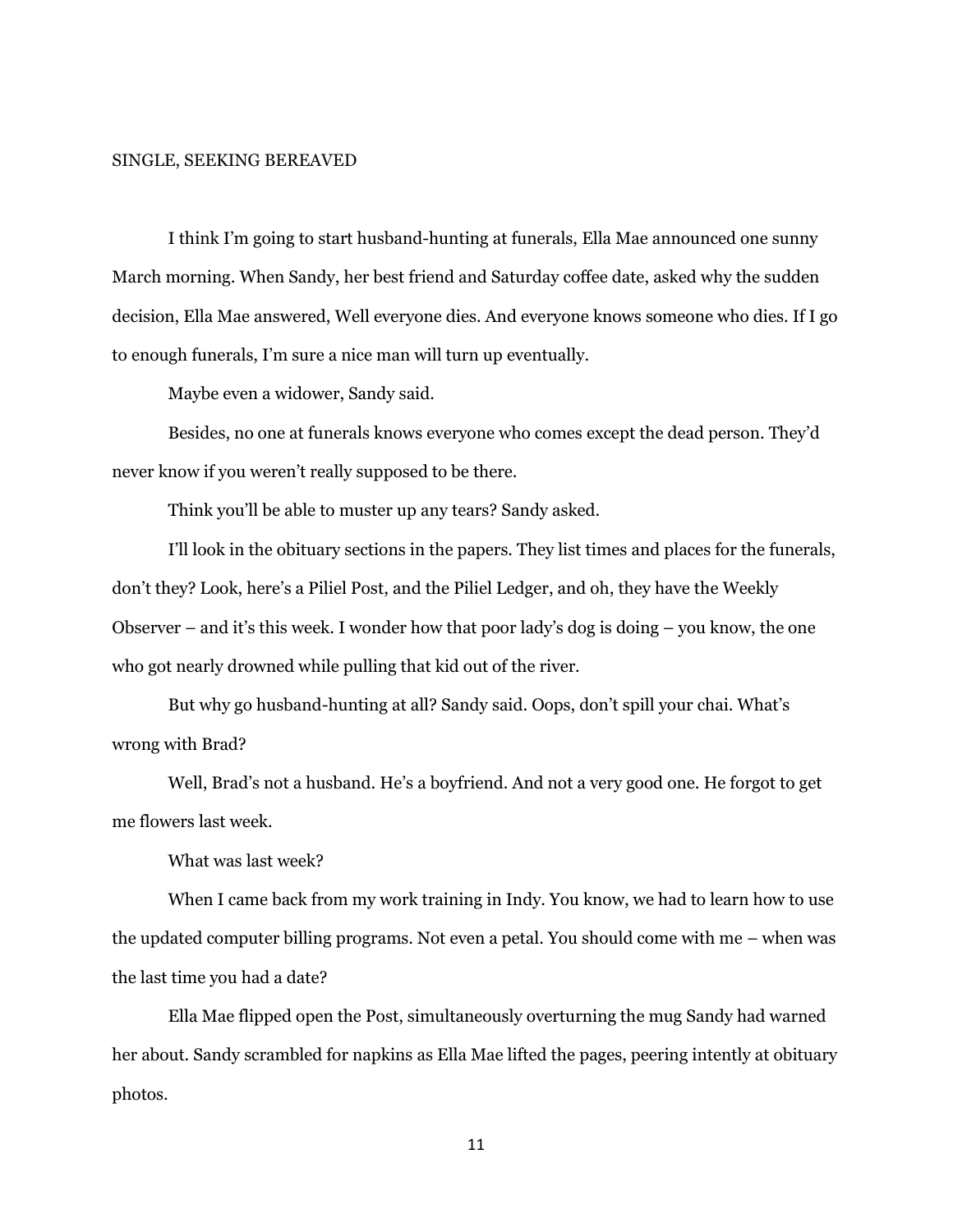I think a grandson would be nice, don't you think? Mm, I love the smell of a coffee shop – the warm spices and dim lighting. Here, let me buy you a scone to nibble on while we check. Here, this man looked nice. He'd be sure to have a handsome grandson or two, and look, he's eighty! That's old enough to have grandchildren right around, oh, right around thirty-five. And I know a lot about grief. I had a grandmother die once. Perfect.

You really want someone that much younger than you?

Five or ten years isn't a huge difference, Sandy. They say women live longer anyway. Now, the funeral's at six on Thursday. I can leave the office by five-fifteen. You don't have any classes that late, do you?

As it turned out, Sandy would be finished teaching by four-thirty on Thursday, so the women arranged to meet at the Taco Bell across from Owens and Sons at five-thirty. They each ordered a chalupa and sat in the cracked teal booth next to the window overlooking the greening lawn of the funeral home, already criss-crossed from mowing with stripes of dark and light.

Look at the white pillars on that building, Sandy. Doesn't it make you think that going to a funeral is kind of like going to heaven?

Sandy shrugged. It makes me think of the influence of ancient Greece on America's architecture. Wipe off some of your lipstick, Ella Mae. It's a wake, not a bar. Even if you are husband-hunting.

Ella Mae dabbed at her maroon lips with a stiff brown napkin. She fished through her oversized purse until she found a package of breath mints. Here, have a Cert. She unrolled the dingy package toward her friend, unaware that Sandy only pretended to take one. Shall we?

They strutted up the long drive to the white pillars of the funeral home, Ella Mae feeling much like an Indochinese tiger about to spring gloriously upon unsuspecting prey, and Sandy feeling more like an ocelot slinking across a South American desert. This is, in reality, exactly how they looked, as their spiked heels crackled along the blacktop.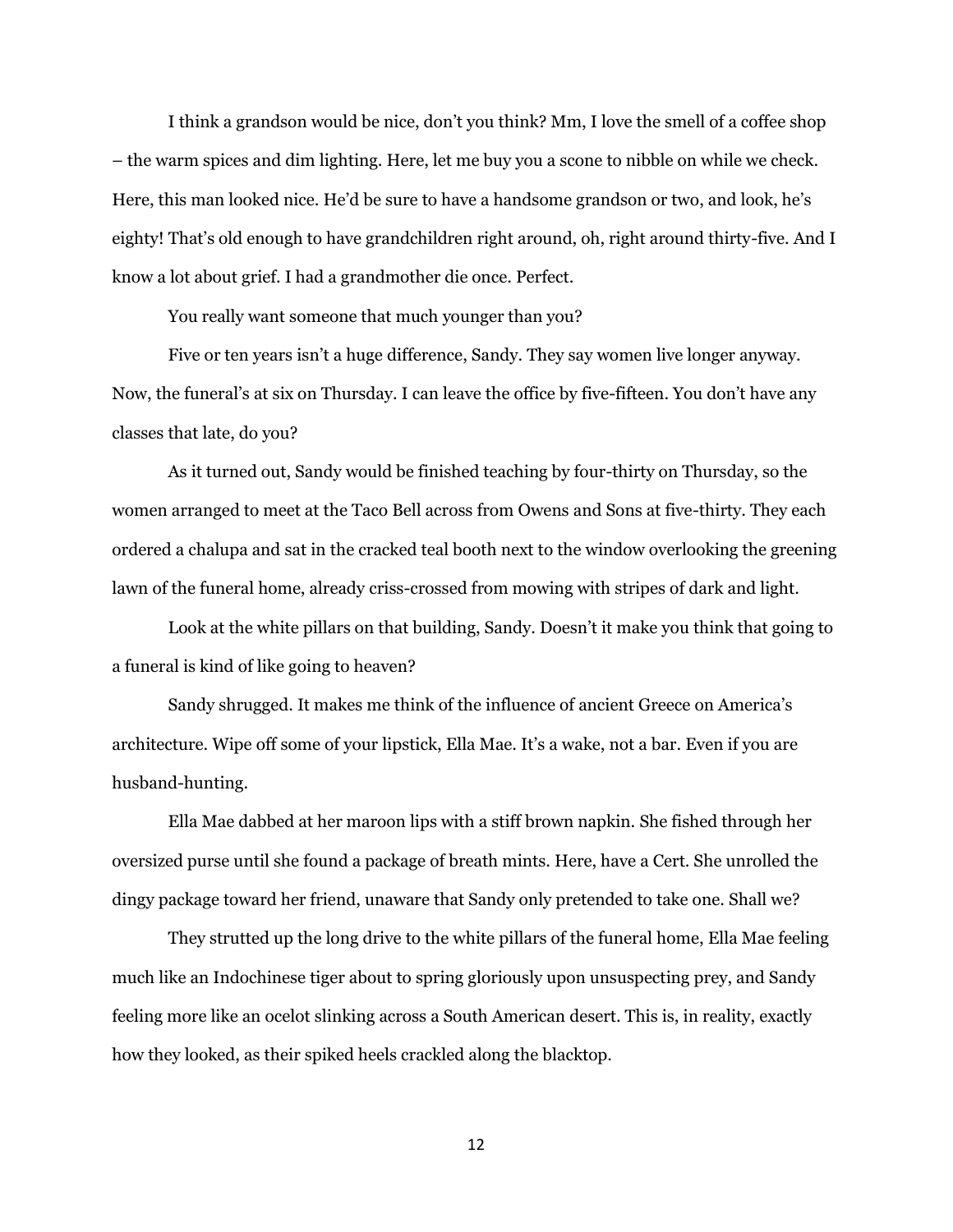The man at the front door looked ready to crawl into a casket himself, between his age and the number of guests crushing through the door.

Poor man, his fingers are bright red, it's so cold outside, Ella Mae observed. What heroism to man the door like that in this weather, when all of us guests could very well let ourselves in.

Well my poor nose is bright red, it's so cold. Which way do we go? What's the guy's name who died?

Jeffrey Allan Bo. Bo – that means boyfriend, doesn't it? That's a good sign. Oh, there, I see, G-E-O-ffrey. Left.

They followed the padded rope corrals down a dark red hallway, which eventually opened into a large, white room where rows of folding chairs with ornate wooden backs formed a viewing area for the mahogany casket.

Ella Mae crowded past an immense bundle of lilies on the perimeter into a seat on the very outskirts of the room. I think, she whispered to her friend, that since we weren't technically invited, we should sort of stay on the fringe of things.

Yes, the fringe.

At least until the reception.

Ella Mae, we cannot go eat the family's food. Besides, they would realize right away that we are not supposed to be here.

Of course we can. What else are they going to do with all that chicken-and-noodles?

A tall, spindly man with tufts of white fuzz instead of hair approached the speaker's stand. Hands quivering – which Ella Mae noticed and commented on – he unfolded a square of paper and began to read the eulogy for the deceased.

"In Geoffrey Allan Bo, we have indeed lost a great person. My brother was a man who loved  $-$  "

– a good-looking man, Ella Ma whispered.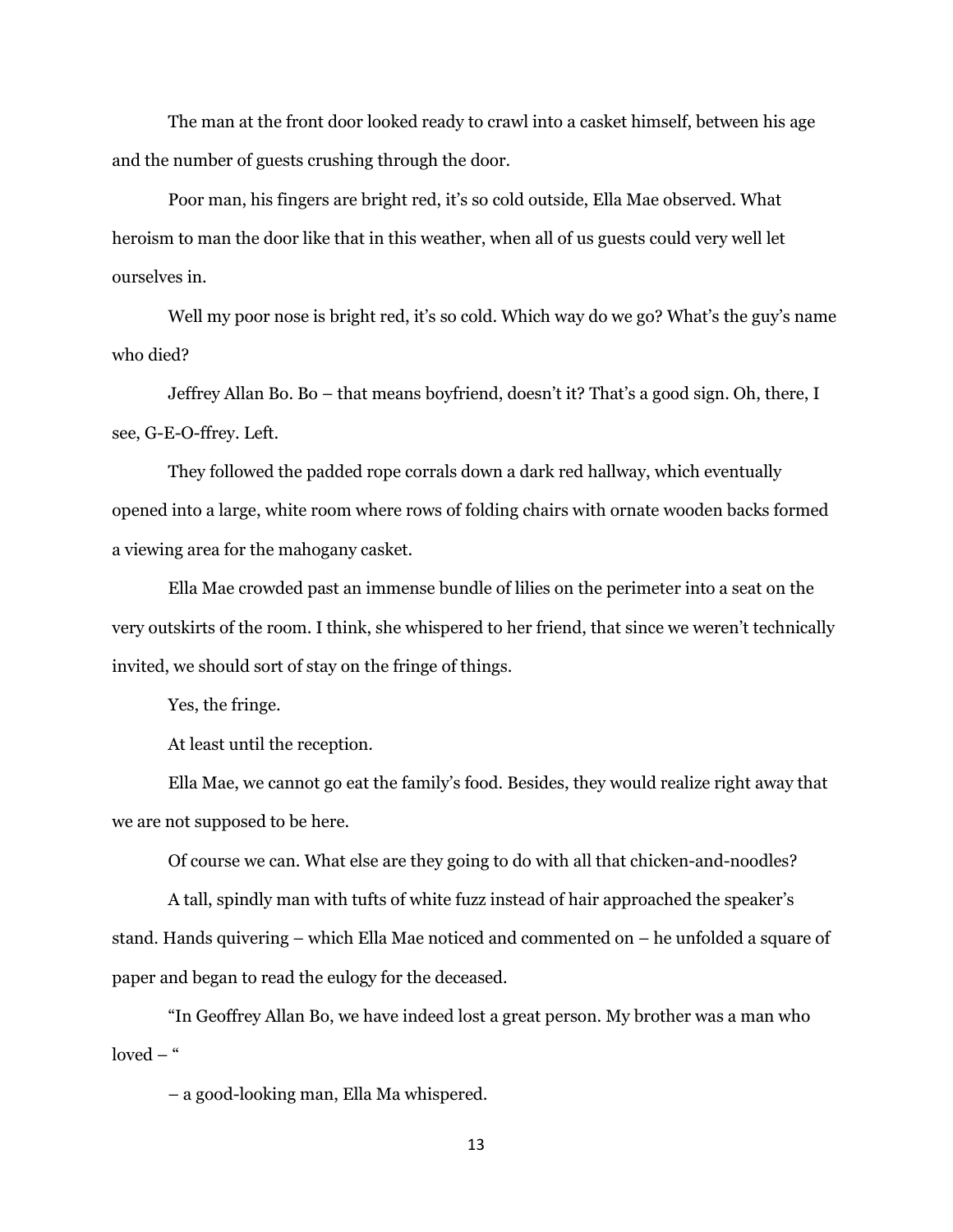Who? Him?

No, up there, second row, with the salt-and-pepper goatee. He has a nice strong –

" – loyal and kind friend. He never told a lie that was not – "

– wrinkled, said Sandy. The man is a slob. You would hate –

" – kids he used to talk about how he – "

– needs a woman. If he was married she would –

" – remember the last conversation I had with – "

– the younger one in the plum-colored shirt. Sandy pointed furtively. He looks –

" – thankful for all the special moments that my brother has left us. I hope that he will continue to live on within our hearts and minds."

Well, we each have dibs, then. I get Salt-and-pepper and you can have Plummy.

All right, then, Ella Mae, but I still think you should give Brad another chance.

He tried to call me Monday, can you belie –

"Sing with me, I'll Fly Away."

They stood with the rest of the mourners to lift their voices in hymnody. Ella Mae leaned over and pointed at the words on her sheet. This song reminds me of my first date with Brad. Some glad morning, when this date is over… I'm going to send him a copy. Just a few more weary days and then I'll fly away. This is our relationship in a nutshell.

They sat again, and another ancient gentleman came forward carrying a guitar and positioned himself with a cracking of knee cartilage on a stool facing the chairs. He hiked the body of the guitar into his armpit and began to strum the brittle strings, joining his withering voice to the accompaniment of Bob Dylan's "Forever Young."

May you build a ladder to the stars, and climb on every rung, he crooned, and Ella Mae smeared her mascara as she brushed the tears away. Sandy handed her a paper hankie.

They passed the time of the meditation by contemplating their respective quarries, and joined the rest of the family in committing Geoffrey Allan Bo's body "Dust to dust, ashes to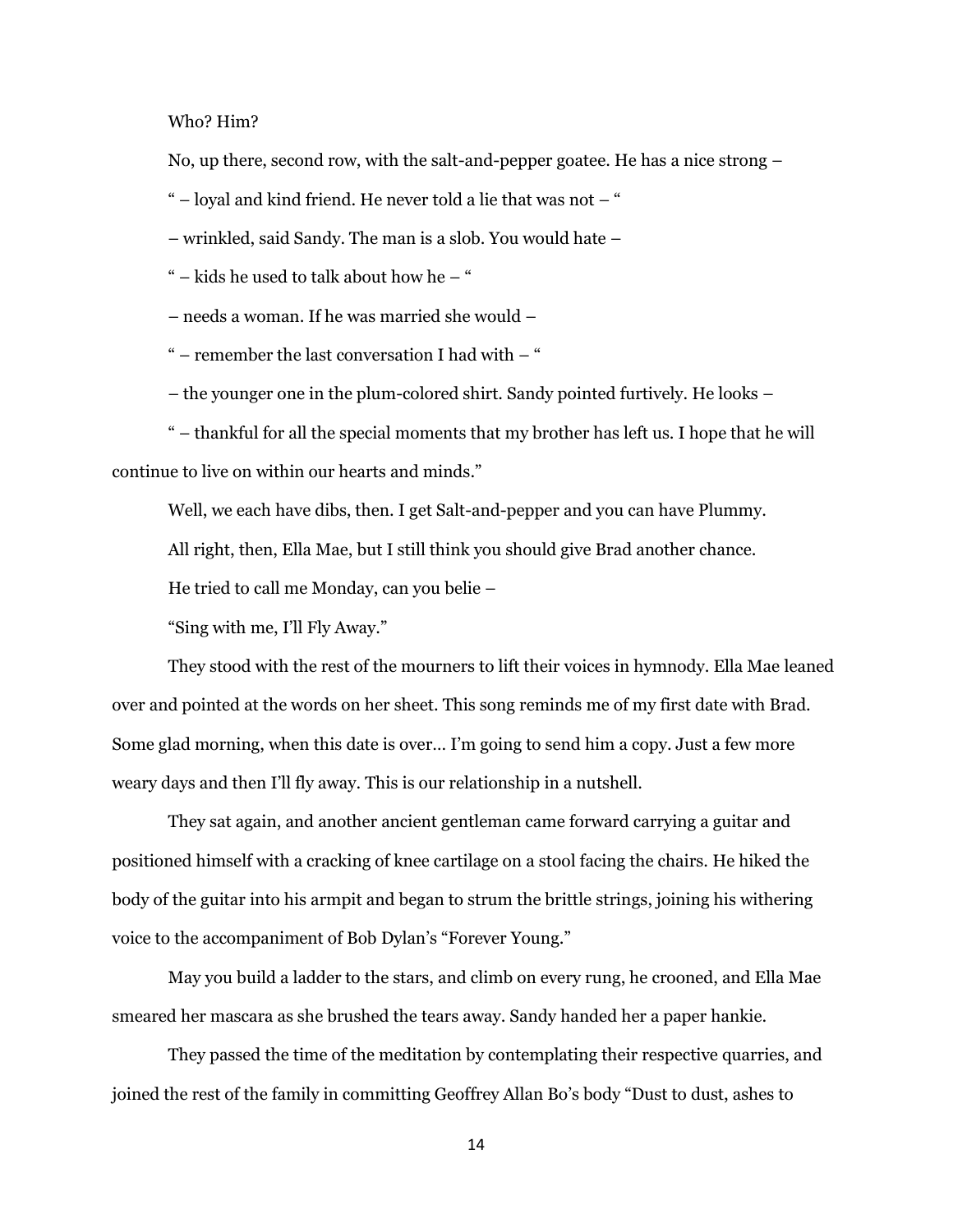ashes." The preacher cordially invited all family and friends to a Memorial Meal to be served in an adjoining hall, the actual burial being slated for the following morning. To this Ella Mae expressed great relief, not wanting to risk standing in the cold rain for an hour without even having made contact.

The meal was a sampling of every kind of sandwich the short, dumpy ladies in black aprons could think to spread on the long, black tables, not the chicken-and-noodles Ella Mae had assumed. Sandy was much comforted to see that a great number of guests stayed for the meal, so they did not stand out too conspicuously. The man in the plum-colored shirt had, unfortunately, not stayed.

Okay, he has his food. Oh look, he likes celery instead of carrots, just like me. I'm going over.

What are you going to say?

What a wonderful man his grandfather was. At least I hope it was his grandfather. Oh dear – what if it's his son? I'll just say that I think Geoffrey was a great guy. Just look at that nice square jaw. I'd love to sit and watch him eat every day for the rest of my life. Teeth check?

Ham salad around the first left biscuspid. Good luck.

Sandy watched as Ella Mae strode across the thick carpet, spearing a fallen tulip petal with her stiletto on her way to a tall man with a salt-and-pepper goatee and no neck at all as far as Sandy could tell. Ella Mae touched the man's elbow and opened her mouth to speak.

Excuse me?

The voice came from right at Sandy's elbow. Startled, she turned sharply to the left, driving her own elbow hard into the rib cage of a man just about her own height.

Brad, said Sandy.

Um, yes – and I was actually about to ask your name. Do I know you? Your grandfather was a wonderful man.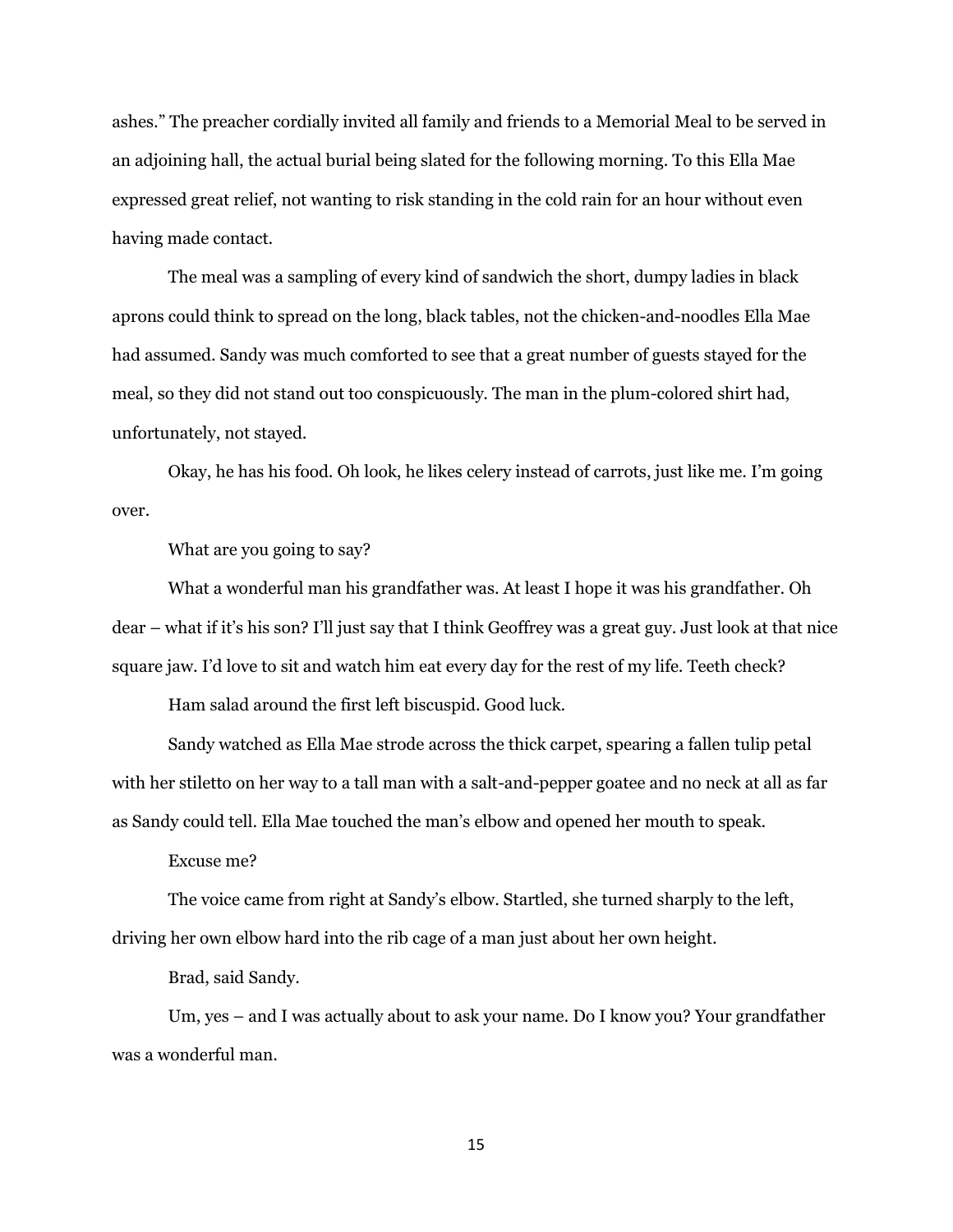Sandy had an advantage over Ella Mae's erstwhile boyfriend. She had seen pictures, whereas he evidently had not.

My grandfather. Oh, Geoffrey Allan Bo. But did you see –

No, I haven't seen him in years actually. But I remember his gentle spirit and loyal friendship to my own father. He never told a lie that wasn't necessary, you know.

Ella Mae's back was to them. Brad could not have seen her face.

I'm so sorry for your loss.

My loss? Oh, I mean, that's okay, I mean, I'm fine. I really did not know him too well.

I understand. It was time for him to go. That's the way of life. I felt the same way when my grandmother passed on last year. Lovely lady, just didn't know when to quit. You look quite frazzled, Miss…

Uh, Adler. Miss Adler. Hopefully Ella Mae had never referred to her last name.

Miss Adler, you look like you could use a rest. Here, join me. Can I get you some coffee?

A sudden thought slunk, cat-like, into Sandy's mind. Why shouldn't she? She closed her deep-set eyes – russet pools, a man had once called them – and offered an audible sigh. That would be lovely, thank you. Decaf, please, and not too much cream.

He found her a seat halfway between Ella Mae and the food, and scurried off for the coffee. With his brown facial fuzz and disproportionate hips he reminded her somewhat of a rat. When he arrived with her drink and pulled one of those folding chairs up next to her, she found it difficult to distinguish between the nutty bouquet of her coffee and the leathery blast of his cologne.

So how did you know my grandfather? Her eyebrows shot high and innocent.

Oh my father knew him. Used to shoot pool together.

Across the room, Ella Mae broke away from her conversation and was coming in their direction.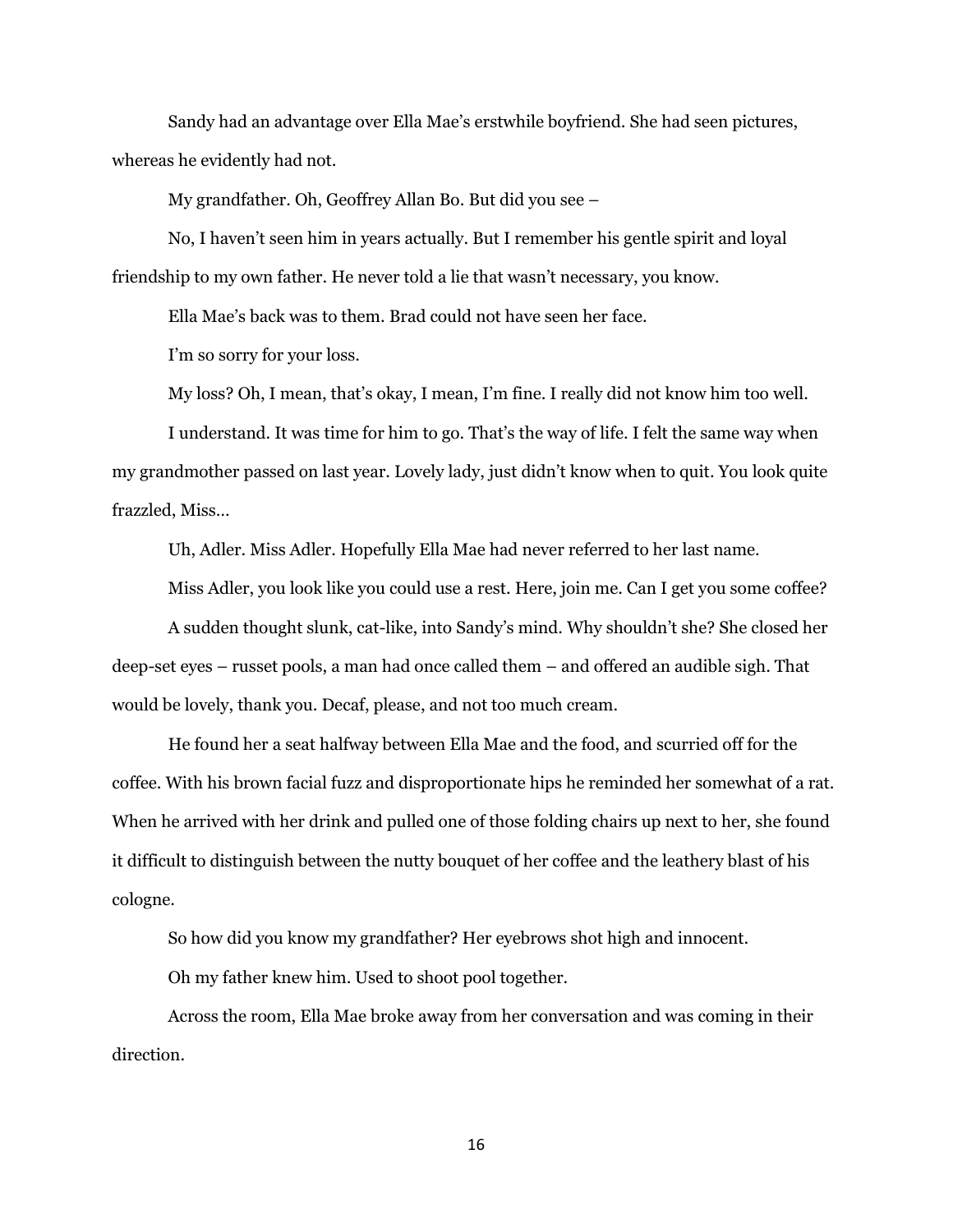You know, Brad, I have not eaten anything today. I am sure you understand, not feeling hungry. Do you think you could you get me something – a few carrots, or something?

Of course. With a little leap to his feet he was off, in the opposite direction of Ella Mae.

Sandy, he's gorgeous. Absolutely perfect teeth. A little wrinkly, you're right, but he is single. Well, divorced, but that counts. And such a gentleman – he offered me a spot under the tent tomorrow in case it rains at the burial service, since my aunt was such great friends with his grandfather. And he hates golf! I never thought I'd meet a man who did, except Brad of course, but he doesn't count. I just came to make sure you were okay, didn't want to leave you all alone, but look at that, you have coffee. I know you, dear, with your coffee. You'll be content for hours. I need to get back to Kim.

Kim? asked Sandy.

Yes, well that's his name. I know it's rather feminine, but in reality he's as masculine as they come.

I will be just fine here.

Oh, I knew you would. Brad?

He had appeared suddenly behind the empty chair carrying a paper plate filled to the outer ridges with carrot sticks.

Ella Mae. What are you doing here?

Ella Mae pointed her round chin as far as it would stretch. Offering my condolences.

You?

Geoffrey Isaac – Allan – Bo was a friend of my father's. They used to shoot pool together.

He was lying, Ella Mae knew from the twitching in his right eyelid. You followed us here,

didn't you? I wouldn't answer your messages, so you followed me.

Followed you? I saw in the paper that this… dear old gentleman had passed away and I came –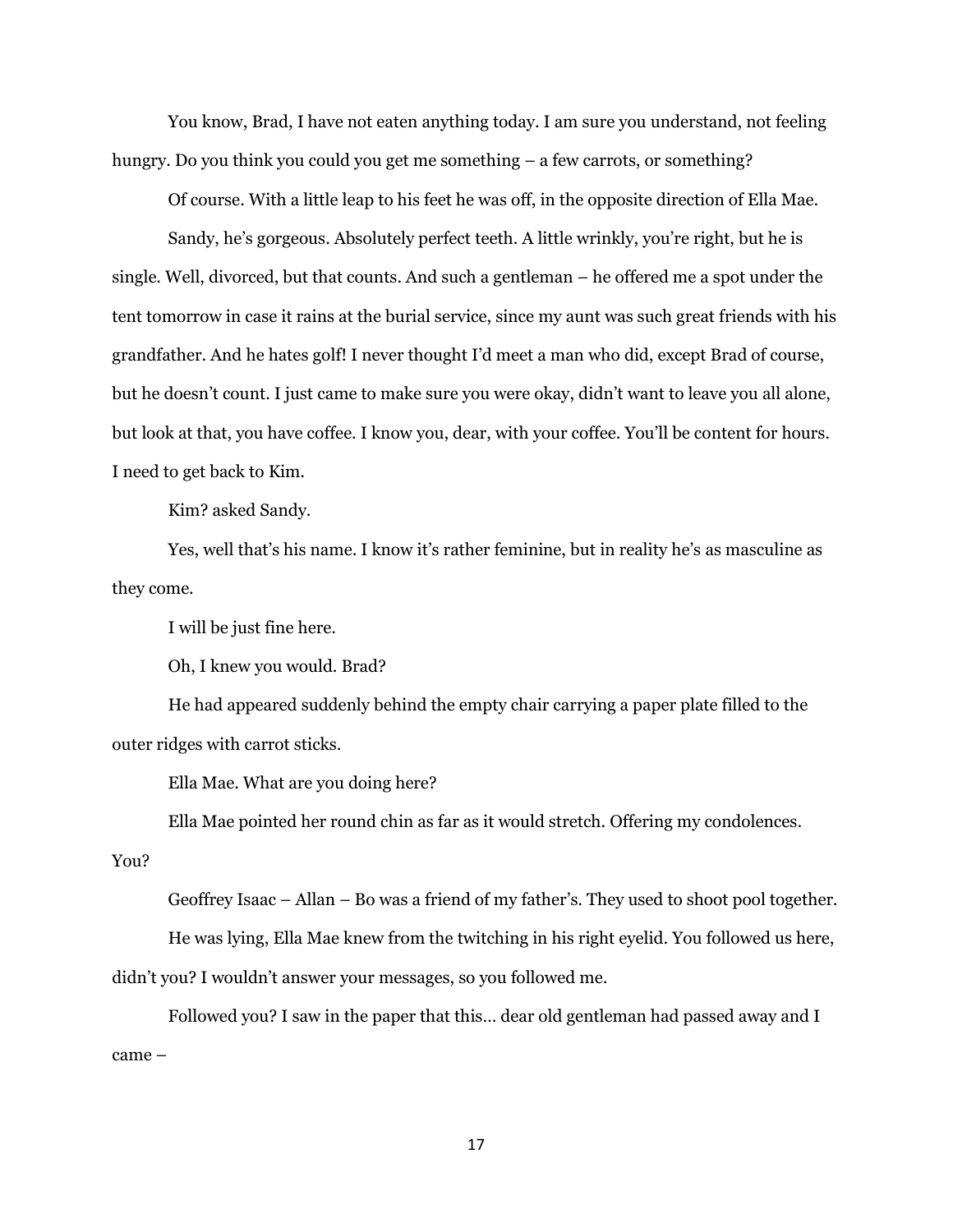Dear old gentleman, I guess so. I bet you can't even spell his name correctly. Did your father even play pool?

That's what he told me, Sandy said. It is funny, don't you think, that both of you had connections to the same old gentleman and had no idea? Your aunt, Ella Mae, might have even met Brad's father some time when they were both with Mr. Bo.

Brad and Ella Mae stood on either side of Sandy's chair, nostrils quivering as they glared at each other.

Ella Mae? A salt-and-peppered goatee thrust itself into the standoff. What was your aunt's name again? Someone over there thinks she might remember her. Oh, I'm sorry, am I interrupting?

Ella Mae sighed. I'm sorry, Kim, I think I have to go. It was nice to meet you. I don't think I'll make it to the burial tomorrow after all.

Oh, I'm sorry to hear that. Well, could I possibly –

Kim, this is my boyfriend, Brad.

Both Brad and Kim looked momentarily startled.

Well, nice to meet you.

I think we need to be going, right Brad, if we want to make it to the movie on time?

Oh, uh, sure. My condolences – Kim, was it? Your grandfather was a, very, wonderful

man. We'll leave you two to your grief. Miss Adler, your carrots.

Brad and Ella Mae shook hands, very business-like, with Kim, and made their exit.

Kim stared after them, a bit dazed, before sitting in the still-empty chair. So, Miss Adler,

how did you know the deceased?

What made you decide to forgive him? Sandy asked.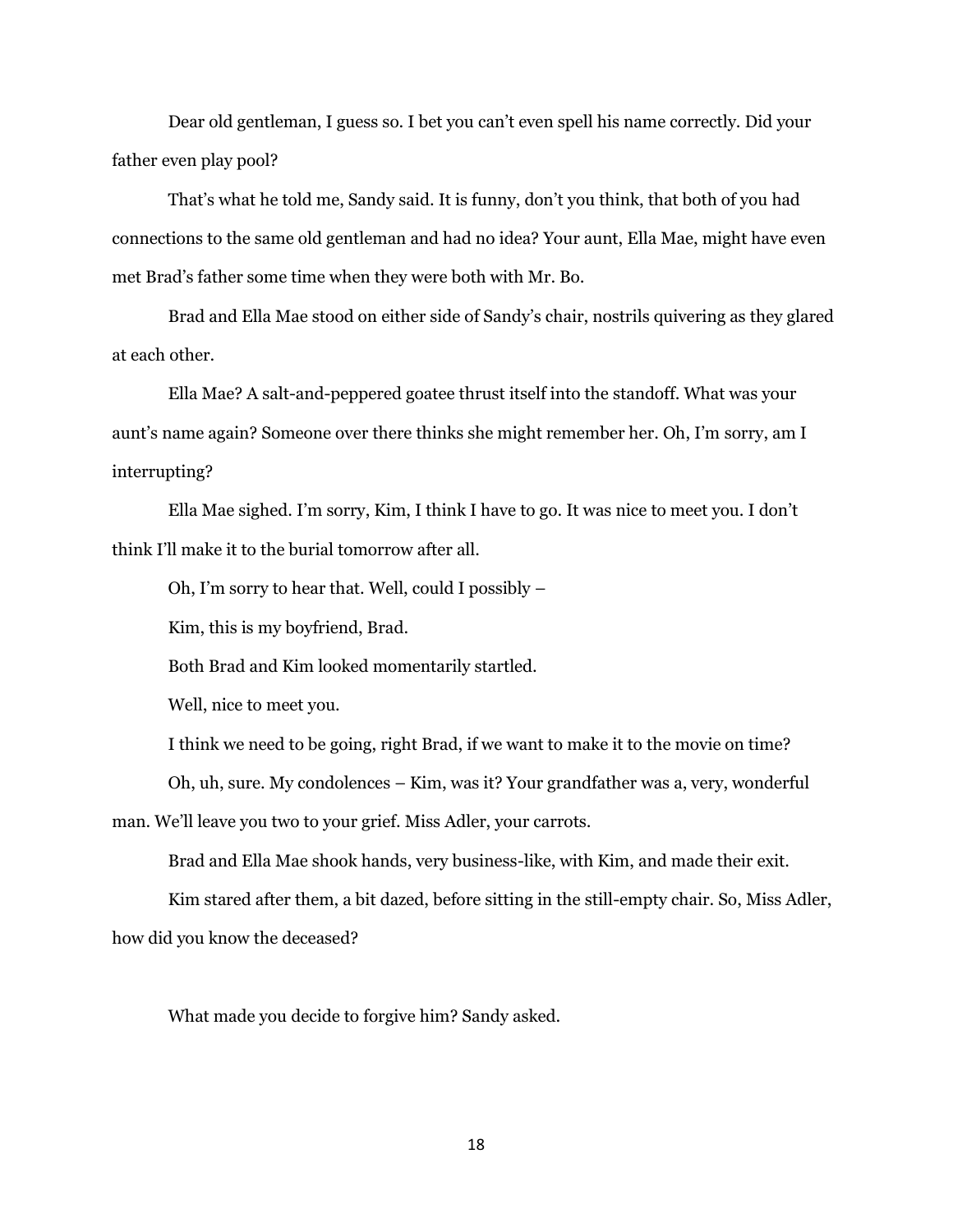Well, he followed me to a funeral, poor man. It just shows how desperately in love with me he is. Ella Mae took a long sip of her chai and basked in the Saturday sunshine straining in through tinted windows.

And the flowers?

I'm still working on him. But he does have the most lovely cologne, don't you think? And I do enjoy the fact that he still looks so young. No gray hair for me, no ma'am. Could I have a bite of your scone, do you think?

Did you tell him why you actually went to that funeral?

Thank you. No I didn't. He said he admired my compassion for going to the funeral of a man I could hardly remember. I couldn't really tell him then. Mm, I think apple-cinnamon scones are my favorite.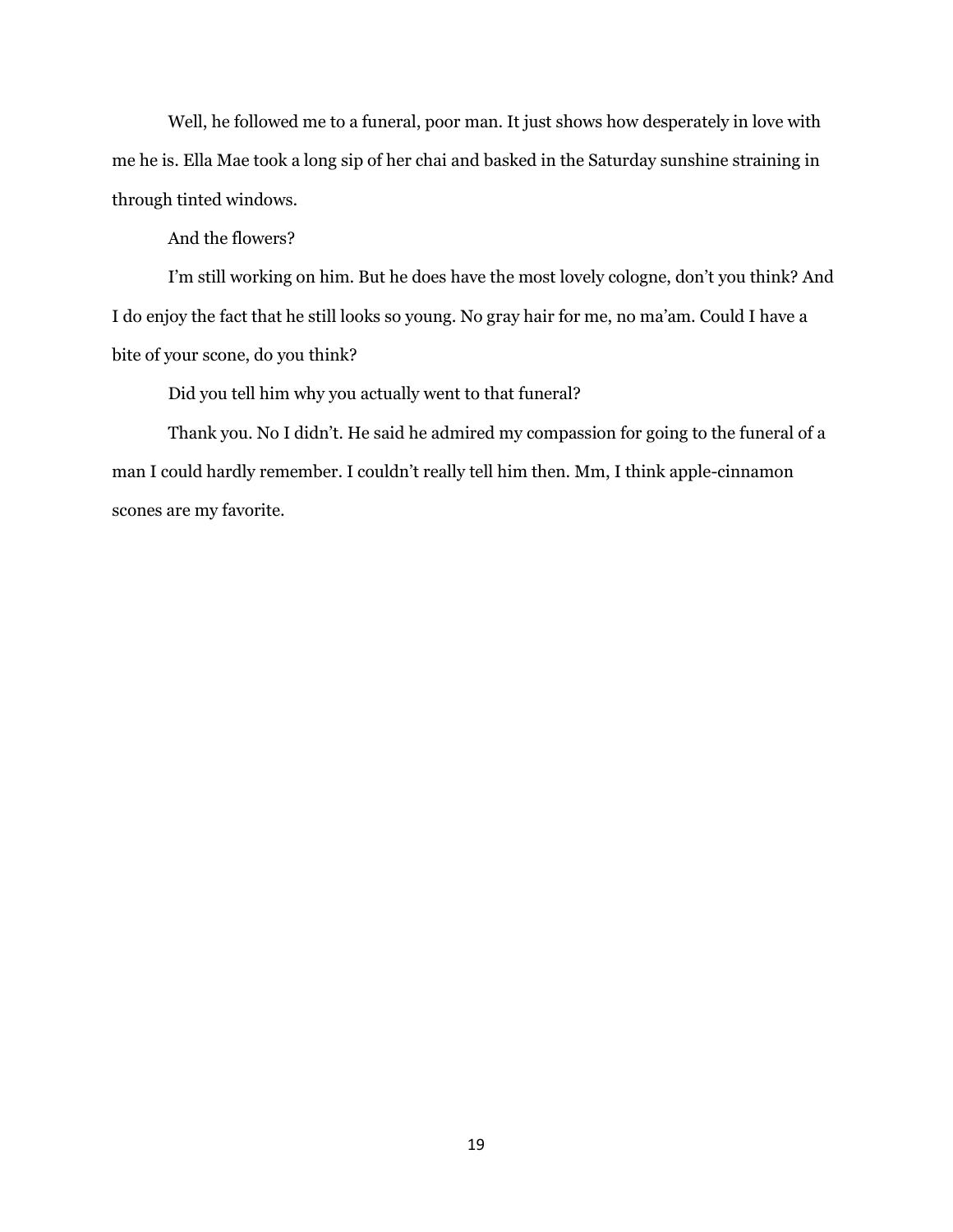#### MAGDALENE

*It is the night/early morning before Easter morning. Technically, the setting is outside of Jesus' tomb, but this need not be realistically portrayed.*

*Mary Magdalene is a young woman in her early twenties, dressed in a contemporary style. Long sleeves cover scars on her arms. Her clothing, hands, even her face are smeared with blood. With Jesus dead, she no longer knows who she is and is almost too worn out to fight. This weariness must be portrayed by her physicality and facial expressions rather than by the lines themselves.*

*Characters One through Seven are the personification of her seven demons, cast out by Jesus two years earlier, the tangible versions of her grief, hopelessness, and depression. They may be played by males or a females or a combination. Each has a different personality and physicality, but work together as a single entity.*

*(MARY enters alone and sits, staring off into space. After a moment, ONE enters, carrying a sharp rock, and looks MARY over)*

ONE Just you? All alone?

*(She turns to look at him)*

*(TWO, carrying a knife, and THREE, carrying a branch of thorns, enter)*

| <b>ONE</b>   | Where are the twelve sweaty men? |
|--------------|----------------------------------|
| TWO          | Eleven.                          |
| <b>ONE</b>   | Oh yes, eleven.                  |
| <b>THREE</b> | Surely not hiding. Inside?       |
| TWO          | Sheep without a shepherd.        |
| <b>MARY</b>  | Go away.                         |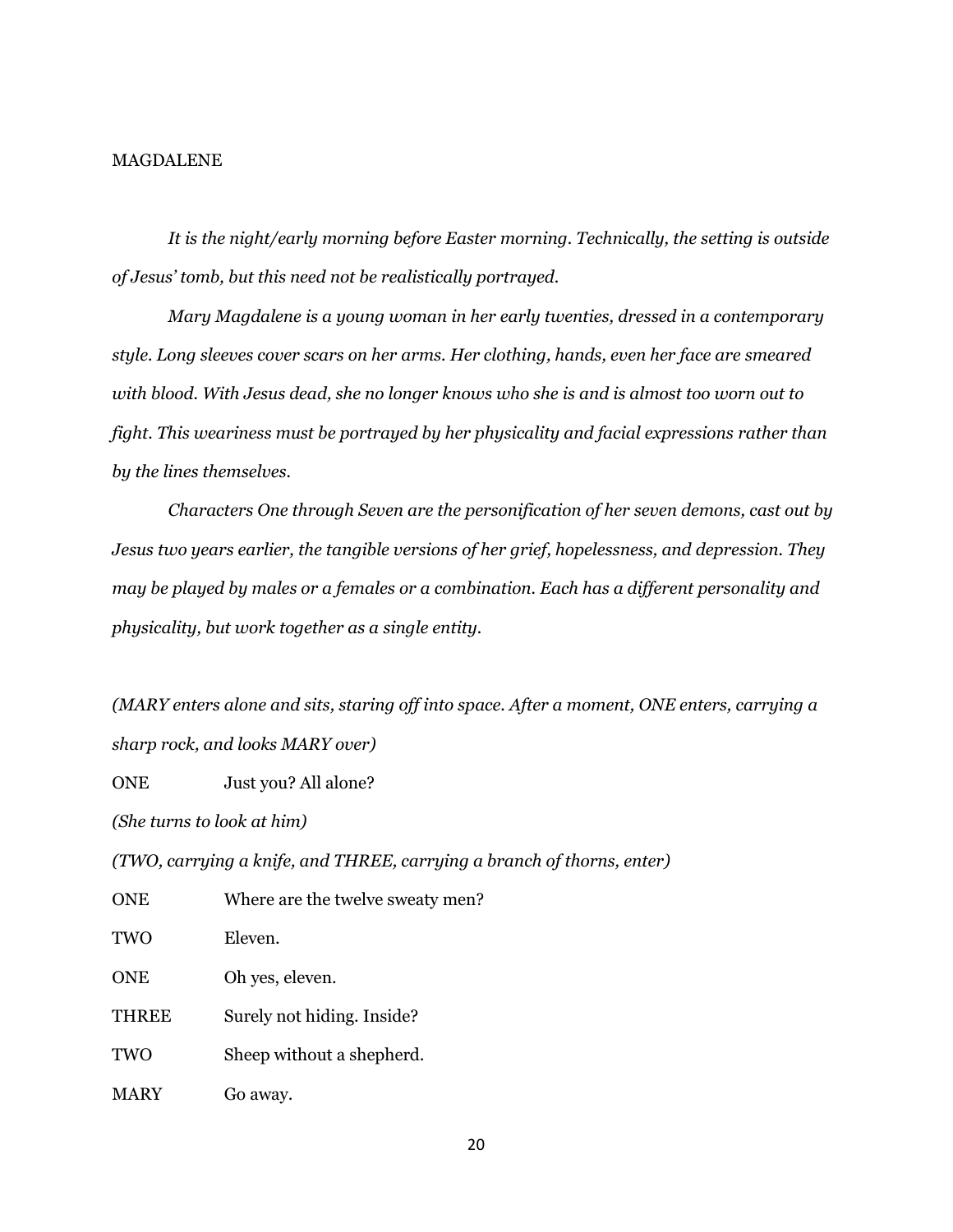## *(FOUR, carrying a large nail and a damp cloth, enters)*

| <b>FOUR</b>             | What a nice new outfit you have on. Did you get it just for the show? So           |  |
|-------------------------|------------------------------------------------------------------------------------|--|
|                         | magnificently produced.                                                            |  |
| TWO                     | And what a concept, to stage an execution on a hill called The Skull.              |  |
| <b>THREE</b>            | How did you feel about the interactive aspect?                                     |  |
| (She groans)            |                                                                                    |  |
| TWO                     | It is a bit nauseating, yes.                                                       |  |
| <b>FOUR</b>             | Although it was nice you were able to stand so close. You could hear every breath. |  |
| <b>ONE</b>              | It kind of rattles, doesn't it?                                                    |  |
|                         | TWO, FOUR It's because they have to push themselves up with their feet in order –  |  |
| <b>MARY</b>             | Stop. Please.                                                                      |  |
| <b>TWO</b>              | Scientifically fascinating, too, that when he died, his blood separated into blood |  |
|                         | and water.                                                                         |  |
| <b>THREE</b>            | Did you stay for that part?                                                        |  |
| <b>FOUR</b>             | They were going to break his legs, but he was already dead.                        |  |
| <b>ONE</b>              | Not as strong and heroic as you thought, this Teacher.                             |  |
| <b>MARY</b>             | $I don't -$                                                                        |  |
| <b>FOUR</b>             | Well, at least you got to see the whole processional.                              |  |
| ONE, THREE So dramatic. |                                                                                    |  |
| <b>MARY</b>             | I never saw you. Why were you there?                                               |  |
| TWO                     | I knew you'd need me, Magdalene.                                                   |  |
| <b>ONE</b>              | I was just behind you the whole time. But you never turned.                        |  |
| <b>FOUR</b>             | Couldn't take your eyes off that stripped,                                         |  |
| TWO                     | bleeding,                                                                          |  |
| <b>THREE</b>            | mutilated figure.                                                                  |  |
| <b>FOUR</b>             | A bit masochistic of you really.                                                   |  |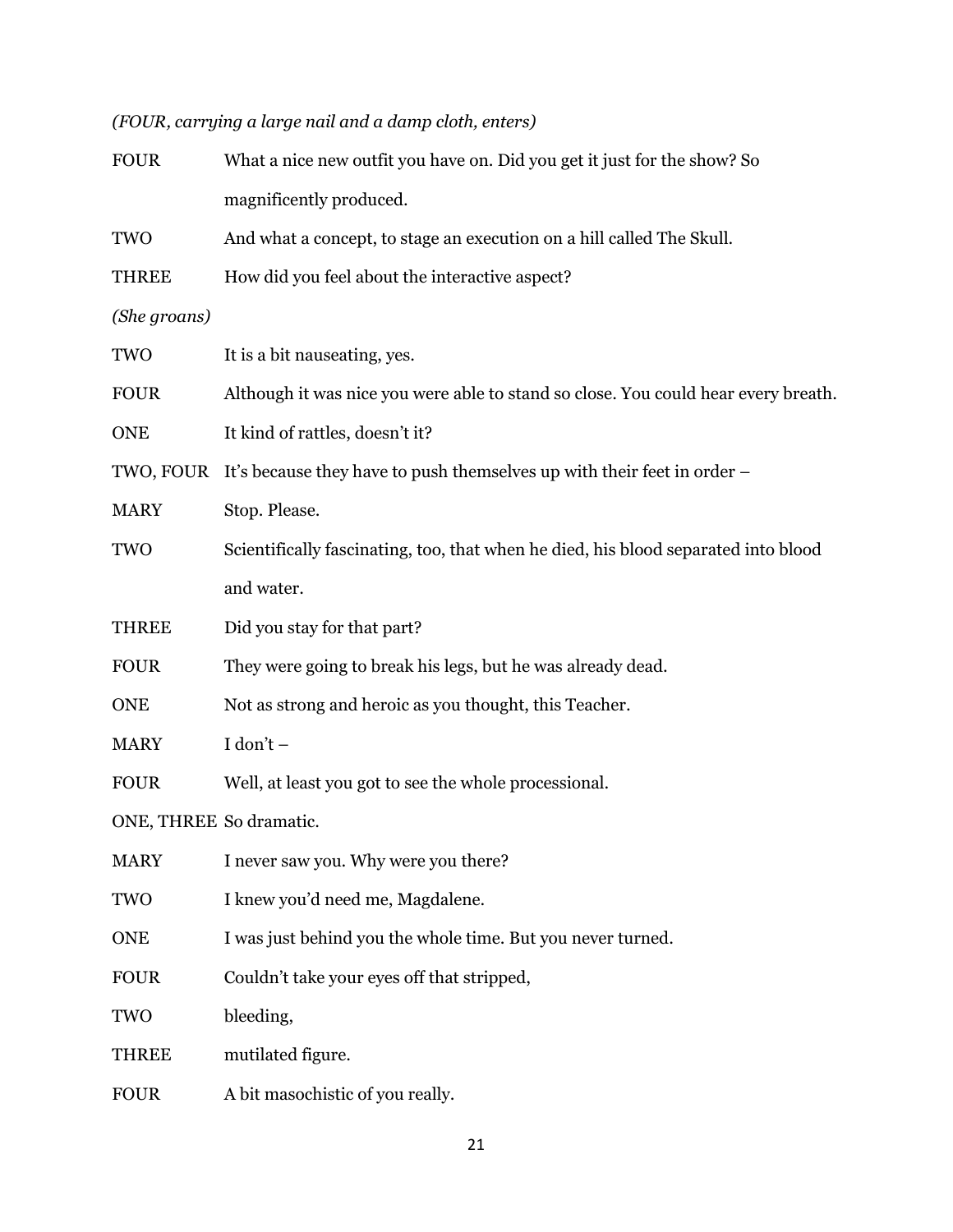| <b>ONE</b>                                         | Nice touch of your Teacher to have someone else carry his beam. Very symbolic.          |
|----------------------------------------------------|-----------------------------------------------------------------------------------------|
| <b>MARY</b>                                        | Of what?                                                                                |
| <b>THREE</b>                                       | Of weakness.                                                                            |
| <b>ONE</b>                                         | It was like he sent a clear message to everyone watching                                |
| TWO                                                | that he realized he could not be the Messiah after all,                                 |
| <b>FOUR</b>                                        | and any stranger off the street could do as well.                                       |
| <b>MARY</b>                                        | Simon.                                                                                  |
| TWO                                                | Yes, Simon. So perfectly cast for the part. Fresh in from the country,                  |
| <b>ONE</b>                                         | of course who wants to carry a splintered bloodstained beam, and his little boys        |
| <b>FOUR</b>                                        | watching your Teacher stumble along.                                                    |
| <b>THREE</b>                                       | Precious.                                                                               |
| <b>FOUR</b>                                        | Masterful.                                                                              |
|                                                    | TWO, FOUR Gave me chills.                                                               |
| <b>MARY</b>                                        | Why are you here?                                                                       |
| (FIVE, carrying a piece of broken pottery, enters) |                                                                                         |
| ONE, FIVE                                          | To keep you company, Magdalene.                                                         |
| <b>MARY</b>                                        | I have company.                                                                         |
| <b>FIVE</b>                                        | Yes, ignoring you, sitting in the house,                                                |
| <b>THREE</b>                                       | eating fish.                                                                            |
| <b>MARY</b>                                        | It's Sabbath – it's cold, leftovers –                                                   |
| <b>FOUR</b>                                        | And still they gorge themselves. It's a nice wake, really.                              |
| <b>ONE</b>                                         | Let them eat fish; we'll sit our own shiva together out here. All night if you want.    |
|                                                    | My schedule's open.                                                                     |
| <b>TWO</b>                                         | You're right not to eat anything. From the looks of you, a little self-discipline is in |
|                                                    | order.                                                                                  |
| <b>FIVE</b>                                        | Look at you. The memories, oh the memories.                                             |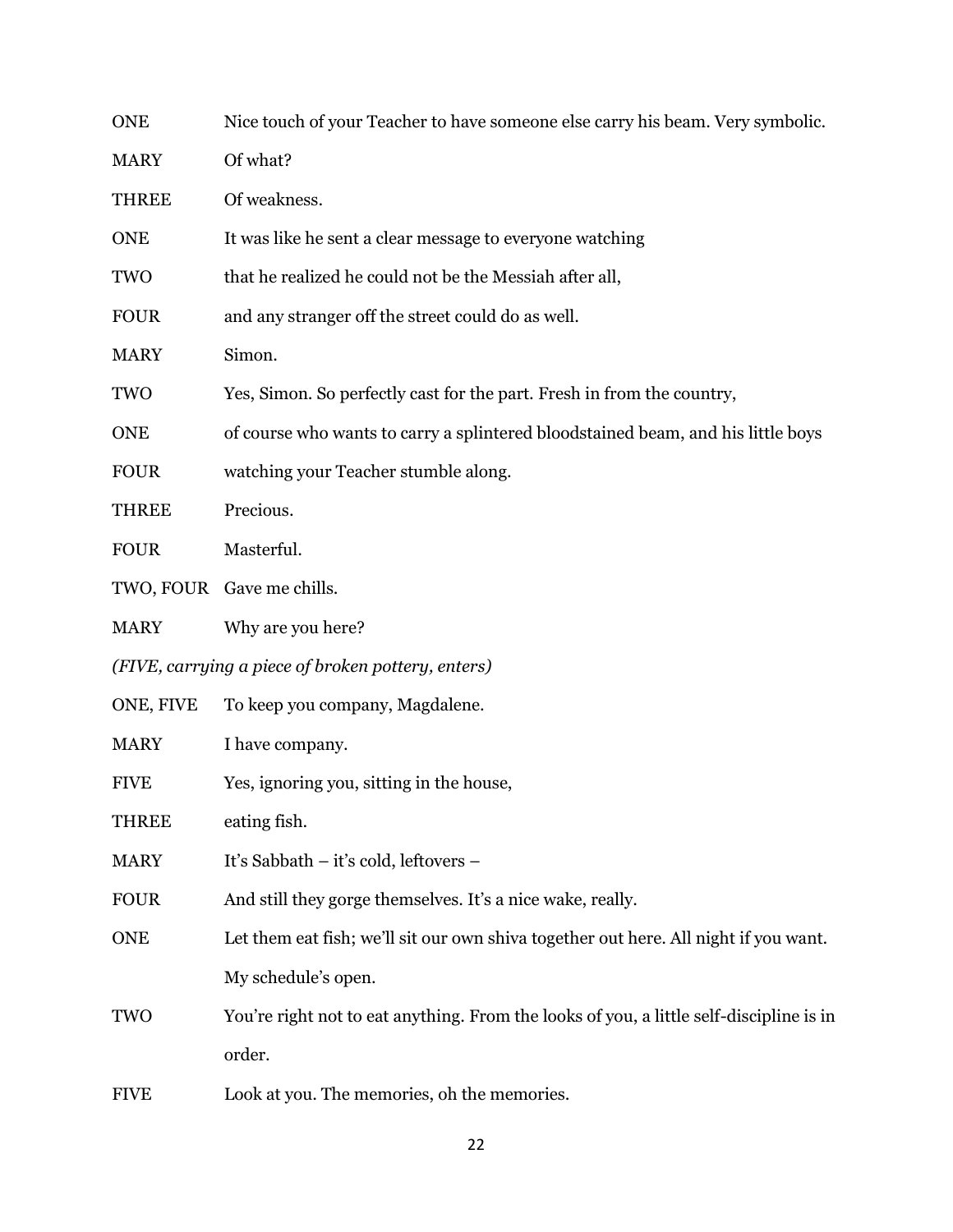| TWO             | Except that this blood isn't yours.                                           |
|-----------------|-------------------------------------------------------------------------------|
| <b>MARY</b>     | Stop.                                                                         |
| <b>FOUR</b>     | Is this your only outfit? And out of money to buy a new one.                  |
| THREE           | You could at least clean yourself up.                                         |
| <b>FIVE</b>     | Please don't say you tried to attend temple today.                            |
| <b>ONE</b>      | I can imagine, "Unclean, unclean!"                                            |
| <b>MARY</b>     | I didn't go.                                                                  |
| TWO             | Probably best that way. You did touch a dead man.                             |
| <b>FOUR</b>     | (Hands her a cloth) Here, it's damp. See what you can do.                     |
| (She tries)     |                                                                               |
| <b>FIVE</b>     | You can't.                                                                    |
| <b>FOUR</b>     | That's right, I forgot,                                                       |
| TWO             | blood stains.                                                                 |
| <b>THREE</b>    | Guess it will have to stay that way. That's too bad.                          |
| <b>ONE-FIVE</b> | "Unclean, unclean!" (They laugh)                                              |
| <b>THREE</b>    | I forgot how much I love hearing that.                                        |
| <b>MARY</b>     | I hate you.                                                                   |
| <b>FIVE</b>     | Unclean. Have you forgotten how to say it?                                    |
| <b>FOUR</b>     | Don't you remember this taste? (Forces one of her sleeves into her mouth. She |
|                 | gags) Haven't you missed it?                                                  |
| THREE           | Sweet.                                                                        |
| TWO             | A bit savory.                                                                 |
| <b>ONE</b>      | Unclean. Oh come, Magdalene.                                                  |
| <b>ONE-FIVE</b> | Say it with me.                                                               |
| <b>MARY</b>     | Unclean.                                                                      |
| <b>ONE</b>      | Yes. Good. Only this time it's not yours.                                     |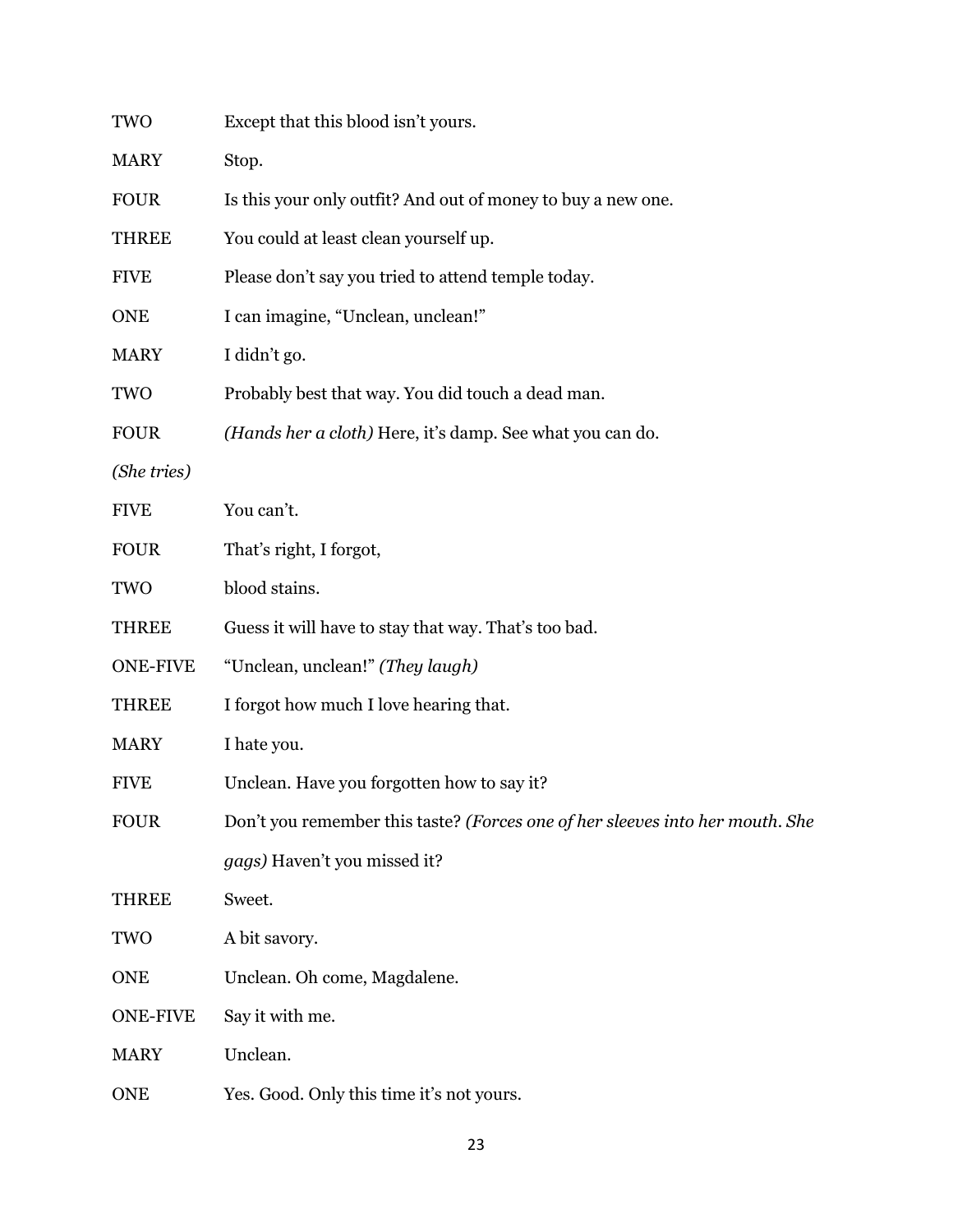| <b>FIVE</b>    | It's his.                                                                               |
|----------------|-----------------------------------------------------------------------------------------|
| <b>THREE</b>   | All you have is scars.                                                                  |
| <b>FOUR</b>    | (Pulls up her sleeve and sees raw scratch marks on her arm) But this looks              |
|                | fresh. I'll bet that felt good. It's been awhile since you felt anything that tangible. |
| TWO            | Fingernails are so inefficient though. (Offers knife. She turns away)                   |
|                | (SIX, carrying a piece of splintered wood, enters)                                      |
| <b>SIX</b>     | Tell me the truth, Magdalene. Did you actually think he could change you?               |
| <b>MARY</b>    | He got rid of you.                                                                      |
| <b>ONE</b>     | For a time.                                                                             |
| <b>ONE-SIX</b> | But like your scars, I'm still a part of you.                                           |
| TWO            | (Points to a scar) Look here, do you remember this one? This was after your first       |
|                | miscarriage. It's deep.                                                                 |
| <b>FIVE</b>    | I remember being impressed by your resiliency.                                          |
| <b>THREE</b>   | You were strong then. You could stand any pain.                                         |
| <b>MARY</b>    | I wasn't strong. I couldn't - I couldn't have -                                         |
| <b>SIX</b>     | And this one. After your husband divorced you.                                          |
| <b>FOUR</b>    | And this one. When your family wouldn't take you back.                                  |
| <b>THREE</b>   | Here, after you begged your first penny.                                                |
| <b>MARY</b>    | (Stares in fascination at this scar) And minutes before the Teacher found me.           |
| <b>FOUR</b>    | Think back. These faint lines,                                                          |
| <b>ONE</b>     | from when you were so weak with hunger you could only scrape at the skin.               |
| <b>FIVE</b>    | And here, when your father, out of pity and that wonderful sense of Levitical           |
|                | duty, gave you a bag of money                                                           |
| <b>THREE</b>   | - that you would use to support your beloved Teacher those two years.                   |
| <b>SIX</b>     | And this one – for no reason at all.                                                    |
| <b>MARY</b>    | But He did find me.                                                                     |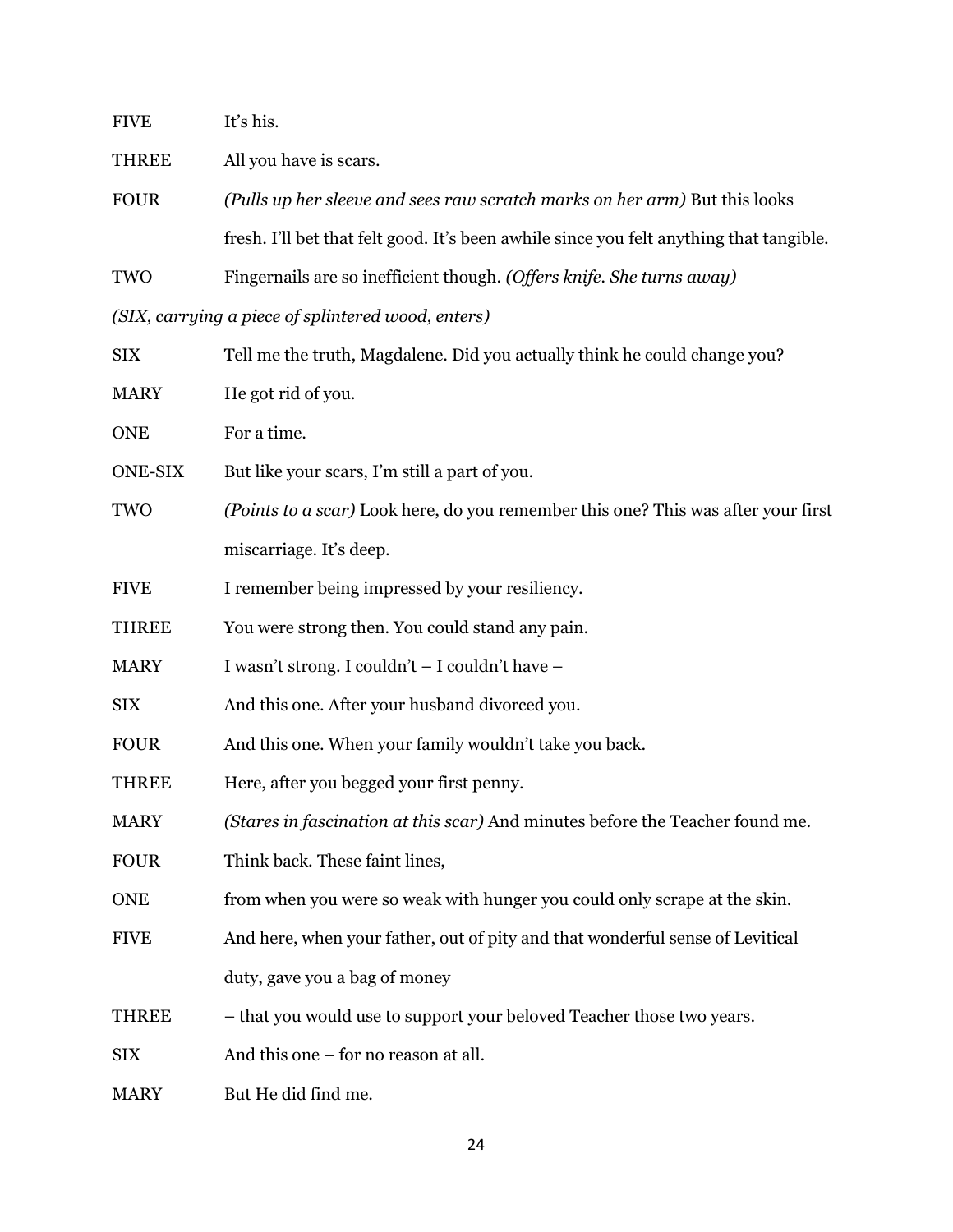| <b>FIVE</b>    | Yes, and wasn't He good to you? A campfire. A dusty road.                     |
|----------------|-------------------------------------------------------------------------------|
| <b>FOUR</b>    | Mockery and exposure to gossip. Constant danger from the temple leaders.      |
| TWO            | A veritable god among men.                                                    |
| <b>SIX</b>     | You gave him more than He ever gave you.                                      |
| <b>MARY</b>    | He taught me.                                                                 |
| <b>THREE</b>   | And what did you learn? Name one thing -                                      |
| <b>MARY</b>    | He taught me that He - that I am                                              |
| <b>ONE</b>     | Your father was right. He always told you                                     |
| <b>THREE</b>   | that women could not learn.                                                   |
| <b>FOUR</b>    | When you were five years old you begged to attend synagogue with your brother |
|                | and your father told you,                                                     |
| <b>SIX</b>     | God did not mean for women to study the Scriptures.                           |
| <b>MARY</b>    | But He taught me.                                                             |
| <b>FIVE</b>    | And now                                                                       |
| TWO            | He is dead.                                                                   |
| <b>MARY</b>    | Leave, please.                                                                |
| ONE, TWO, FOUR | Don't you remember what you felt when I left the first time?                  |
| <b>MARY</b>    | Freedom.                                                                      |
| <b>FOUR</b>    | No. Emptiness.                                                                |
| <b>FIVE</b>    | Loneliness.                                                                   |
| <b>THREE</b>   | And you can still feel it, right now.                                         |
| <b>MARY</b>    | He sent you away. He filled the emptiness.                                    |
| <b>TWO</b>     | Once, maybe. But now He can't.                                                |
| <b>SIX</b>     | Now He's gone,                                                                |
| THREE          | and it's my turn to be your teacher. Now I am the strong one.                 |

MARY What can you teach me?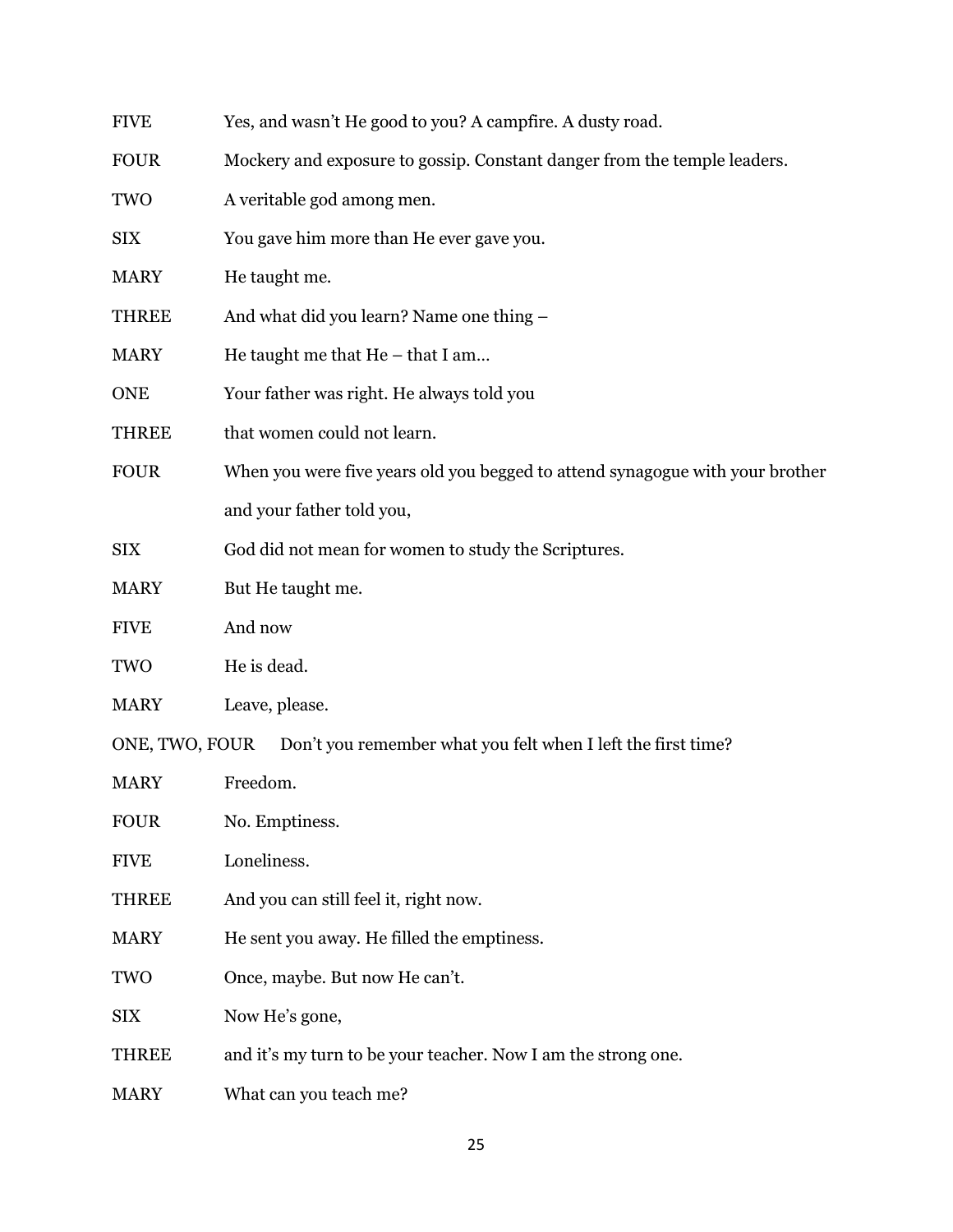| <b>THREE</b> | First.                                                                              |
|--------------|-------------------------------------------------------------------------------------|
| <b>SIX</b>   | That He never loved you,                                                            |
| <b>FIVE</b>  | never desired your company,                                                         |
| TWO          | never actually healed you.                                                          |
| <b>FOUR</b>  | Your money was the attraction.                                                      |
| <b>MARY</b>  | He came before I had money. He came when I was begging pennies on the street.       |
| <b>ONE</b>   | He knew who your family was. He knew they would give you money.                     |
| <b>THREE</b> | How much of your father's gift did you pour down his throat and the throats of      |
|              | his obnoxious disciples?                                                            |
| <b>MARY</b>  | Stop.                                                                               |
|              | (SEVEN, carrying a piece of glass, enters)                                          |
| <b>ONE</b>   | It was nice for a while, wasn't it?                                                 |
| <b>THREE</b> | But really, it's good it ended when it did,                                         |
| <b>FIVE</b>  | since you're almost out of money.                                                   |
| <b>SEVEN</b> | I know you were worried. You don't have to hide it.                                 |
| <b>FOUR</b>  | Maybe Joanna will take you in.                                                      |
| <b>FIVE</b>  | You won't get any offers of marriage, especially after this trick. Two years with a |
|              | group of fishermen and tax collectors.                                              |
| <b>MARY</b>  | I haven't done anything wrong. I'm married.                                         |
| <b>SIX</b>   | You're not married.                                                                 |
| <b>THREE</b> | Your husband divorced you.                                                          |
| <b>MARY</b>  | It wasn't my fault.                                                                 |
| <b>SEVEN</b> | Whose then? Was your barrenness his fault?                                          |
| <b>MARY</b>  | I tried.                                                                            |
| TWO          | You tried for three years.                                                          |
| <b>FOUR</b>  | You disgusted him.                                                                  |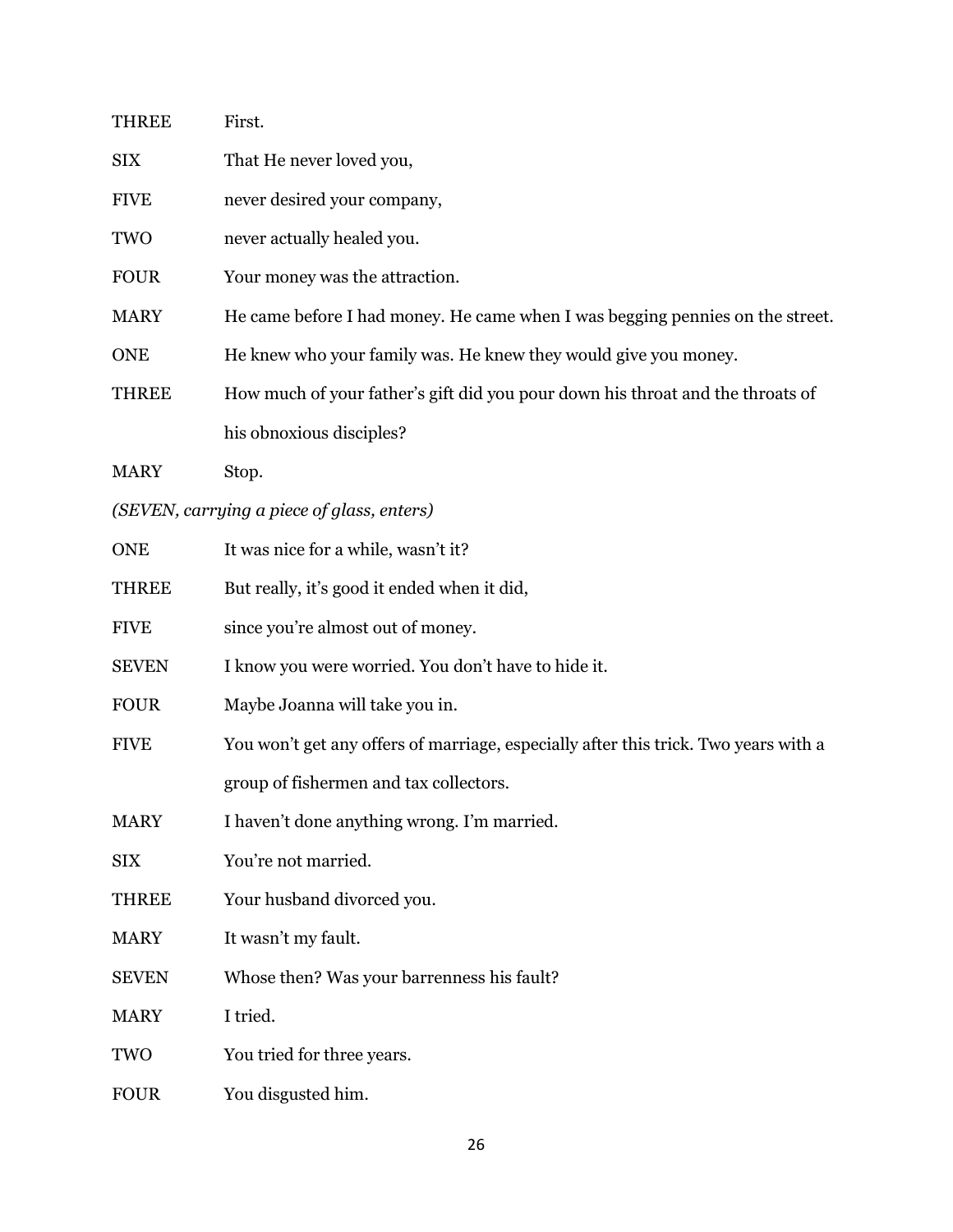| <b>FIVE</b>  | You could not accomplish the one duty of a woman;                                 |
|--------------|-----------------------------------------------------------------------------------|
| <b>SEVEN</b> | you could not have children. What was he to do? He needed heirs.                  |
| <b>SIX</b>   | An unattractive woman who couldn't bear his children.                             |
| <b>THREE</b> | You can't blame him.                                                              |
| <b>MARY</b>  | I lived without you for two years. Please just go back to your wasteland.         |
| <b>ONE</b>   | You have nowhere left to go. Your precious Teacher isn't coming back.             |
| <b>SEVEN</b> | I would feel awful leaving you.                                                   |
|              | ONE-SEVEN You have no one else.                                                   |
| <b>MARY</b>  | The others $-$                                                                    |
| <b>THREE</b> | Huddled inside just like you out here?                                            |
| <b>FOUR</b>  | You've abandoned them;                                                            |
| <b>ONE</b>   | they don't want you anymore.                                                      |
| <b>FIVE</b>  | They can't keep supporting you and your needs.                                    |
| <b>TWO</b>   | Look at you. The Sabbath sun has set and risen and you're still covered in blood. |
| <b>SEVEN</b> | You're a mess.                                                                    |
|              | ONE-SEVEN Unclean, Magdalene, unclean.                                            |
| <b>MARY</b>  | It's not true. The Teacher never told me I was unclean.                           |
| <b>SEVEN</b> | Of course not. If he offended you,                                                |
| <b>THREE</b> | you might not buy food for him and his bottomless-pit disciples.                  |
| <b>MARY</b>  | I chose to. I wanted to.                                                          |
| <b>FOUR</b>  | Because you were important, a leader,                                             |
| <b>SEVEN</b> | the provider. Isn't it satisfying to have a job to do?                            |
| <b>FIVE</b>  | But it's over now.                                                                |
| <b>SIX</b>   | Your significance died on a bloody beam with that Galilean.                       |
| <b>MARY</b>  | The others -                                                                      |
| <b>ONE</b>   | If you're concerned about the others, why are you sitting here?                   |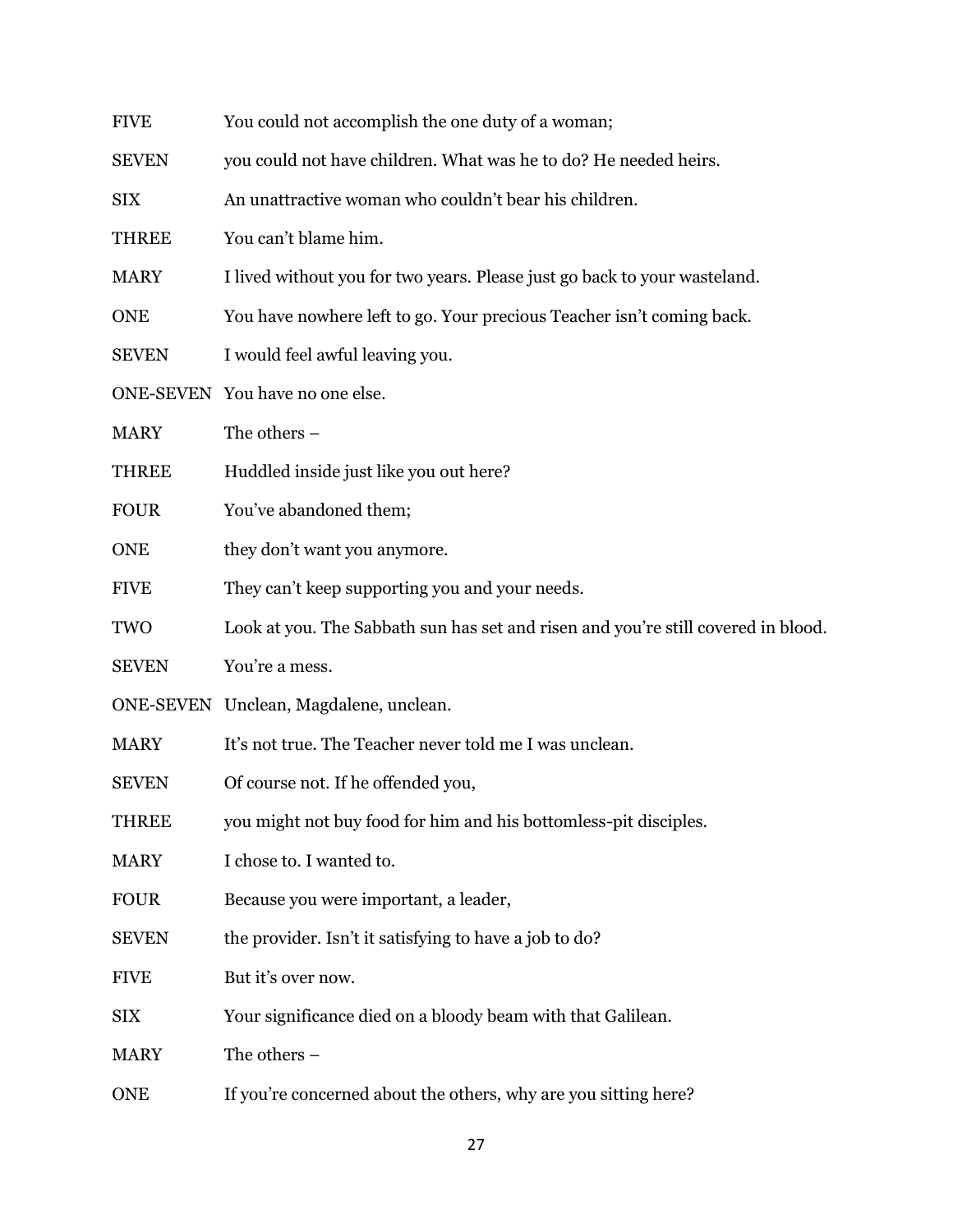| THREE                     | Aren't you supposed to be in charge of the women?                              |
|---------------------------|--------------------------------------------------------------------------------|
| <b>FIVE</b>               | Do something.                                                                  |
| <b>FOUR</b>               | Your Teacher taught you that a leader should be a servant of all. Such an      |
|                           | interesting idea.                                                              |
| <b>THREE</b>              | It's your chance to show them what you learned.                                |
| <b>SEVEN</b>              | Show us all. Help them.                                                        |
| TWO                       | Serve them.                                                                    |
| <b>FOUR</b>               | Lead them.                                                                     |
| <b>MARY</b>               | I don't know how. I can't help them right now.                                 |
| <b>ONE</b>                | They're waiting for you, Magdalene. A dozen at least.                          |
| <b>FOUR</b>               | Joanna,                                                                        |
| <b>THREE</b>              | and Mary,                                                                      |
| <b>SIX</b>                | Salome,                                                                        |
| <b>THREE</b>              | the other Mary,                                                                |
| <b>FIVE</b>               | Susanna,                                                                       |
| <b>THREE</b>              | the other other Mary                                                           |
| <b>ONE</b>                | They're waiting.                                                               |
| TWO                       | Unlike you, they feel pain.                                                    |
| <b>SEVEN</b>              | But I suppose you can't be expected to sympathize with them. You've never been |
|                           | able to feel pain like that.                                                   |
| <b>FOUR</b>               | That's why you have these. (Gestures to scars)                                 |
| <b>MARY</b>               | Those are your fault.                                                          |
| ONE, TWO, THREE My fault? |                                                                                |
| <b>SEVEN</b>              | I never hurt you.                                                              |
| <b>FOUR</b>               | I watched as you made them yourself,                                           |
| FIVE, SIX                 | your own choice.                                                               |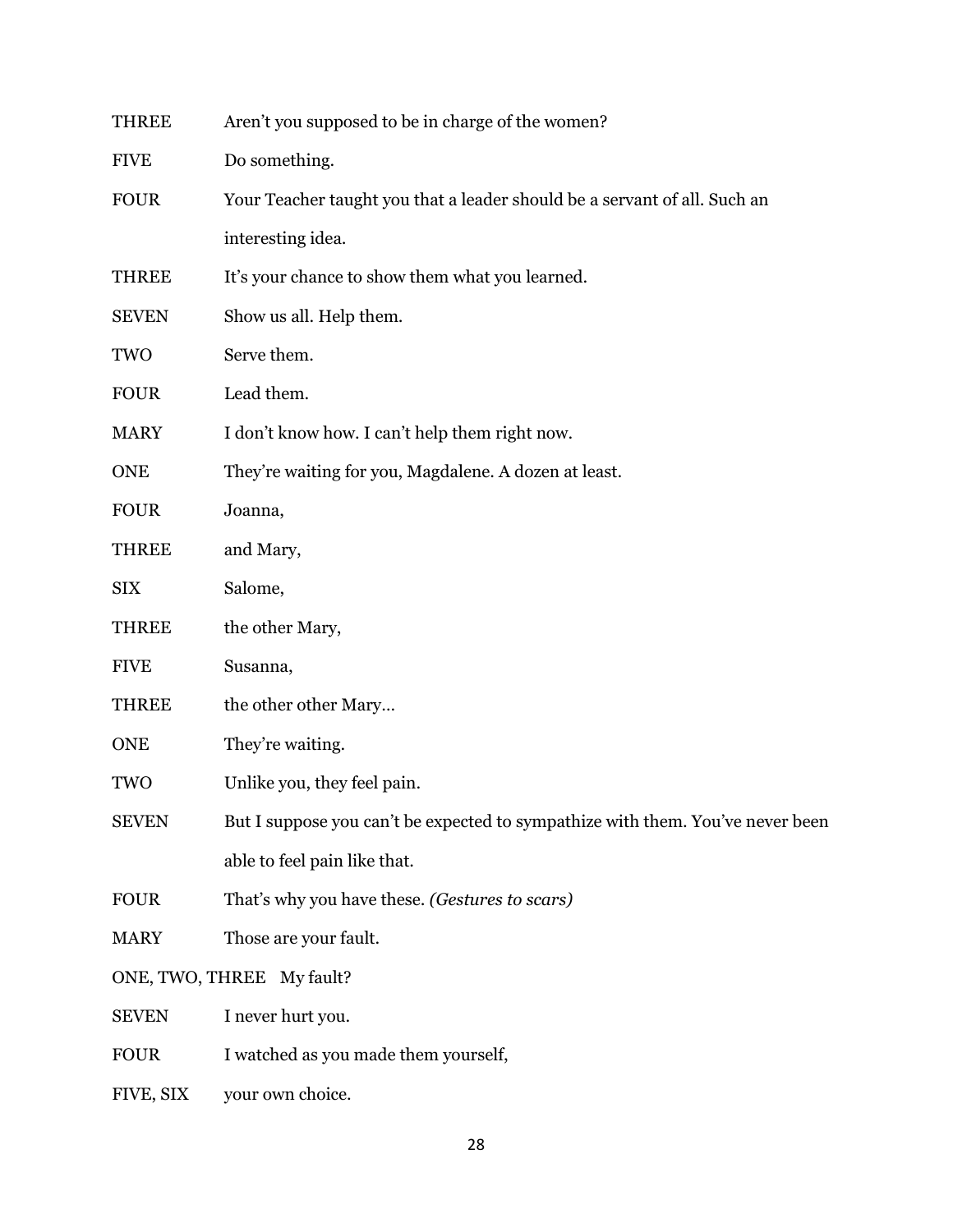| TWO                      | I remember the warm blood sliding down your arms,             |
|--------------------------|---------------------------------------------------------------|
| <b>ONE</b>               | pooling,                                                      |
| <b>FIVE</b>              | drying,                                                       |
| <b>FOUR</b>              | staining.                                                     |
| <b>SEVEN</b>             | Rather a comforting sensation.                                |
| <b>MARY</b>              | He sent you away. Why are you here now? With everything else. |
| <b>SEVEN</b>             | I am your strength, Magdalene.                                |
| <b>ONE</b>               | You couldn't be Magdalene,                                    |
| <b>FIVE</b>              | the "tower,"                                                  |
| <b>ONE</b>               | without me. I am here to be your tower,                       |
| TWO                      | your fortress.                                                |
| THREE                    | Never mind my suffering these past two years. It's been –     |
| <b>MARY</b>              | Absolute hell, I'm sure.                                      |
|                          | ONE-SEVEN But I'm here now.                                   |
| <b>MARY</b>              | All seven of you.                                             |
| <b>FOUR</b>              | To help you decide.                                           |
| <b>SIX</b>               | What will you do, Magdalene?                                  |
| <b>MARY</b>              | I'm not Magdalene anymore.                                    |
| FOUR, FIVE               | Oh?                                                           |
| THREE                    | Who then?                                                     |
| <b>MARY</b>              | I'm Mary. The Teacher calls me Mary.                          |
| <b>SIX</b>               | Called.                                                       |
| <b>MARY</b>              | I'm Mary. He said my name is Mary.                            |
| <b>ONE</b>               | Mary.                                                         |
| (ONE through SEVEN spit) |                                                               |
| TWO                      | It leaves a bitter taste in my mouth.                         |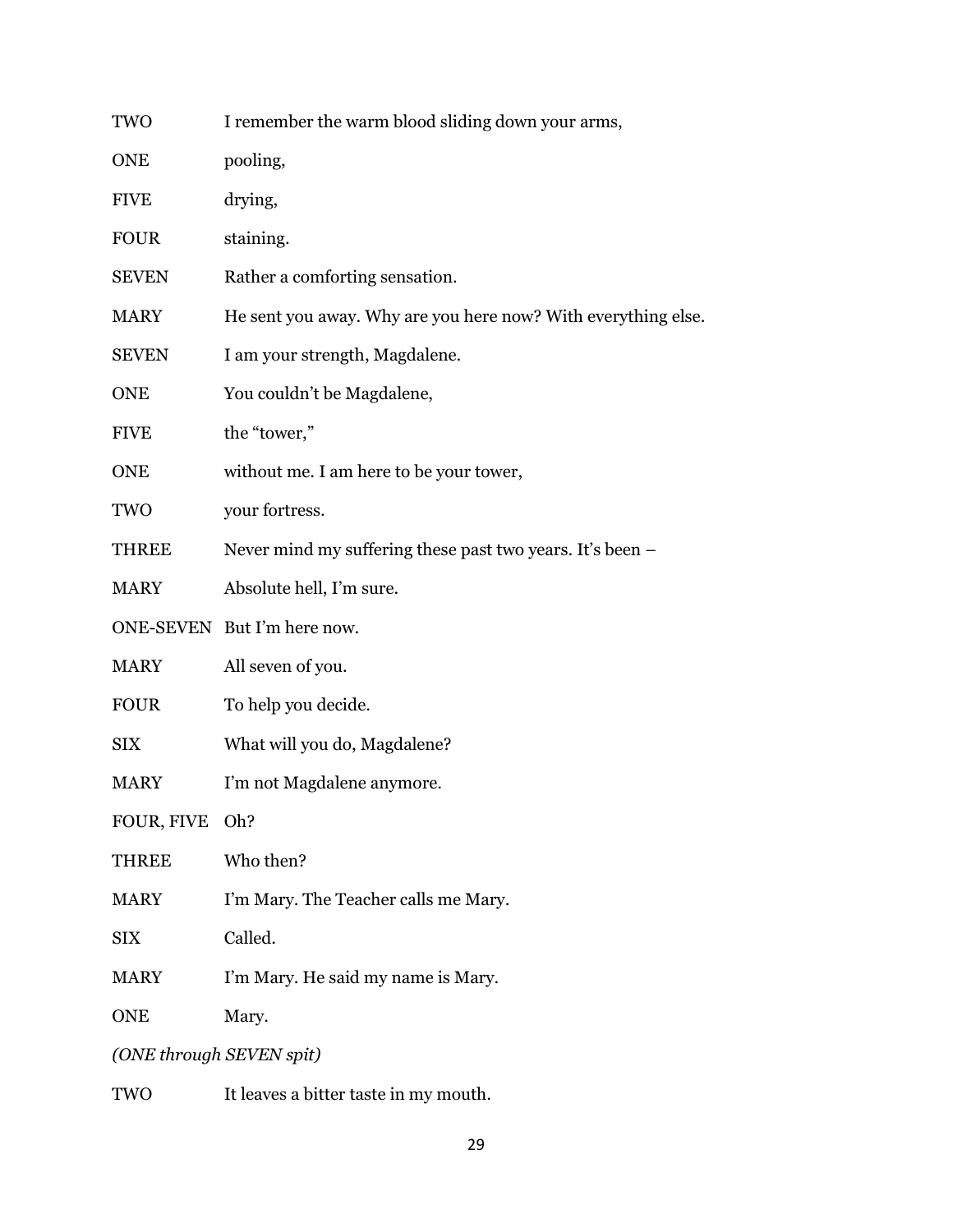| <b>THREE</b>                | You would give up your strength?                                                 |
|-----------------------------|----------------------------------------------------------------------------------|
| <b>FIVE</b>                 | Or did you think He was going to be your tower?                                  |
| <b>ONE</b>                  | He's gone.                                                                       |
| <b>FOUR</b>                 | You thought he could give you a soul, a heart.                                   |
| <b>SIX</b>                  | He's gone. He couldn't keep his own life.                                        |
| TWO                         | Your body – this, here, now – is all you have, all you can feel.                 |
| <b>MARY</b>                 | I don't have to -                                                                |
| <b>SIX</b>                  | Sell yourself? No, don't bother, nobody would buy you anyway.                    |
| <b>SEVEN</b>                | Choose one, Magdalene.                                                           |
| <b>ONE-SIX</b>              | (Variously) Choose one. (Offering their various "weapons")                       |
| TWO                         | One more scar.                                                                   |
| <b>SEVEN</b>                | How deep will you have to cut so you can feel it? How would you like it to look? |
| <b>FIVE</b>                 | Jagged                                                                           |
| <b>ONE</b>                  | Edgy                                                                             |
| <b>SIX</b>                  | Daring                                                                           |
| TWO                         | Precise                                                                          |
| <b>SEVEN</b>                | Delicate                                                                         |
| <b>FOUR</b>                 | Deep like the Jordan                                                             |
| <b>THREE</b>                | Or feathery like a spider's web                                                  |
| (Mary reaches for a weapon) |                                                                                  |
| <b>VOICE</b>                | Mary                                                                             |
| <b>MARY</b>                 | (Looks up, pauses, weapon in hand) Teacher                                       |

# BLACKOUT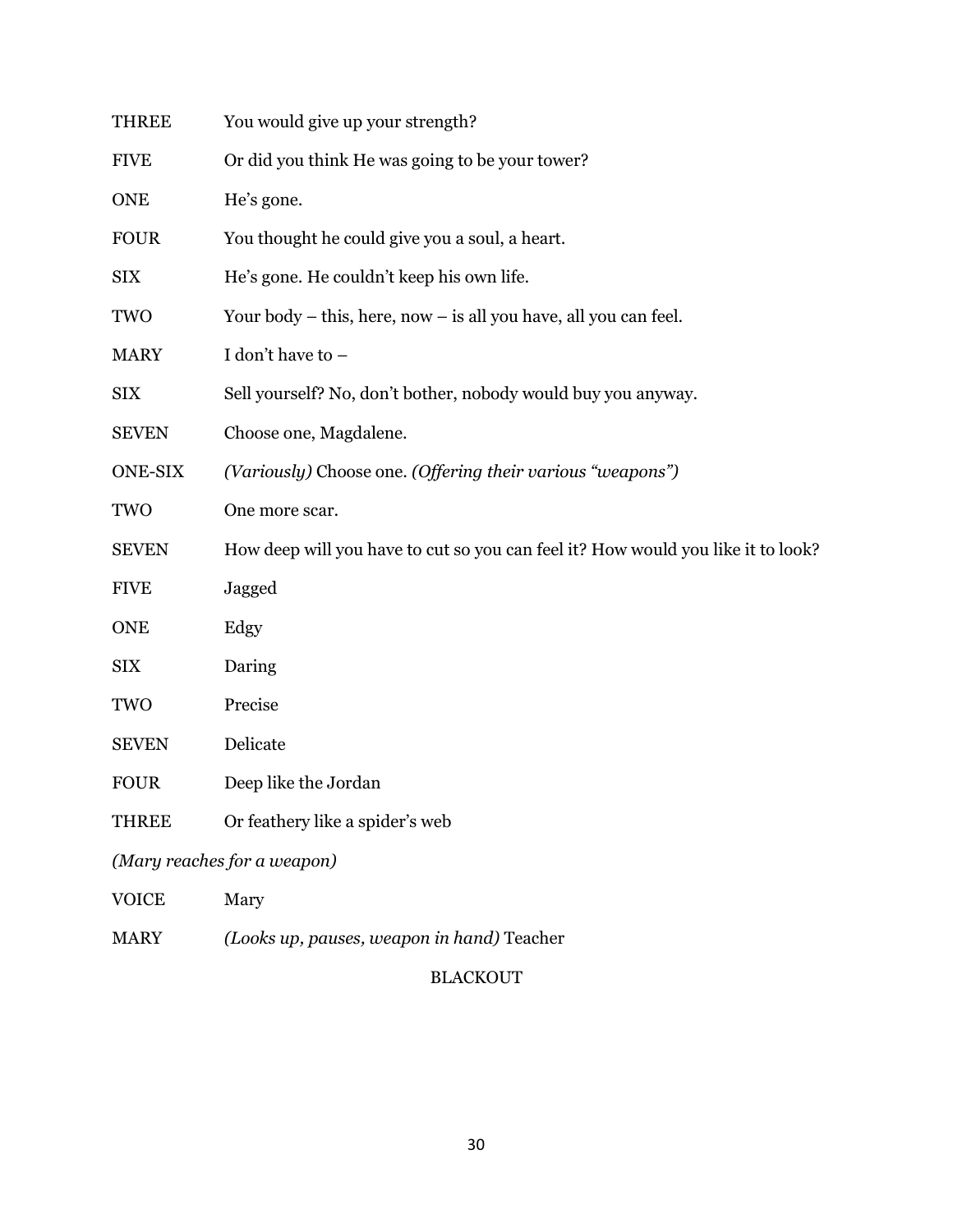#### LEARNING INDIA

"How many Indians can you fit in an auto?" one of us would ask, and the other would finish with "One more." Sunny yellow on top, mint or forest green below, the miniature taxis just need a white stripe in the middle and they could be metal-canvas flags rippling through the frenzied traffic of India. With three women – my sugarcane-shaped sister, our buxom friend, and myself, somewhere between – we think we have maxed the capacity of our three-wheeled locomotion. Smaller than the cars we dodge, our auto braids through three to ten lanes of traffic in downtown New Delhi, leaving a wake of near misses and placid drivers. I reach my hand out to wave to our friends in another auto, risking that appendage and drawing curses in Hindi from our driver as a bus pulls between us. A hazy breeze fills my face with exhaust as the bus passes, causing me to cough and squint to see our friends through the pollution. On a continuum from terrifying to exhilarating, my scale tips slightly in favor of exhilarating.

"I think I'll be an auto driver in my next life," I comment, trying to be jovial even while considering the imminent approach of that era. In India, we discover, a centimeter is as good as a kilometer, provided one's hands and feet remain inside the vehicle at all times. Signs declaring that Lane Driving Is Safe Driving make little impact on drivers of cars, bicycles, motorcycles, lorries, rickshaws, or heavy machinery, as they crowd over painted lines, relying on their horns to warn nearby drivers of their advance. The horn of each vehicle seems to have its own peculiar tune, and I cannot decide whether the resulting medley qualifies as a symphony or a cacophony.

Outside of New Delhi, traffic thins enough that an arm or foot dangling outside the auto is slightly less hazardous. The question is no longer a matter of life or maiming, but of how many transportees can sidle together into one auto.

If the auto stops, a person will climb on – sort of a fourth Newtonian law. Under normal circumstances, the seat comfortably fits three, but we Americans may forget the possibility of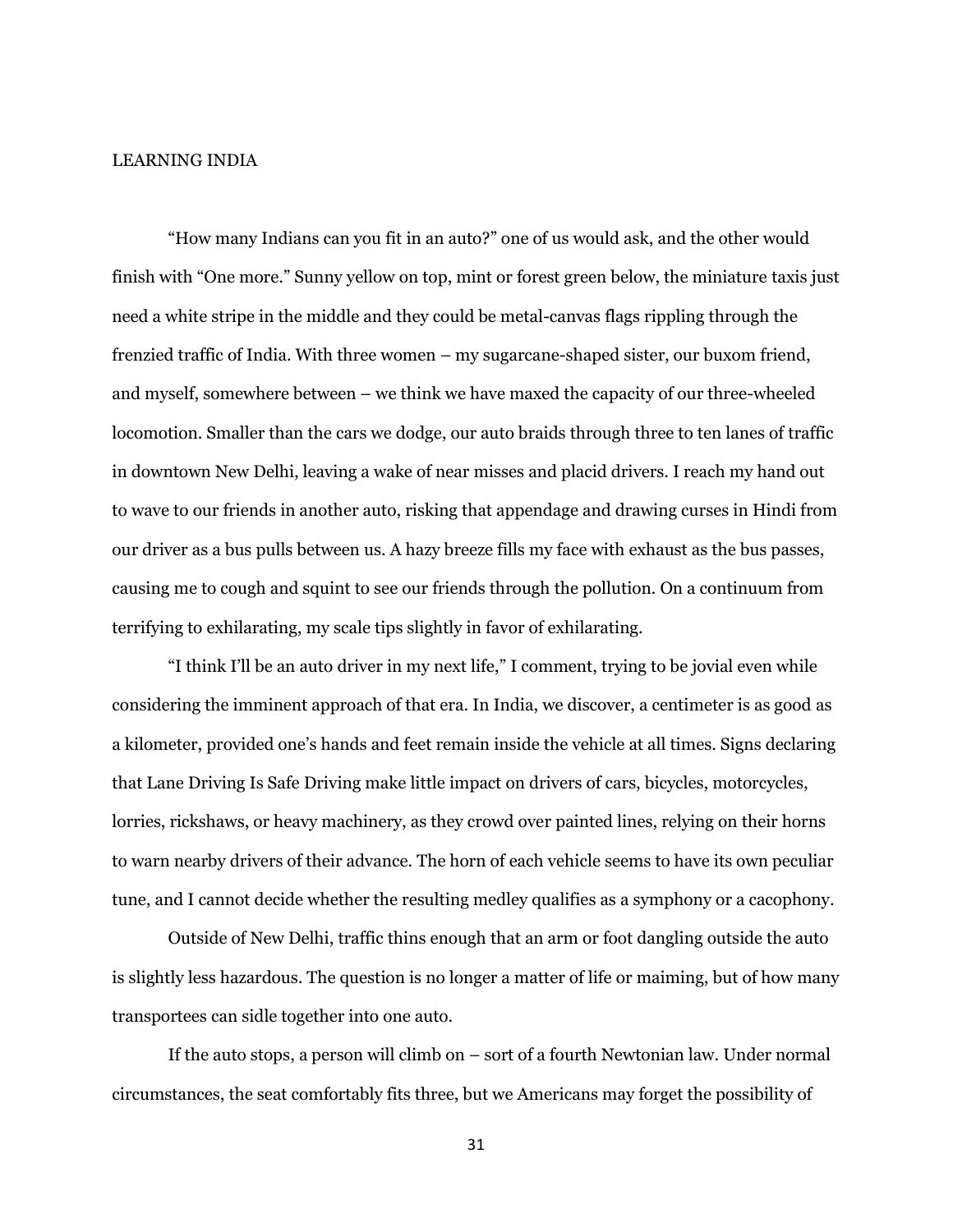sitting on each other's laps, of snuggling up to the driver on the single front seat, or of simply finding a toehold and hanging off the side. I am impressed the day we squeeze seven passengers into one auto, though one man we meet reports hiring a single auto to carry twenty-six boys, between the ages of seven and sixteen, to school. In our own, slightly roomier coach, my sister rides on my lap, her bony hips jolting against my thighs. In the opposite corner, a set of Himachili sisters whisper to each other in Hindi, unsure whether we are Indian or outsiders. We remain silent, nodding at the driver's foreign pleasantries, refusing to betray our nationality by speaking.

We watch on the television, from an apartment five hours away from our Indian home, the riots protesting petrol prices. If a bus attempts to run today, it will be pelted with rocks, blockaded, possibly burned; we are stuck. Our foreign clothes and American accents will not protect us. Mobs with torches and signs (in Hindi and English), women making speeches from disabled train cars, laborers trampled to death in the confusion – violent scenes intrude our room in Mehatpur from New Delhi by way of the television. "Why are they rioting?" we ask our Indian mother.

"Because they are unhappy. They say the price of petrol too high and try to make the go'erment to lower prices."

"It's not a free economy? The government controls the petrol prices?"

"Yes. India is Socialist Democratic go'erment."

Mama Deborah has a degree in Economics. We must believe her answer.

The next morning my sister and I and our host mother leave Mehatpur on the five a.m. bus. Sloshing through a miniature lake left by the still drizzling rain, we press into the bus, finding, even at this early hour, standing room only. Every seat is filled, rails lined with hands ranging in color from light cream to umber, yet one more passenger can always push into the mass of sweaty bodies, through the cloud of moist dust. Soon enough a seat will come open,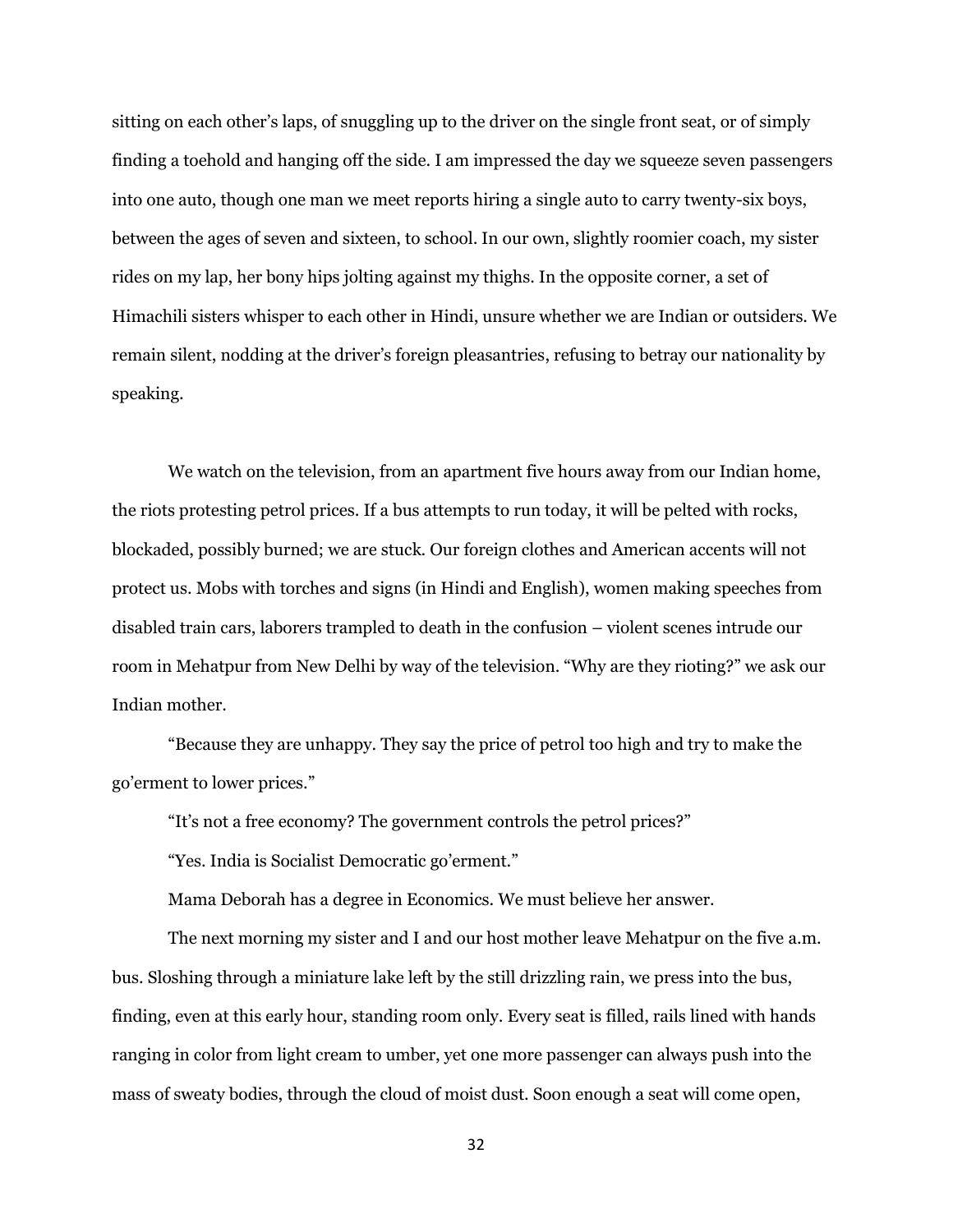Mama Deborah assures us, but we will have to be aggressive in claiming it. At every stop, though, men in suits and boys in t-shirts join us, snatching any free seats. At first I grip tightly the baggage rail above my head, attempting to remain upright as we play blind man's bluff with the mountain roads. Soon my arms become tired, and I find that no handhold is necessary for verticality. Instead, my knees press into the leg of the young professional in one aisle, while the teenager behind me rests his head on my hip to finish his night's sleep. I close my own eyes, wishing for a picture and thinking that I would title it "Sleeping Like a Horse."

My own smell mingles with that of the bodies pressed against mine, sweat without deodorant, alleviated by a thin damp breeze filtering through the open windows. I look back at my sister. The businessman between us obscures her striped skirt and fiery t-shirt; as long as we do not speak or show our teeth by smiling, our dark hair and eyes will disguise us as lightskinned Indians. Her face mirrors mine, amusement smeared with mud and affability. "Tikhai? (Okay?)" I mouth to her, and she nods, unwilling as I am to break the illusion that we, too, are Indian and that this cramping in our legs is commonplace.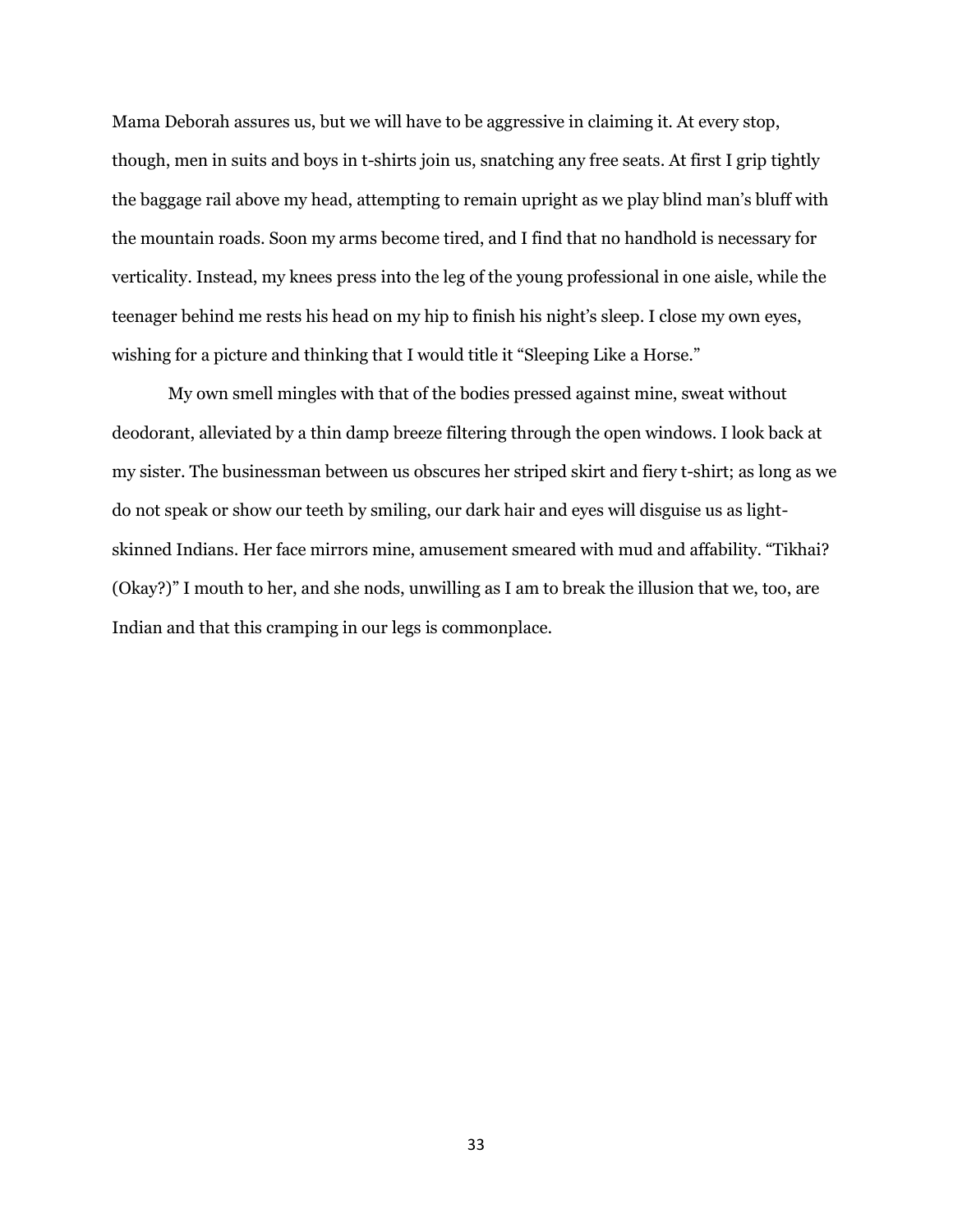## *Barbie*

My voice reaches screech register as I bob Barbie back and forth, exaggerating my enunciation so Sangeeta will be sure to understand me. "Look at my hair," the doll squeaks, her voice emanating from my lips. "My hair is so strange. It's yellow and white and I do not like it and nobody has hair like this. I like your hair. Your hair is beautiful. It's so black and shiny."

Sangeeta sniffles, but my peripheral vision catches no movement of her eyes, still staring into her empty hands. Indian eyes are so dark the slightest shift in focus is like the spiraling of a yin yang. I shift position on the cold concrete, cross my legs and pull them under me, goosebumps raising the stubbly hair on my shins. Shutters mute the rhythmic calls of evening market vendors from below the building. Shadows cover this corner of the church sanctuary; my ears eavesdrop the ten-year-old's private thoughts, consciously repelling the play-echoes of the other children, waiting for a giggle to replace the sniffles she breathes so quietly to muffle. Barbie continues her rave, willing for the sake of a smile to abuse her own beauty in the eyes of the girl.

"And look at this silly pink dress. It has no sleeves and I feel like I have no clothes on. You would not want to wear this. I want a shirt, and pants, like yours. And my eyes – look, my eyes are blue-color. I want black-color eyes."

A whispy giggle. She points to the ridiculous mulberry heels that keep slipping from pointed toes. I know that my flippancy cannot diminish her love for the doll, and so Barbie obliges.

"I cannot wear these funny shoes. I will fall off and hurt myself. And this purple color does not look nice on me. Do you think you could walk in these shoes? You try. I will take off my shoes and you wear them. They are not nice."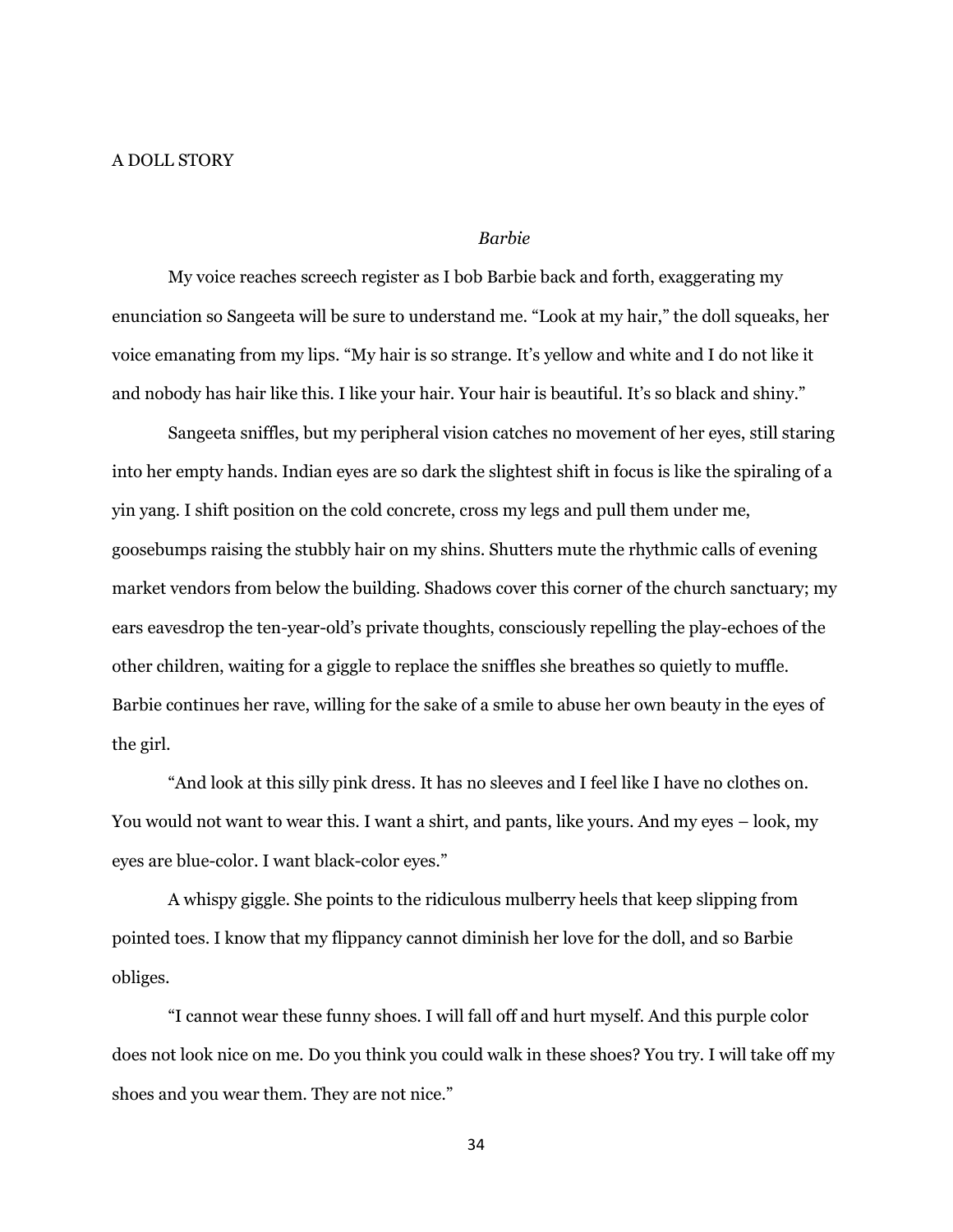An undeniable chuckle. She has relaxed and in her loosened hands I see a two-tone scrap of paper, edges blurry from caress. A young woman, round face, smoothly parted hair, no teeth showing. Your mother is beautiful, I tell Sangeeta. Your mother, whose work allows her to visit her three children once a month. Who prefers her children have three solid helpings of rice and vegetables a day and a bunk to share in an unventilated room in this children's home rather than stay with her. Who could only hold your sister's sobbing form when she bolted to greet her yesterday, Saturday. Your mother, who took you to town and in true Indian fashion proffered her love to you by buying you this beautiful new treasure, this cheap blond Barbie. Your mother in the cerulean saree who this afternoon left your tears to be dried by American fingers and English voices.

### *Baby*

Matted flaxen hair pulls away in strings from a rubbery plastic head. It gathers in a frizzy mass within one of the hair "rubbers" we have lent. Electric blue orbs stare eerily from under half-closed lids, the kind of eyes that are supposed to open when dolly is upright and close when she lies down, but she seems rather to remain in a nebulous state of semi-consciousness. The disproportionate ice cream cone in her right fist is still too large to fit between her open lips, slightly agape as if nursing. Her stuffed body covered in an orange jumper, snowy frills bursting from beneath the neck – she is resplendent.

She belongs to Seema, a gift from her mother on visiting day. After initial tears, Seema's habitual prance turned to floating, her elfin smile a gloat. She perched on the arm of the couch, clutched her parent's hand in her lap, basking in her mother's presence.

From Saturday to Wednesday the lace collar has grown dingy, the face smudged ashy from lavish kisses and hairdressing. Sixty fingers in sepia have stroked and coddled Baby's pudgy form as Seema graciously allowed the five other girls to share her memento.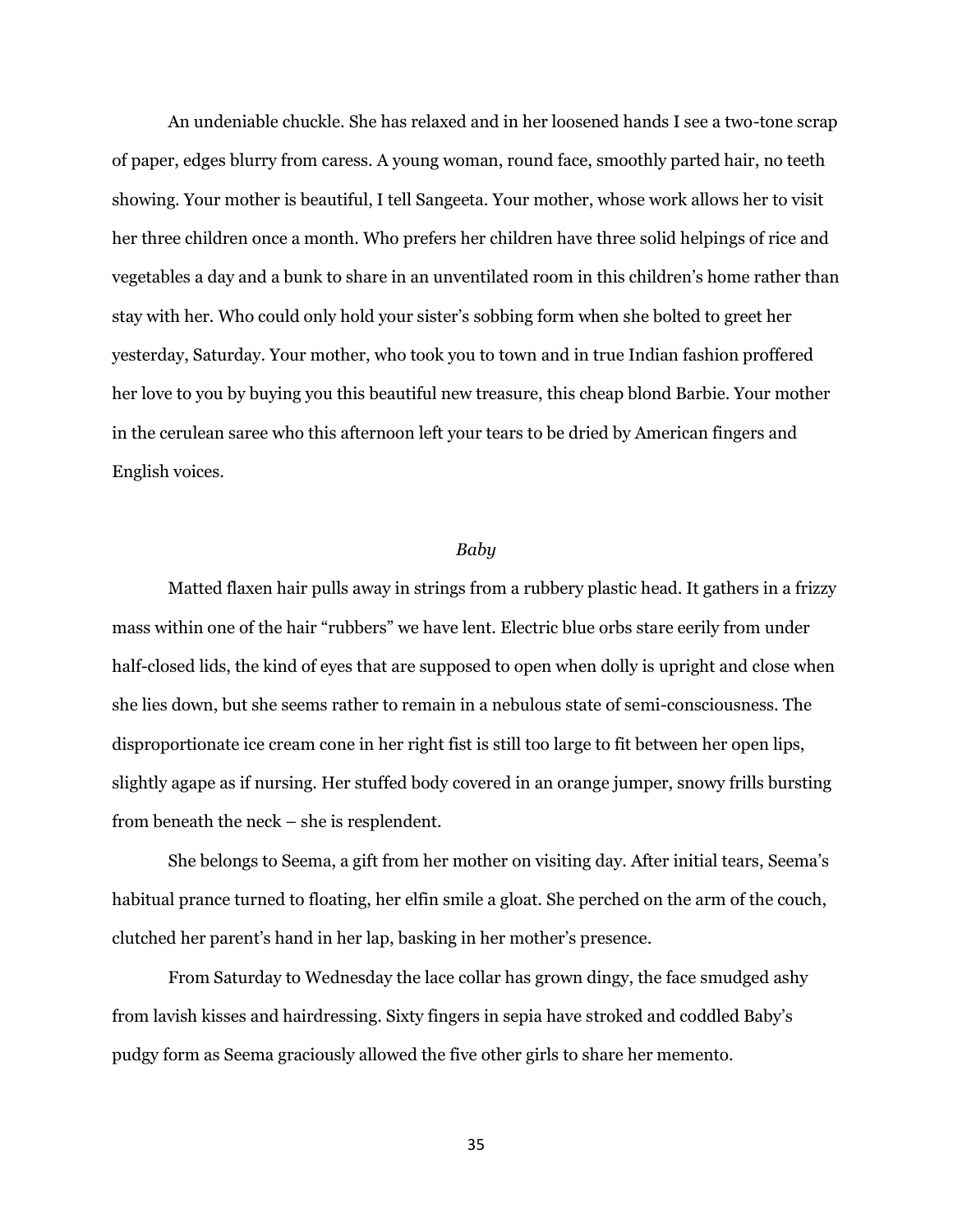Enter the double doors to their tiny bedroom, avoid scrapes from corners of the first metal bunk, crunch shoulders to sit on the lower bunk, where Sangeeta has curled herself into the corner. The other girls, lonely tenants of similar narratives, shift out from under my feet piles of clothes, backpacks, shoes, and plates that will not fit into the room's one four-drawer dresser.

"Look, Didi!" Seema exclaims, and thrusts the homely moppet at me. "Hair is beautiful." Waxy dreads half down, top half up in the yellow rubber, the way she fixed my hair as she declared her mother's hair to be "also this."

# *American Girls*

Next to the rolled-up covers on top of the bed I have piled the excess, not what will not fit, but what I wish would not fit. My glance remonstrates with our bronze carry-on to shrink, so we will not have to pack these last items, could give them back to their owners. But a suitcase called American Tourister will only perversely extend its capacity for every last souvenir. Gifts from our host family, from church members, from the teenager next door whose name we learned just last night, from the principal of the nursing college – all lie snuggled and ready in the suitcase, but a few items remain that I wish we had no room for.

A semi-risqué fairy figurine, dressed suspiciously like a bride, my twentieth birthday gift from the young guitar player at church. I maintain that at eighteen, he was much too young for me.

A poster of Caucasian Jesus knocking at the wooden door of someone's heart, a wallhanging which our host mother insisted on sending to grace our own mother's house.

A box of the highest quality of Darjeeling tea, its clove-like scent escaping from the broken vacuum seal, crinkly silver, from Bunty, the wealthiest woman in the church.

A curvy blond in a hot pink gown, one purple heel missing. Sangeeta's motion was stiff, joints frozen like a Barbie's, as she pulled the gift hesitantly from behind her back. "For you,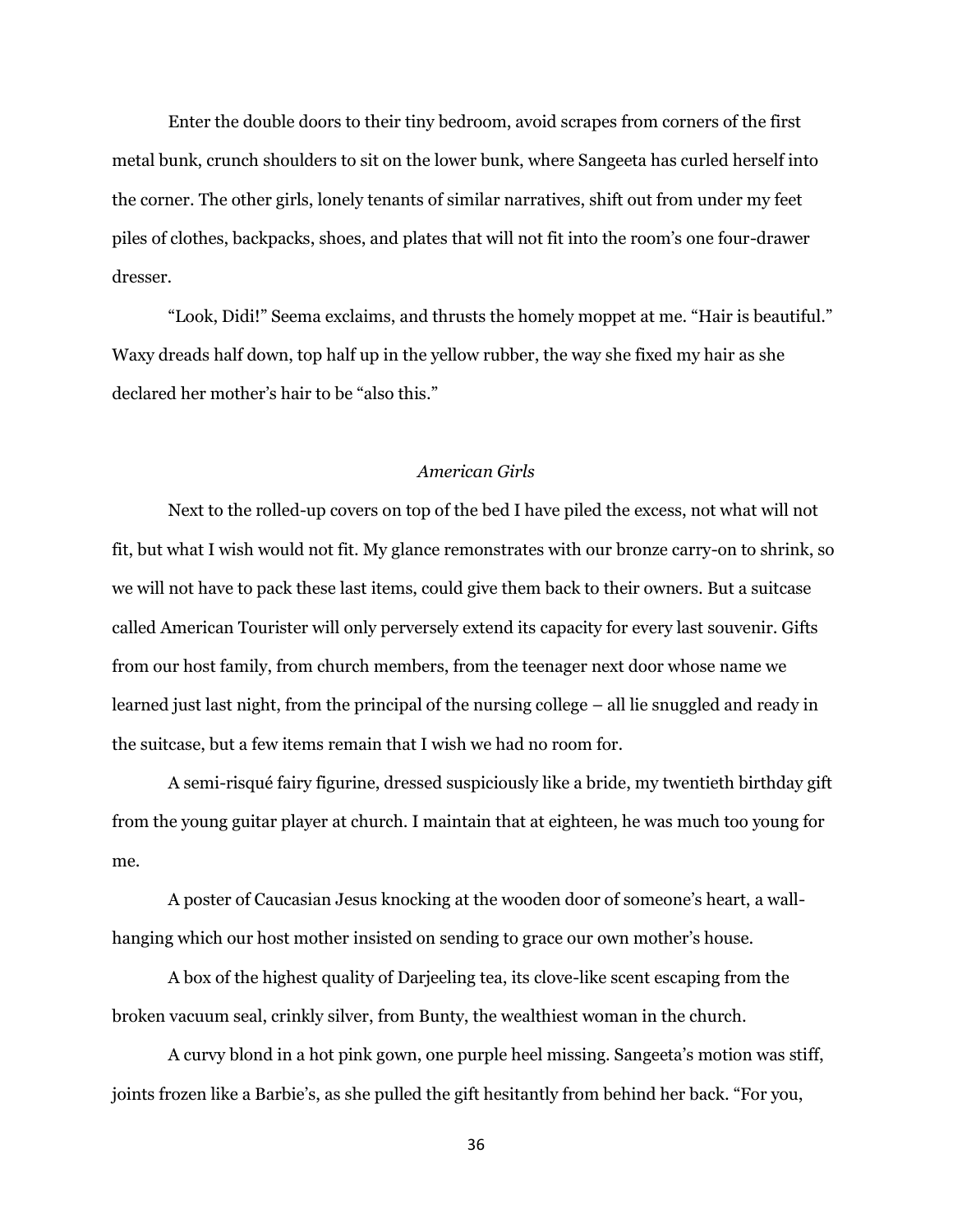Didi," as she pushed the doll past my protest. "Please take. From her too," she added, pointing to the girl on the top bunk tracing the path of imaginary tears down her cheeks, lamenting that she had no gift.

A hideous tow-headed baby, orange jumper smeared gray in places. In neat Roman letters is written "Kristin Didi" on one wrist and "Megan Didi" on the other. The pen is smeared where farewell hugs must have enveloped Baby before the ink dried. Her hair lies flat, the rubber removed.

I pack them on the very top so they can breathe.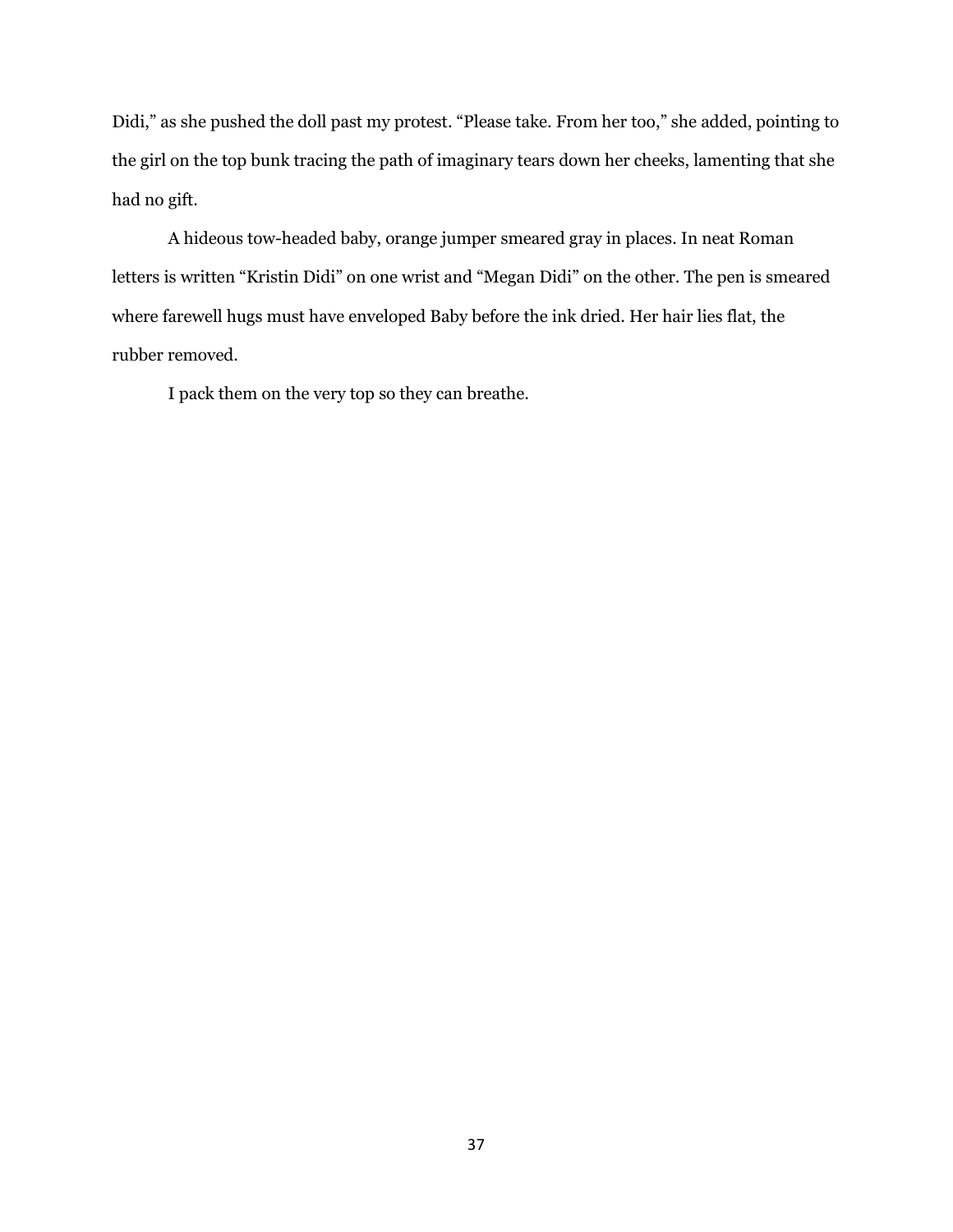#### BLACK AND WHITE AND RED ALL OVER

The tour was meant to deter us grade-schoolers, I guess, from slipping checkout-aisle candy bars in our pockets or from letting our friends drive drunk or from doing something truly terrible like joining the Mafia. Or maybe it was just to instill in us that cooperative attitude known to teachers as "appreciation" for our local law enforcement. A policeman (maybe his actual role was different, but I remember a uniform) let us peer through the unbreakable glass to the small, colorless cement room with a toilet where arrestees stayed initially. Was there a cot or a board in the wall for a bed, or maybe my memory is confusing the school tour with pictures I've seen of torture chambers.

No one is in the cell now, but my memory has juxtaposed this dull chamber with an image of my brother that I have never seen – bruised, stumbling, confused, belligerent, ratty tshirt, ripped jeans slung low on his pelvis, laughing, arguing, shoulder-length curls matted together in a rubber band – a lot of detail for a scene conjured from imagination. I must imagine because no one ever told me, and I need the details. I wondered whether he was still unable to see straight when they shoved him in here to wait out the first night, or if the impact had shaken some of the alcohol from his brain. Did anyone watch behind the wide window as he stumbled up against the naked toilet and there vomited (or maybe it was already out of his system by that point)? What a terrible place for a hangover, with the gray cement converging on an already spinning head.

Funny how gray is a mixture of black and white, and yet its monotony bears no witness to the harsh contrast between light and dark. If white is all colors and black, the absence of color, then is gray a color? It can't be. Colors spark and bite and whisper and mew and protest. Gray simply drones on in endless blah.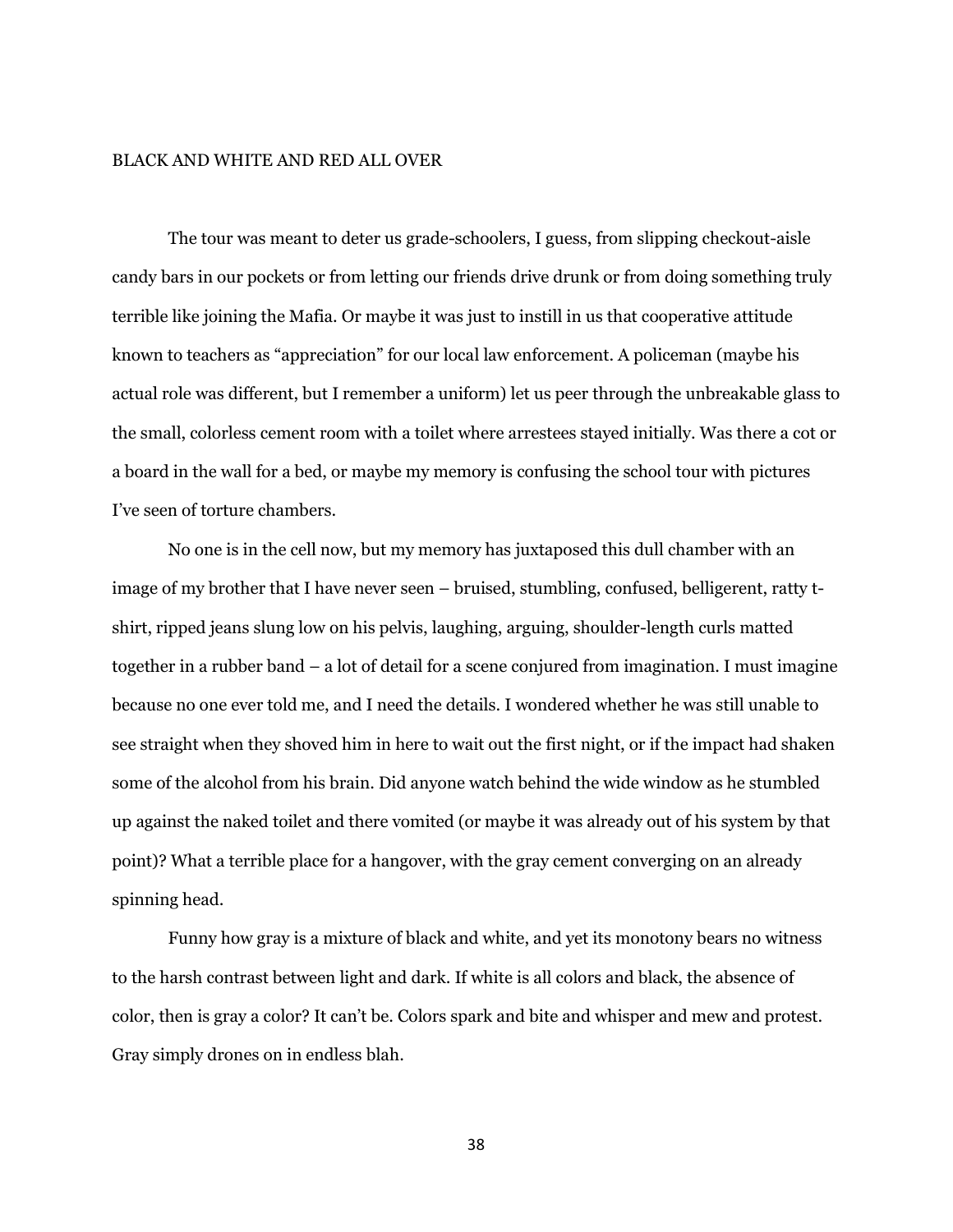On days that my shirt is black or white or gray I usually add a colorful headband or a flower in my hair. Somehow a touch of red makes me feel more alive.

All Mom and Dad told us was that we had to pick up Stevan's truck in town. I thought then that I hadn't seen him in several days, but that was hardly unusual since he was often out late. My six-year-old sister and I rode along to the courthouse, curious as to our mission but sensing the need for silence with a childish intuition. Like any courthouse, ours has imposing stone steps and carved letters with U's that look like V's, imprinting on my mind words such as eqvvs, eqvitas, and vnitas, probably none of which were actually etched in stone marquee around the basilica that held my brother.

Dad got out of the van, and when I thought Mom's forehead crease had lightened, I quietly asked why we were picking up Stevan's truck. I took her answer in stride, as I've taken most news since then, because I could think of no other response. "Oh. Okay. Is he okay?" Since we were uptown, we probably ate at Kewpee for lunch, the squashed greasy burgers and thick salty chili that had been the forerunner to Wendy's sloshing indigestibly in disillusioned stomachs.

I vacillated between which of my brothers was my favorite. Brent, nine years older than me, was closest to my age and let me play with his Micro Machines and would swing me by my arms through dizzying circles. Stevan and Seth were twins twelve years my elder. Stevan was funnier, but Seth taught me wrestling moves. Both let me play their Nintendo on occasion.

The truck, if I remember correctly, was peeling navy, with a band of skinny multi-colored stripes, dilapidated to begin with and completely mutilated after its rendezvous with an oak tree.

Everyone knows the old joke that goes, "What is black and white and red all over?" Children are quite young when they first hear it, and when they confess their ignorance, the time has come for the wiser child or capricious adult to crow, "A newspaper! Get it? It's *read* all over!" And the child blushes and wonders how she has missed such an obvious answer, secretly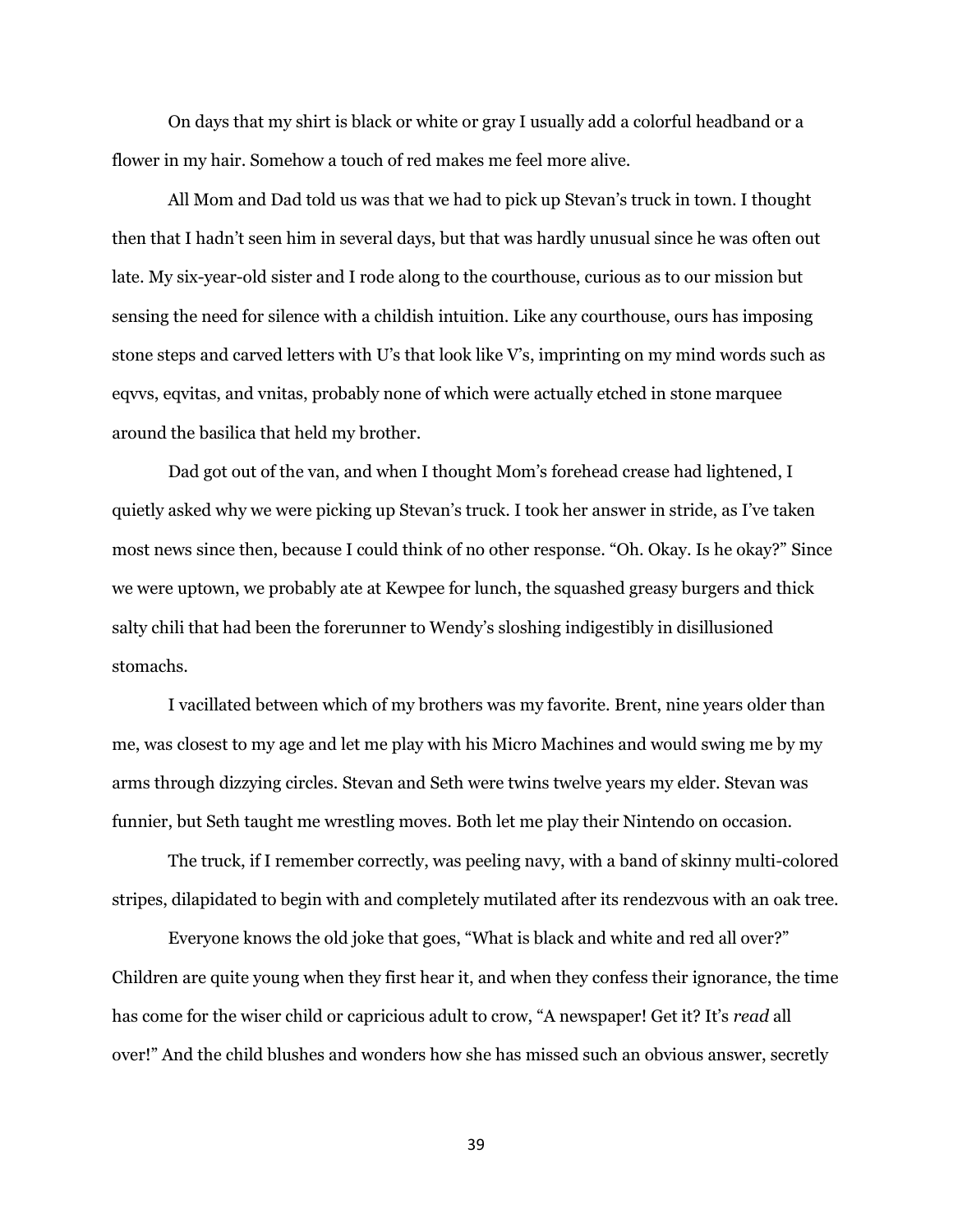considering it unfair that the joke must be heard rather than seen. In ink the solution presents itself plainly, with stamped-out letters. Out loud, anyone could have made the same mistake.

In time I would learn to associate black-white-red with pleasanter things, like music. The ebony and ivory of piano keys, the crimson roses or carnations from my family, the satin sheen of concert black, the warmth of faces under hot stage lights: cool elegance and sharp contrast to stimulate the eye as well as the ear. The black and white are sensible, the red, exotic. For my high school senior recital, my outfit was red and white, and my sister left some of my curls in dark ringlets around my face. It was my time, my show, and I was beautiful. My brothers, of course, wouldn't notice.

Stevan's six months were marked for us by "pay to stay" bills from the jail, white envelopes with cobalt writing that I handed to Dad without comment. This is the only incarceration I remember, though I have since gathered that he was in and out of jail for DUIs and drug possession for several years. My older sister mentions this casually, as if our brother's record is common knowledge. It is not. Sometimes at family dinners I can hear Seth or Brent toss out a suggestion of past trouble from the other end of the twelve-foot table, but a glower from Stevan usually terminates the sentiment. My sister's nonchalance sends a crawling, wormy sensation into my stomach.

I don't remember any doors clanging behind us, like in the movies, but there was a small waiting room with black padded chairs, where we bounced until the guards finally escorted us through even though my sister and I were technically too young. Aren't jumpsuits orange? Maybe Stevan actually wore orange when he appeared at the window booth, his sandy hair tangled into a snarling, tight ponytail, but I remember stripes. Black and white. Good and bad. But now just bad. No crisp, clean distinction between colors, just dirty smudges where white faded into black and back into light again, over and over, numbing in its repetition.

Recently Stevan asked if I remembered coming to visit him in jail. "Of course." He was really mad at Dad, he said, for bringing his kid sisters to see him in jail. If the goal was to shame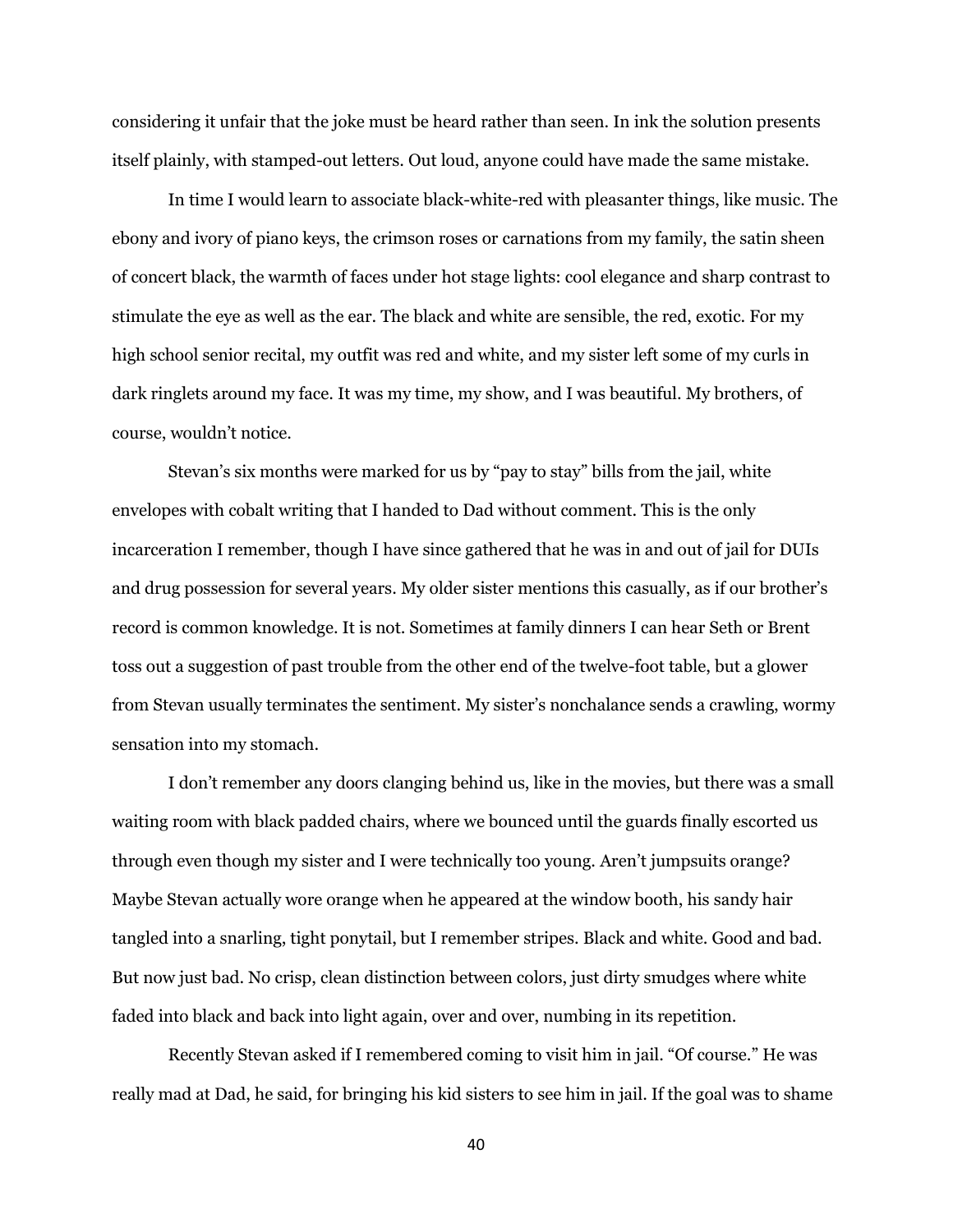him, it worked. I was eight, I think, and Megan was six, and it was summer because I told Stevan over the echoing phone about my birthday. Between awkward pauses we made polite conversation, ignoring the black plastic wood of the cubicle and the muffled metallic clink of voices across the phone and the cigarette smoke wafting from the visitors flanking us, the families of actual criminals. The phone was black. The walls were white. My pale arms glowed against the dark cubicle. The stripes on his suit went black-white-whack-blite, like a straight-line version of those spiraling optical illusions. Strawberries. I had just turned eight. Was it a strawberry pie I had for my birthday, or chocolate cake with strawberries?

Strawberries were my favorite fruit and they seemed safe to talk about. Sun-burnt skins, miniscule hairy seeds that lodged in your molars, their oozing sugary juice would have contrasted richly against the white of the pie crust or the almost-black of chocolate cake, redeeming the bland non-colors into rich vibrant taste. Stevan said my birthday dessert sounded delicious, and I envisioned myself rolling the pin over the wax paper and dough, lifting the round into its shallow dish and crimping the edges, stirring the mashed berries and cornstarch over medium heat until the mixture was clear, at last sliding the glowing pastry into the fridge to cool. One glance at its ruddy radiance and the grumpy officers would wave it on through in dazed silence, mindless of any opiates it may contain. My pie's presence would vivify this entire dingy institution, and return my family to normal.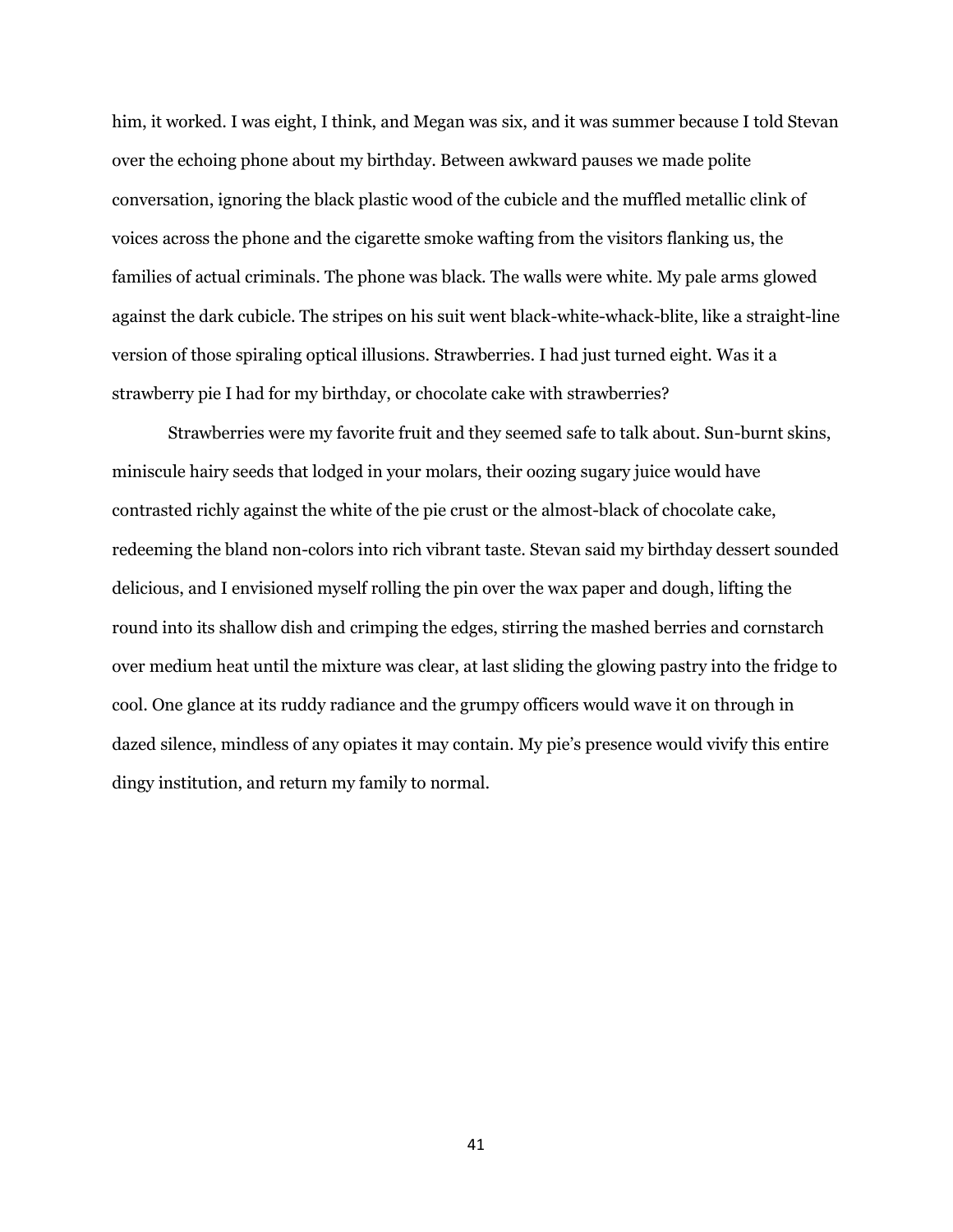#### WAVES

City wind is different from country wind. Country wind ruffles poplar leaves and bullies rippling water into peaks and chases cloud shadows over the grass. City wind tousles ladies' skirts and dances mischievously over steaming pavement. I watched the city wind waltzing with the shadows five stories below me and wondered if the wind in the country was strong enough for sailing.

A week ago Dad had said we would take the boat out soon, but this week the only breeze I could feel came from an overhead vent driving cold air onto my bare arms. The warmth of the lounge's cranberry-colored cushions seemed out of place. The white walls smiled with flower gardens and lighthouses, but just then I wanted a painting of Galilee, howling in one of those sudden storms that are said to come without warning.

Beepings and rustlings from the nurses' station around the corner reminded me that my older sister was still on the other end of my cell phone. I knew, of course, that Karen was not to blame for Dad's kidney stone and impacted bowel, and she knew it wasn't my fault that the doctor had stopped the pain medicine and then disappeared. Threatening gestures and verbal abuses via cell phone, though, kept Karen from over-filing her fingernails and me from asking incessant questions to which no one had answers. My Sunday afternoon nap had been replaced by a nerve-wracked waiting game.

I glared at the nurse carrying a tray of hospital food towards Dad's room – smelled like more salty chicken broth that he wouldn't be able to eat. He hadn't eaten a full meal all week, I loudly informed my sister, who was already aware of this. The nurse passed a whiteboard marked with a list of patients, all first names neatly trimmed to initials. Apparently no one cared about Dad's pain, I explained to Karen for the fourth time. We were not sure who to be more upset with: the doctor for not knowing what to do, Dad for being in too much pain to think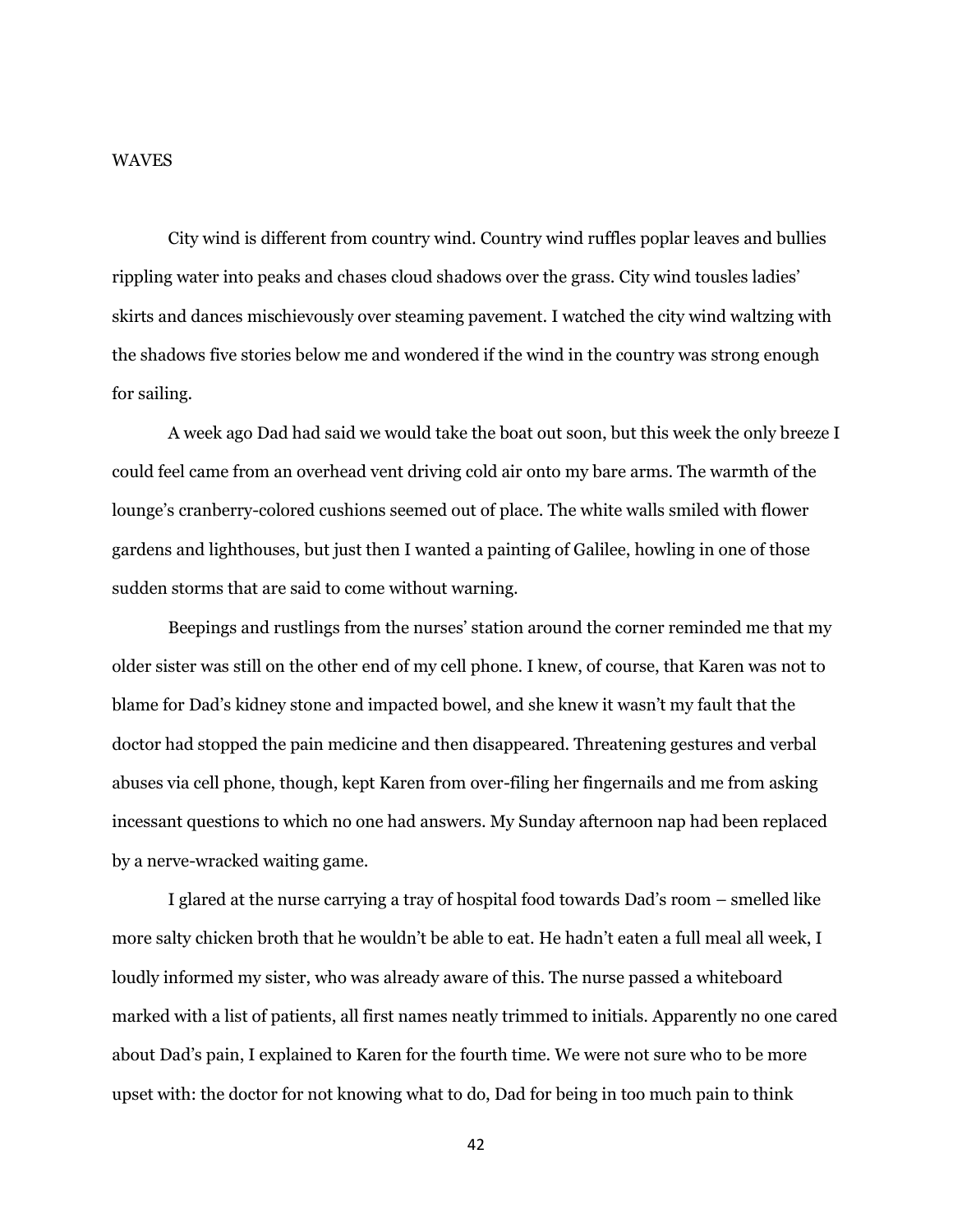clearly, modern culture for allowing doctors to be paid by the hour, or our brothers for not "getting medieval" with the staff.

Earlier in the summer, both of my twin brothers bought catamarans, like the one Dad used to have before someone sailed it into a rocky coastline, breaking the rudders and bashing in the hulls. That happened on Lake Erie, which I have heard compared to the Sea of Galilee because of its sudden storms. Even on Bressler Reservoir, our usual sailing destination, wind patterns can change quickly. Several times my brothers have been forced to paddle to shore when the wind died unexpectedly.

With a strong breeze of 15-20 mph, we might get the catamaran to heel up on one of its twin hulls. Now I can climb carefully off the trampoline and catch the trapeze handle, grasping the hull with my toes so an unexpected wave doesn't heave me into the reservoir. My brother taught me to lean back as far as I can; more weight helps level the boat, resulting in less water resistance, and faster travel.

Wind angle also affects speed. When I was younger, I could not understand why we didn't sail with the wind at our back, since common sense seems to imply this would be fastest. But sails, like wings, operate according to the principle of lift. Wind breaks across both sides of a sail, causing a low pressure system on the leeward side that pulls the canvas forward and a high pressure system on the windward side that pushes the canvas ahead. When the wind pushes the sail directly from behind, the low pressure system cannot be formed on the leeward side, so only part of the potential force is generated. The fastest angle of sail for most boats is between thirty and forty-five degrees into the wind.

To determine the direction of the wind, Dad taught me to turn my head until I could hear the wind equally in both ears. The problem with this method, though, is that the wind in my face is "apparent wind," not actual wind. Technically speaking, apparent wind equals the vector of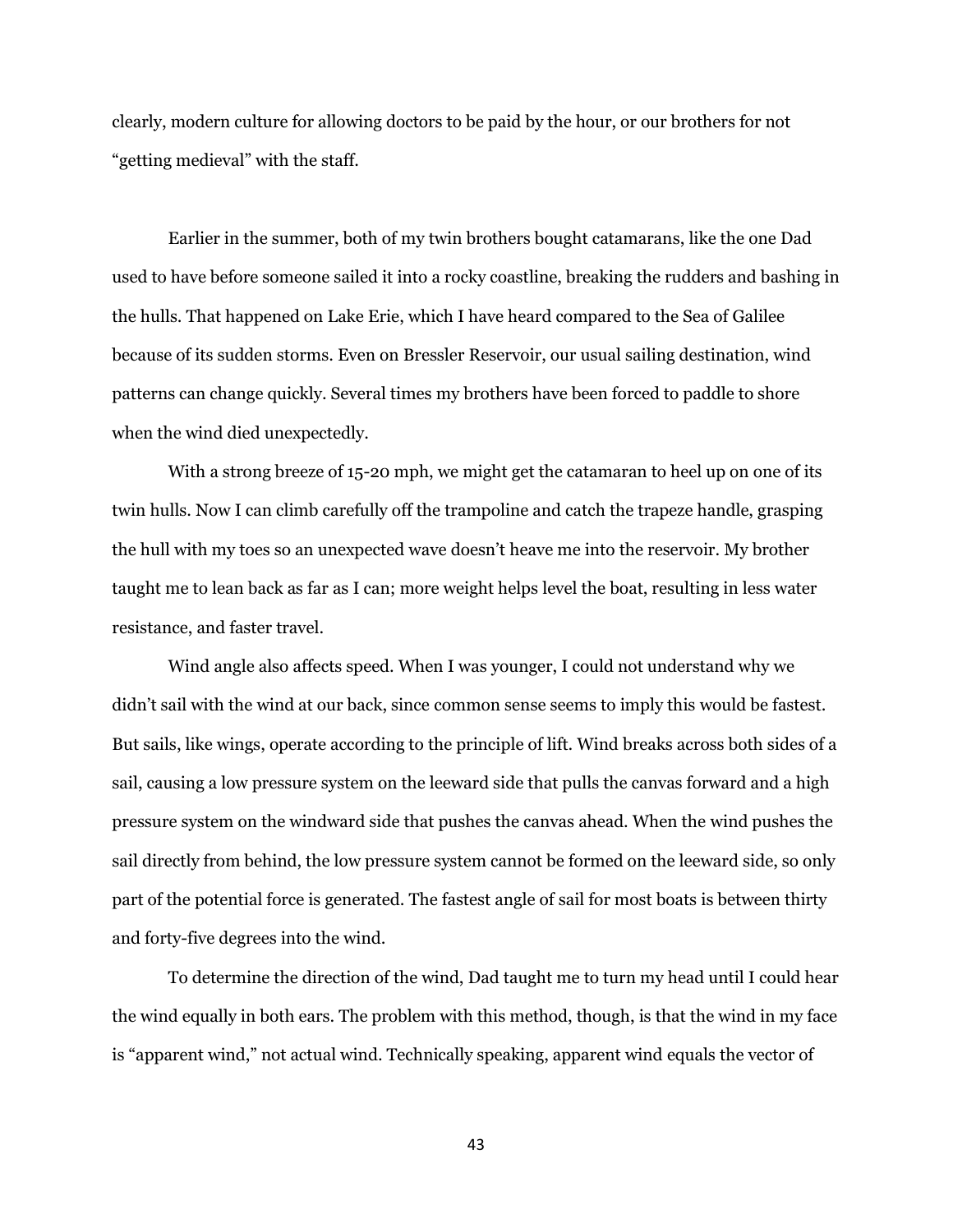actual wind speed plus the vector of wind speed caused by the movement of the boat. Apparent wind, then, differs from true wind in both speed and direction.

I turned in my pacing, and suddenly found myself at the mouth of an empty hallway. St. Rita's Medical Center's recent surge in renovations had added a lot of space that was apparently not yet necessary. Earlier Dad had discovered a similar darkened hall, ending in a silent, shadowy rehabilitation and exercise center; he had hoped by walking to dislodge the stone, but had only succeeded in wearing off the last of the painkiller. Of course I would let her know when anything changed, I assured my sister. Perhaps even now, through the semi-lighted hall in front of me, past rows of locked doors and beyond the Sleep Disorders Lab, our absent doctor was considering new angles to Dad's case as he inaugurated the new weight benches.

I swiveled my phone closed just as Mom, Megan, and Seth appeared from the direction of the whiteboard. We were leaving. My lips pinched together. "Seth, did you talk to the nurse?" Seth's answer was clipped out of frustration with the hospital rather than his bossy little sister. "The nurse can't do anything," he explained as he flung the door open. We were out in the wind and the sunshine now, but thoughts of sailing no longer excited me. Not with Dad still in the cold whiteness of the hospital.

Sailing has a tang of wildness about it. Even while tacking, or adjusting sheets to harness maximum wind, we are never quite in control. For my brothers, a sailing excursion is not complete without at least one capsize; I suppose battling with the righting ropes and then watching a soaking sail accelerate to vertical resonates with their "man against nature" instincts. We ride the catamaran on one hull, feeling gravity pull against the mast, waiting for one more gust, clinging to the trampoline as the sail groans downward: mission accomplished. We dangle a couple feet above the water, then drop to safety.

\* \* \*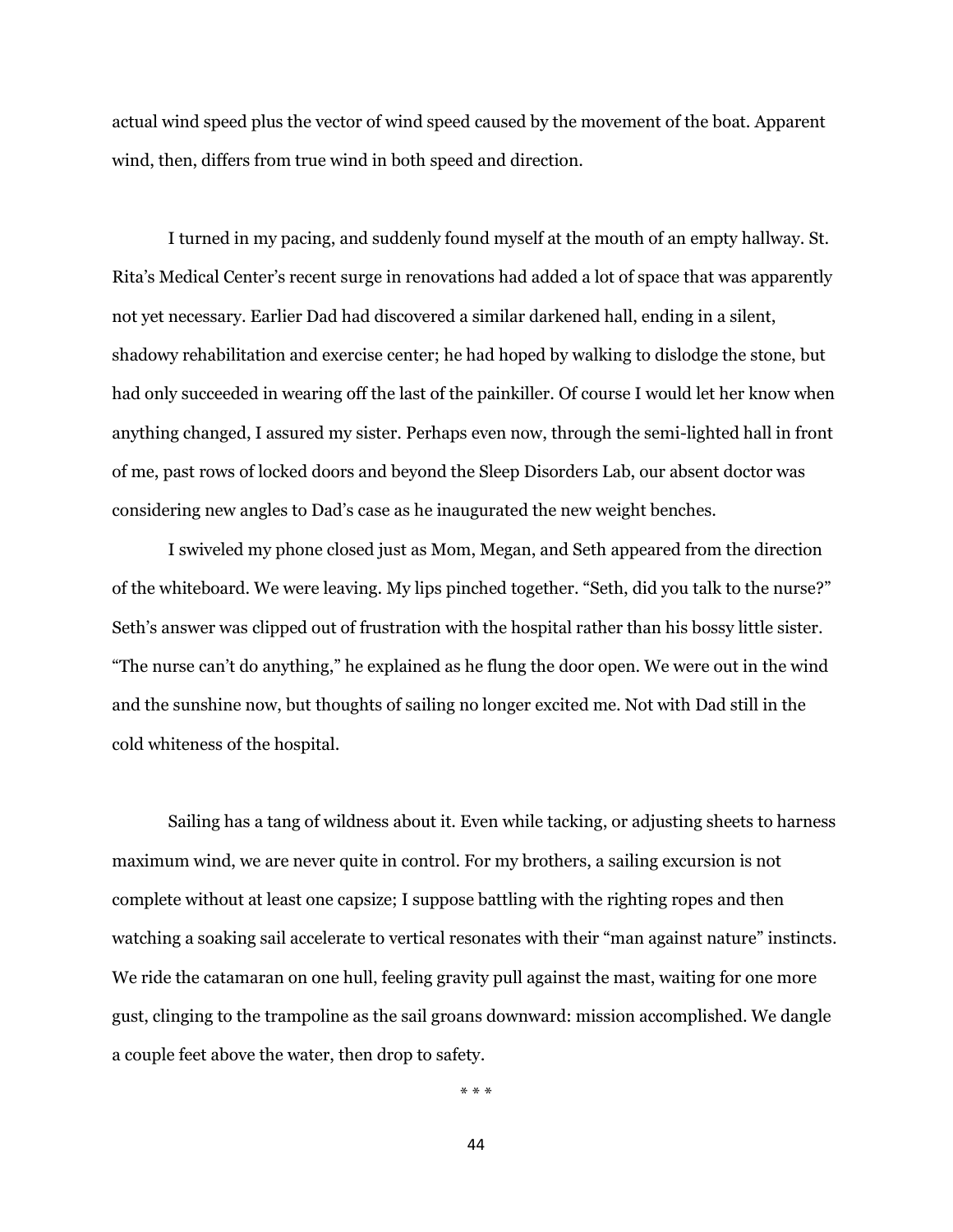St. Rita's is nice as far as hospitals go, but I do question the choice of name. Rita was a 14th-century nun who prayed that she might suffer as Christ did. As she prayed, a thorn fell from the crucifix above the altar and struck her in the forehead, causing a painful injury that never fully healed. Somehow I found it difficult to maintain confidence in a place of healing named after an accident-prone woman of incomplete recovery. And though Rita is the patron saint of lost causes, I was not quite ready to classify my father as a lost cause.

When sailing upwind, the apparent wind is stronger than when sailing downwind. It also feels colder. The temperature itself does not change, only the sailor's perception.

During intense muscle spasms we massaged Dad's back, hoping to give a measure of relief. He only took the painkillers in small amounts because they had impacted his bowel. Pain hunched him like an old man when he walked, so he remained horizontal most of the time. Mom prepared herbal teas and fresh lemon juice as natural painkillers, and tried to nourish him with jello and chicken broth – all without effect. We watched waves of pain replace intense hunger after two or three spoonfuls. When drugs and doctors and home remedies and herbal cures failed, we dropped to the safety of prayer.

On a sunshiny Sunday afternoon a month later, we finally drove to Bressler Reservoir. My brothers launched their twin catamarans and Dad and I caught enough wind to flip one. Falling was never so much fun.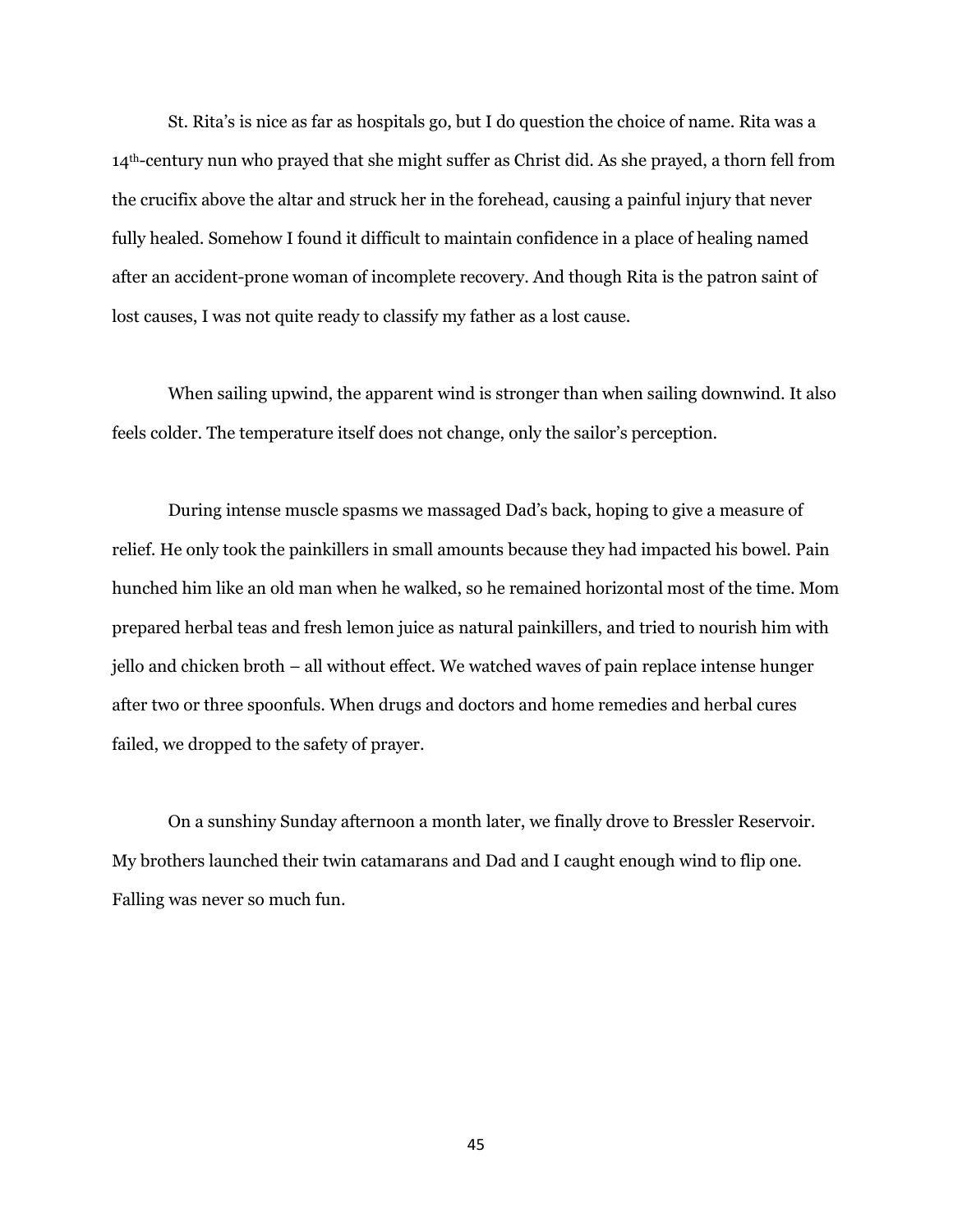#### I AM ELIZABETH PROCTOR

Maybe the crew forgot to give us fresh food. Beef stew wafts up at me, forcing my face up and out, away from the scent of cold leftovers. Up in the back, my eye catches a mosquito-sized beam illuminating the light board for the op, the only light in the house besides the dim aisle markers. As the last words of John/Ben's speech bring me back to Massachusetts, I draw a breath for my next line and immediately begin coughing. The haze in the air outlines the shafts from first and second electrics, creating eerie cones of blue light, but the same chemicals irritate my sinus infection. My diaphragm slams against the long narrow sash bound criss-cross over my ribs. At least I don't have to wrap an ace bandage around my chest like Mary/Lindsay; I'm not big enough. Finally I've expelled enough mucus to spit out my bitterness against my husband. Phrased in in the grammar of seventeenth-century Salem, my accusations of deception have the tang of Scripture, but they tumble out automatically by now, my lips drawing out the w's and bouncing off the b's, my throat cutting off the harsh k's, my tongue snapping every d and t.

*Use the sounds.* Our director's reminder circles in my brain amid the jumble of other thoughts.

*I'm so tired of being sick. Will the antibiotics ever start working?*

*Stay in the moment. What are you saying?*

Crackling*. Someone has chips. Really, second row? We're live up here, not a movie.*

*Put your frustration into your character. What is John/Ben saying? How dare he! Now guilt him. He can't say that to me.*

Angered by my husband's stubbornness, I turn out, gazing beyond the fourth wall of my home into the shadows, glimpsing a silhouette by the exit before honing in on an aisle light. Fairly short, one foot on the floor, leaning casually against the wall, shocks of hair forming individual outlines – I guess the silhouette to have been the show's technical director. He seems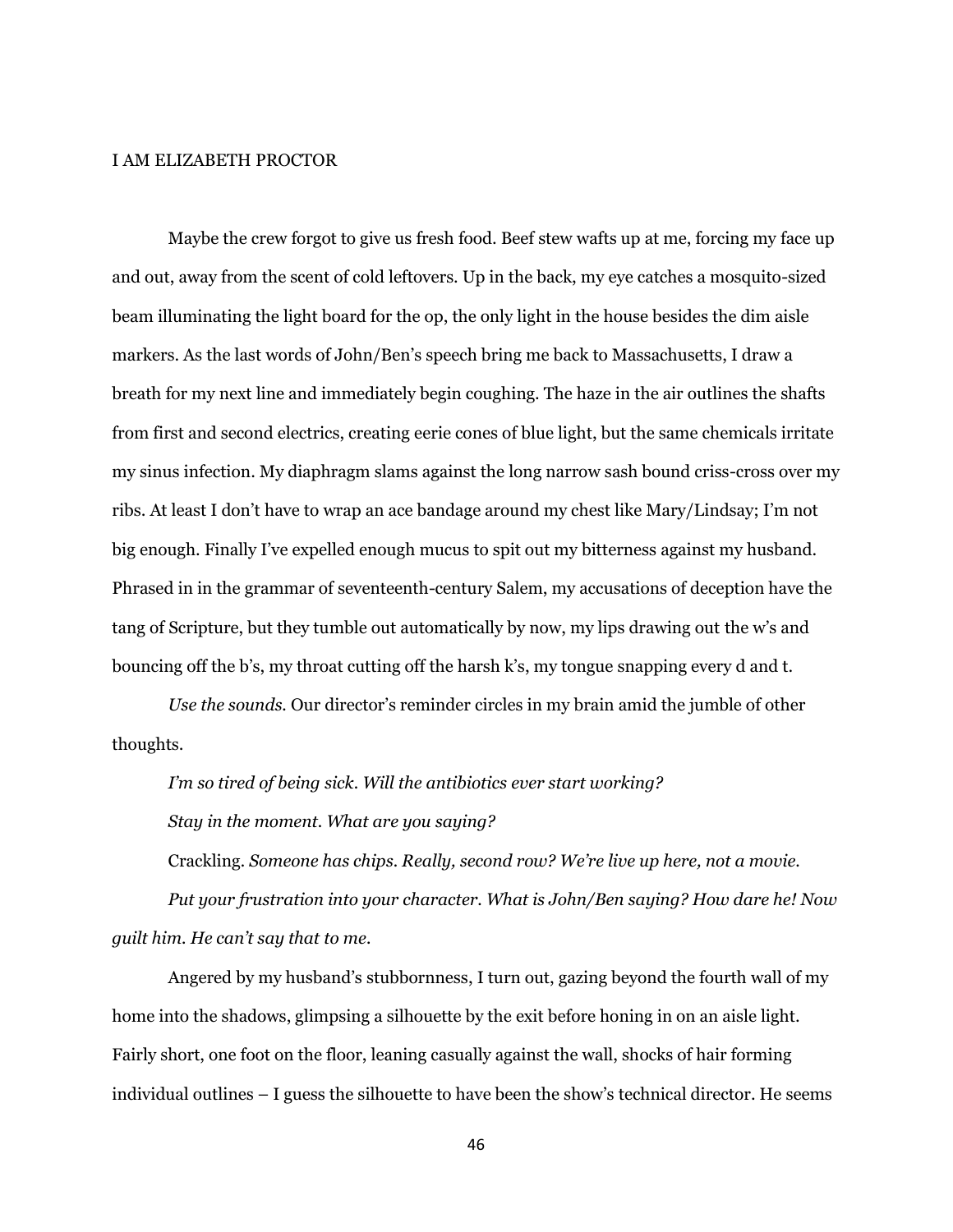magical, really, appearing inexplicably at first one entrance and then another with no time to travel between.

Mary/Lindsay enters and I shuffle to the cane-backed chair, knocking the hard heel of my shoe against the floor louder than I intended. Her eyes stay down, her hands meet and press together at the waist, the dutiful servant; she looks near tears and her voice has reached whinepitch, but I can't tell who is struggling more, Mary or Lindsay. It's been a rough week, she told me offstage as I guzzled water sympathetically.

Outside the curtains the sun was shining, a crisp October Wednesday. Inside, heavy scents of woodsmoke, honey, and beef stew dimmed the restaurant. The four-vegetable entrée came sliding from our teenage waitress to me over the nicks and burns in the wooden table. Glazed baby carrots, cinnamon apples, sweet corn, and mashed potatoes with chicken gravy. Correct. My gaze shifted back up. Mom's expression was the same as when she used to ask me to wash the dishes, or tell me my dog had died. Dad had paused too long, and I had already guessed what his flat, matter-of-fact tone was about to tell me.

I found out in a Cracker Barrel on the first day of fall break during my sophomore year of college that my father had prostate cancer. We were driving to Kentucky to eat chicken salad with grapes and drink chai in a cabin built a full story off the ground and then hike between formations of soft red sandstone and maybe find one of those tiny, stick-out-like-a-sore-thumb Baptist country churches for Sunday. I was the last of the six kids to know.

When I was small and could just reach five keys, I thought my Dad's ability to reach an octave and one note meant he was basically a concert musician. He was embarrassed when I told my teachers that he was a pianist. He always claimed his kids were smarter than him, but he helped me with algebra and he could tell me how to check my oil from over the phone. His patience with both his kids and his employees always impressed me, the way his voice became so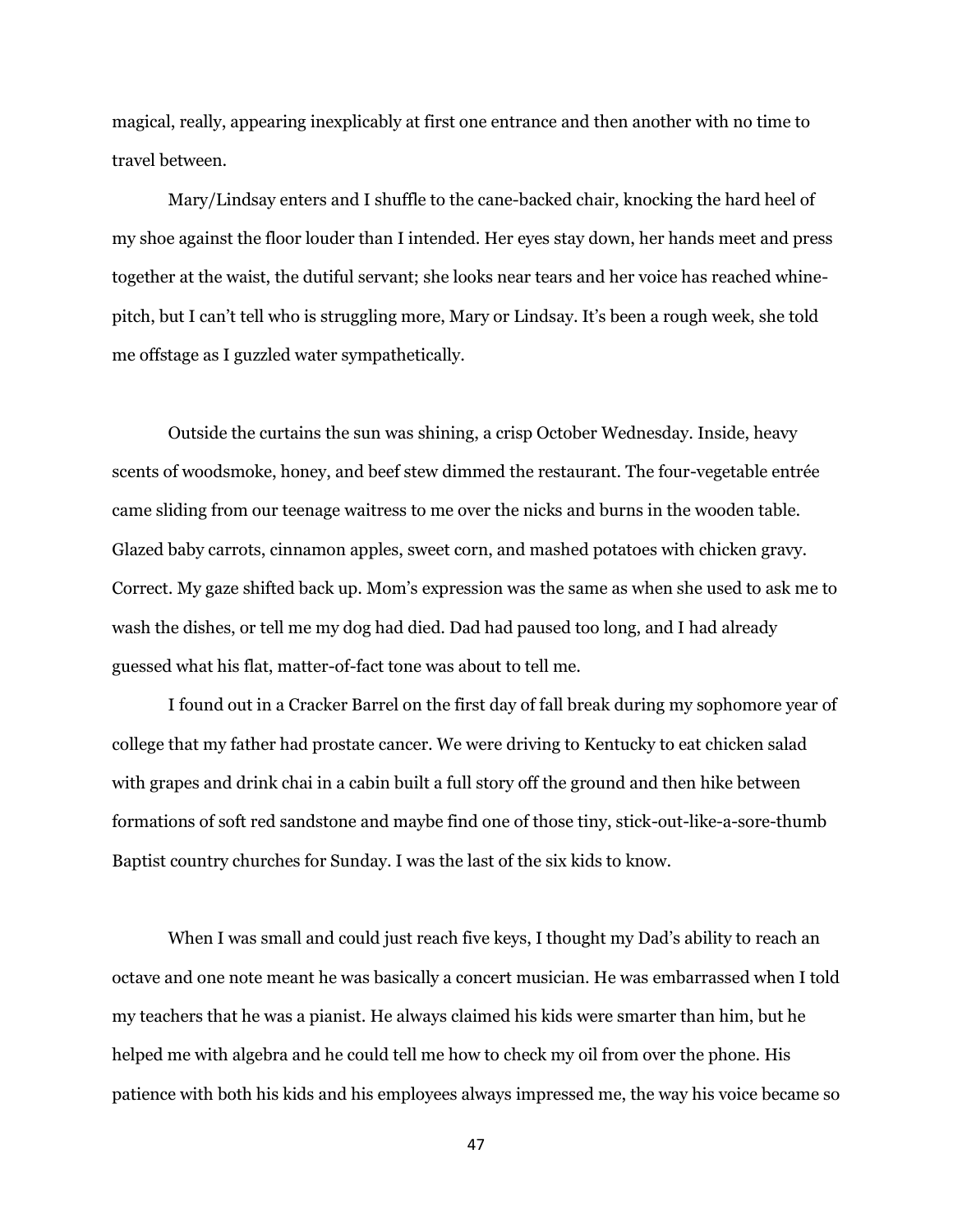quiet and controlled when he was upset. He made me think through my decisions and answer for myself whether I thought a late movie before 7:30 a.m driver's ed would be smart, and he would drive two hours to hear my choir sing two songs in a concert and then give me his honest opinion over coconut lattes afterward. As much as he may like to waive the honor, my dad is one of my heroes.

This silence is mine to break, and I revel in it. My next line will nullify my one chance to discredit my crazed rival, prove I'm less virtuous than I thought, and hopefully, elicit a pitying sigh from the audience. It's a yes or no question. Did my husband cheat on me or did he not? Only if I corroborate his story will this nightmare trial end. John/Ben's back is to me, his twisted black belt sharply outlined against the leather vest which I imagine to be from a deer he killed. He stands rigid, and I cannot see his eyes, intensely azure, to know what answer I should give.

An image of John/Ben hanging from a rope, his muddy knee-high boots twitching, suggests itself to my scrambling brain.

*What would my three sons do without a father?*

*What if I say yes? My husband will be charged with adultery. Furthermore, the other actors will have to cover for me and they'll hate me forever and I'll get a huge fine.*

*Better stick to the script.*

*Wait one more second. Listen. They're not breathing.*

My eyebrows, darkened with "charcoal" eyeliner, draw together. The dry stage air combined with my cough is drying out my lips, gluing them together when I try to open my mouth. I touch my tongue to my lips so they will open and take a careful breath. I don't want to inhale any more chemicals from the haze machine than absolutely necessary.

"No," I whisper. A woman on the floor to my right gasps. She knows before I do that my answer is the wrong one.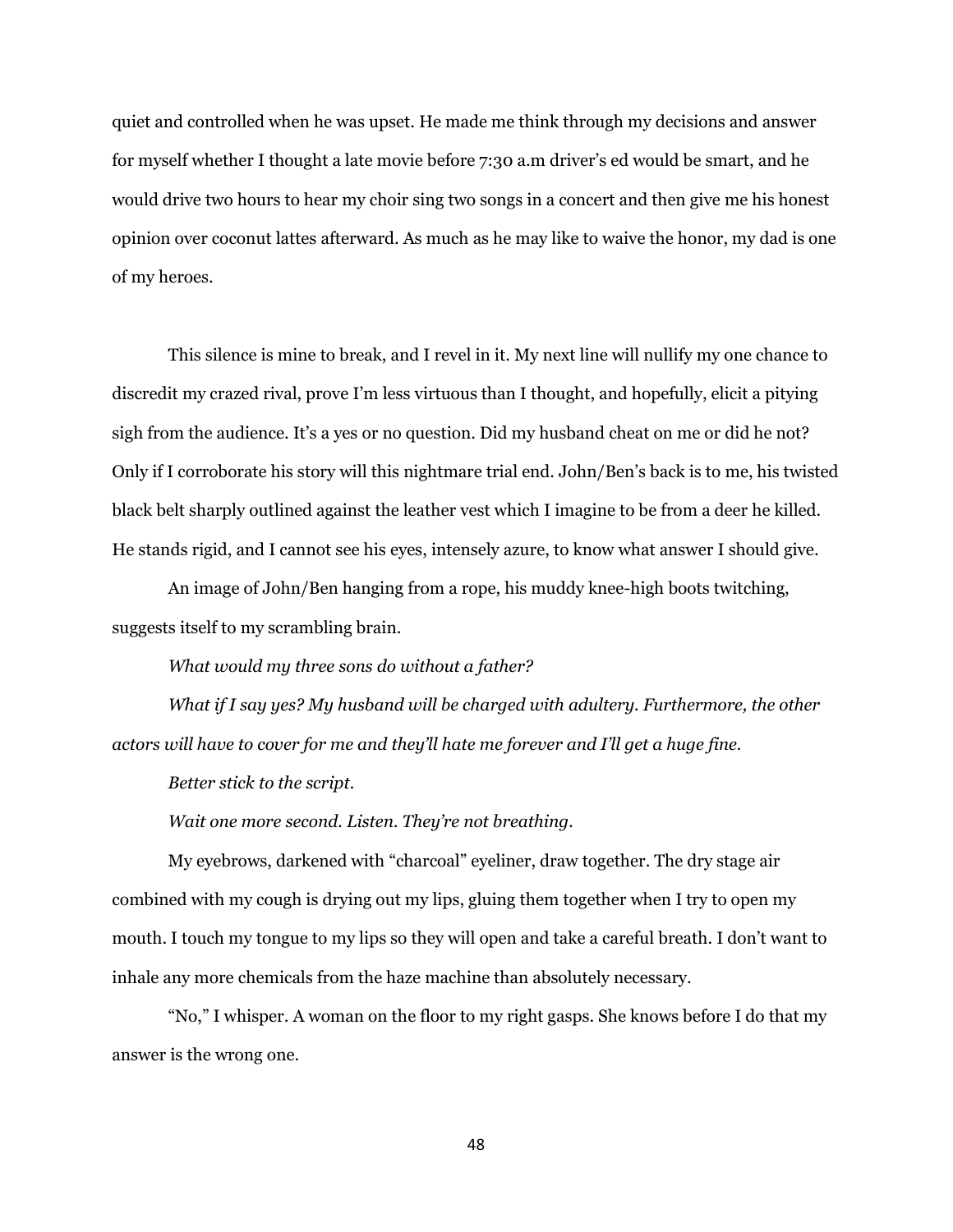I swing my elbows and try to keep my non-tread Puritan shoes from slipping off the ramp as Willard/Doug propels me by the shoulders to the dark dungeons of backstage. Babbling phrases not in the script, I beg for a do-over, just one mulligan per show. My voice cuts out in a sob, almost choking me as we pass the orange glowtape that marks the end of our visibility to the audience.

"Are you actually crying?" Willard/Doug sounds impressed. I'd like to tell him yes. "No," I admit. "I can't."

Though my friends at school would not guess it, I am one of the quieter members of my family. Not the quietest – Brent, who can and does answer any question with a word or two, claims that distinction – but my siblings would all agree on my introversion. I imagine their reaction to Dad's news as a brief (very brief) silence followed by a barrage of questions. Scott and Seth would have wondered about treatment options, one twin interrupting when the other asked a question he considered dumb. Brent would have listened, the only observable difference from him being more focus on his whipped cream than usual. As the youngest, Megan was likely out-shouted in the crescendo of questions. Karen had an opinion, I'm sure. I'm not sure what about the situation would have required an opinion at the time, but she always has one. Later, talking with Dad in the living room as the afternoon light died, she probably cried, drying the tears with the tip of a finger so her mascara didn't smear.

I had questions, too, of course, posited as we pulled back onto I-71 and later as we smeared chicken salad into flatbreads and rearranged Scrabble tiles, still swarming through my mind as we pushed along overgrown trails and hunted down Daniel Boone's cabin. Most of my questions my parents couldn't answer because they hadn't yet decided on a treatment. Some of my questions I never asked because they seemed premature and pessimistic. They packed themselves into tiny labeled boxes to be stored in a back lobe of my brain, assembling into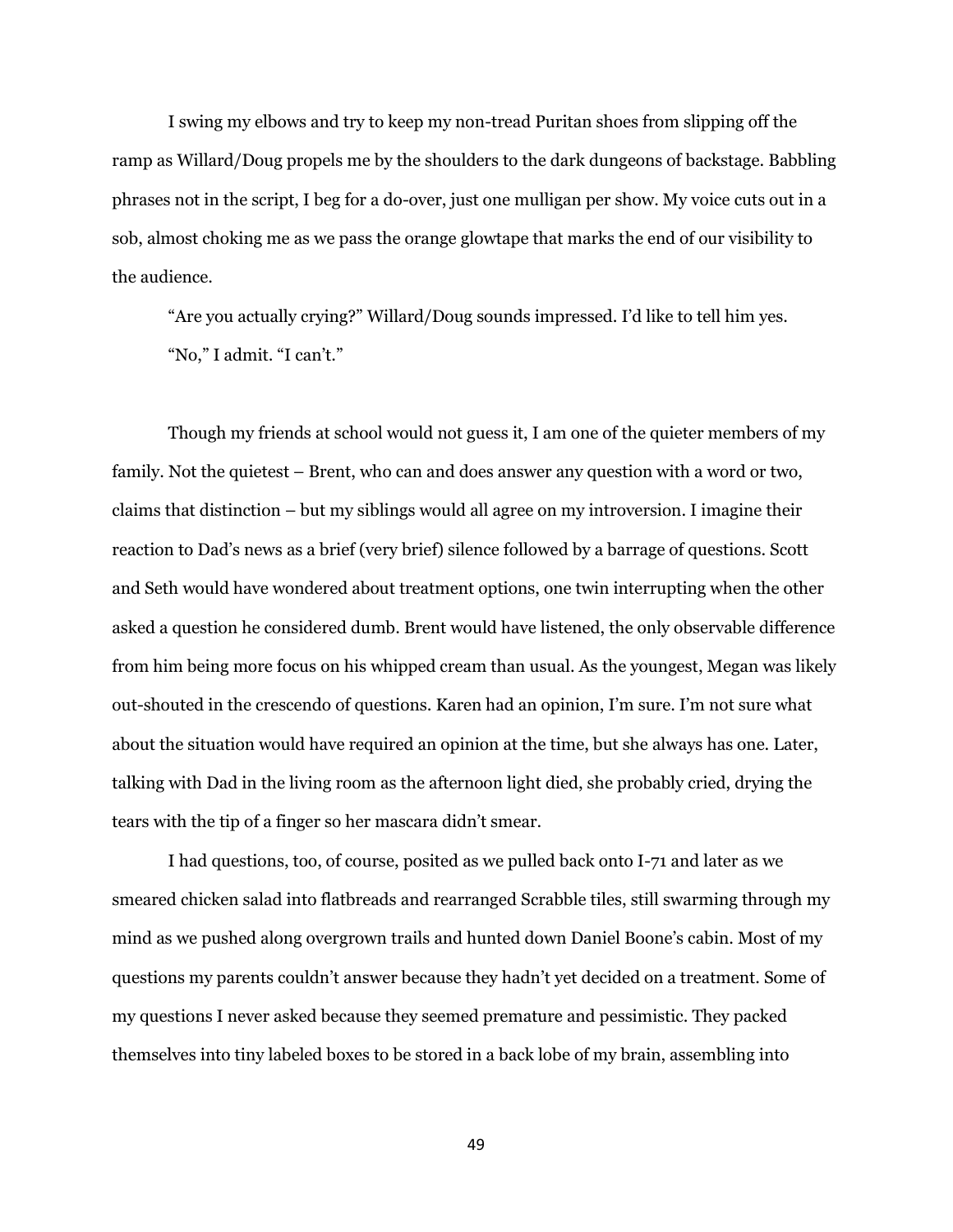rationally organized rows. Some nights I lay in bed hunting for the file containing tears – the ones you're supposed to cry when your father has cancer – but I could never find it.

I like to think that I'm like the Cameron Diaz character in *The Holiday*, and actually cannot cry. Maybe it's a physical disability or I'm shell-shocked or something. But I know that's not true, because I do cry on occasion. Many occasions, actually. I bawled to the point of embarrassment through the "Children of the World" program, with their colorful tribal outfits and traditional choreography. A good love story makes my throat feel all oatmeal-like. And if someone offers an unexpected compliment on an exceptionally rotten day, I have to grind my teeth and tense my neck so I don't lose it in front of them. Biologically, I have to cry to protect my eyes, right? Maybe I use up all my necessary tears on the trivial things, and then my body can't produce for the more momentous occasions. That must be it.

After three months in a dark cell I wince at the bright lights on stage. Danforth/Matthew and Hale/James seat me on the rough wooden bench, and I scoot to the very end, rubbing dried mud off my hands onto my apron, which is already covered in mud and sawdust. Picking at the mud pulls the tiny hairs on the back of my hand. I'll wash after the show, the brown swirls sliding down the drain of a porcelain sink undreamt in 1692, removing any reminder of who I was minutes earlier. For now the dirt under my fingernails suggests misery, and Hale/James' voice cloys on, inspiring real shivers. My husband will die, he tells me, unless I persuade him to confess a sin for which he bears no guilt.

*I'm cold. I'm three months pregnant. Exhausted from sleeping on a wooden board. Nauseous.*

*Turn a little so the right balcony can see your face. Try to pay attention to what he's saying. John/Ben will die if you don't. This place smells like vomit.*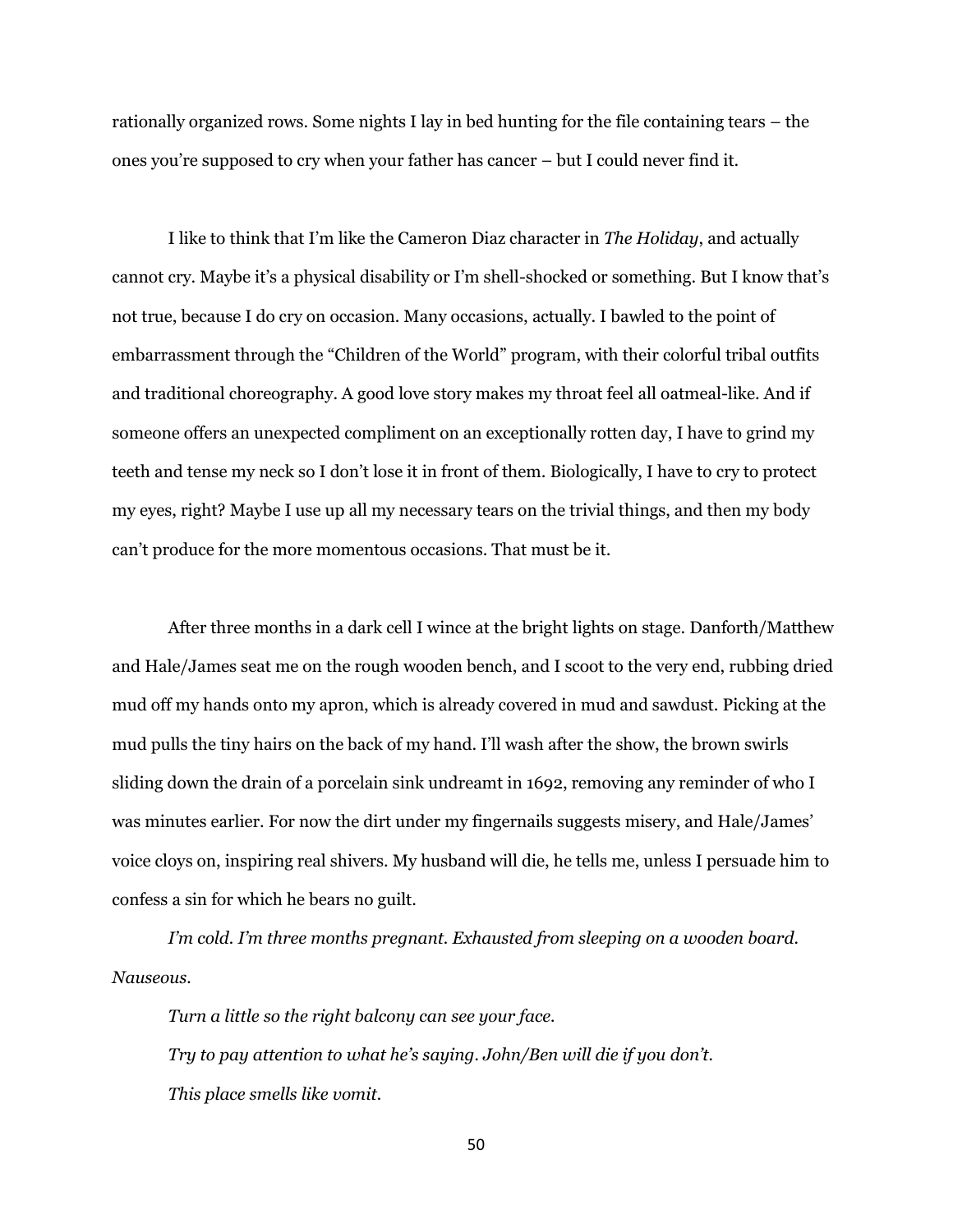Danforth/Matthew references the rising sun and I glance up, my body going rigid at the intensifying orange fixture, recognizing an Ellipsoidal and not the actual sun in only part of my mind. The amber is too hopeful. My eyes drop back to the floor, searching the wooden planks of the jail and the first few rows of audience for a focal point, and find a painted knothole in the boards. Tim and his crew have woodgrained the sheets of plywood with lines and swirls in black and shades of brown until I forget that an illusion only separates me from the fuschia-sweatered woman in the front row to my right.

It's a fairly new procedure, in the experimental stages, but not, as far as I can tell, dangerous. Side effects should be minimal, none of the incontinence or impotence to be feared of other treatments the doctor suggested. The doctor did not in fact approve hyperthermia, this localized application of heat supposed to render the leeching cancer cells defunct, because the U.S. does not yet allow this procedure. So my parents decided to make a vacation of it and travel to Bad Aibling, Germany, a spa city and health resort where the German nurses are only too happy to insert prostate-warming catheters. Even with the airfare, the week-long treatment was a tenth the price of the cheapest options. Their week's absence coincided with their twentieth anniversary, spent in a most romantic location, but celebrated "in ways differently than one would care to," to quote Dad's email. (Though he disliked school in general and English in particular, my father must be at least partly responsible for my impulse to write, judging from his emails that even now have me cackling in appreciation.) I roamed the crimson-carpeted hallways of my university and chuckled out loud at his daily reports of missing trains and talking turtles with his "German partner in prostata," a fellow sufferer from a gland heated to fifty-two degree Celsius.

When I told friends that my Dad was in Germany for prostate cancer treatment, they adopted an anxious look, eyes wide and eyebrows high, lips slightly open. This expression both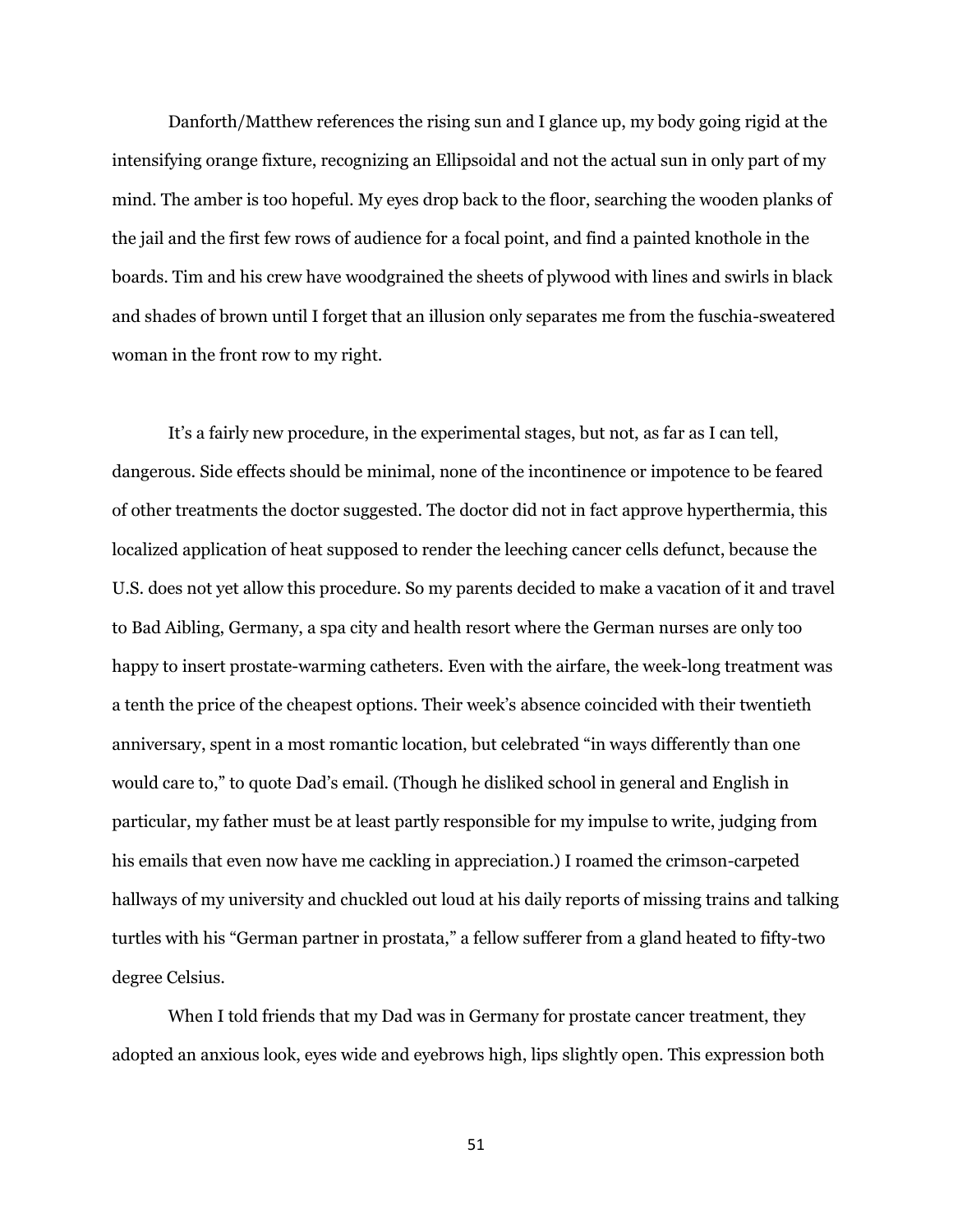gratified and troubled me. Gratified, of course, that my friends cared about me, but troubled that they seemed more worried than I was.

"Is he going to be okay?" they asked. "Are you okay?" My explanation of the process assured them on the first count.

For the second answer, my own mouth would tighten into a smile, squinting my eyes, and after a full breath I could admit, "I'm fine." They think I'm not sure, which is what I want them to think. But really, I was fine. No nightmares. No deep questioning of my faith. No cliché of tears threatening to spill over. Just preoccupation and a few good laughs from Dad's emails.

When I was sixteen, a girl on my basketball team was killed in a car accident. I cried throughout the whole funeral, and I still remember a white casket every time I hear the duet her sisters sang. Sometimes I tried to induce tears by imagining my father's funeral – the mahogany casket and sickly-strong stench of funeral lilies, processing with my siblings to the front pews while two hundred people observe our loss in awkward silence. It didn't work. Maybe prostate cancer didn't seem to be life-threatening, or maybe I just didn't love my dad enough.

John/Ben is raging now, shouting, weeping, protesting that he will not sign his name to sins he did not commit. In the background, my knees weak, my body shakes. Each breath catches, like a child sobbing.

#### *Breathe faster.*

## *This is my fault. He sees himself as a failure and it's my fault. My lie put him here.*

I force the breaths, spasming my diaphragm into near hyperventilation. The amber light has peaked in brilliance and casts the shadow of jail bars onto the wood planks. Sunrise. They will hang him. I lunge forward to touch my husband once more before the marshal drags him to the gibbet, grip his hands and see wetness in his eyes and feel his warm air on my face but cannot absorb what he says as Willard/Doug shoves between us. I stumble back.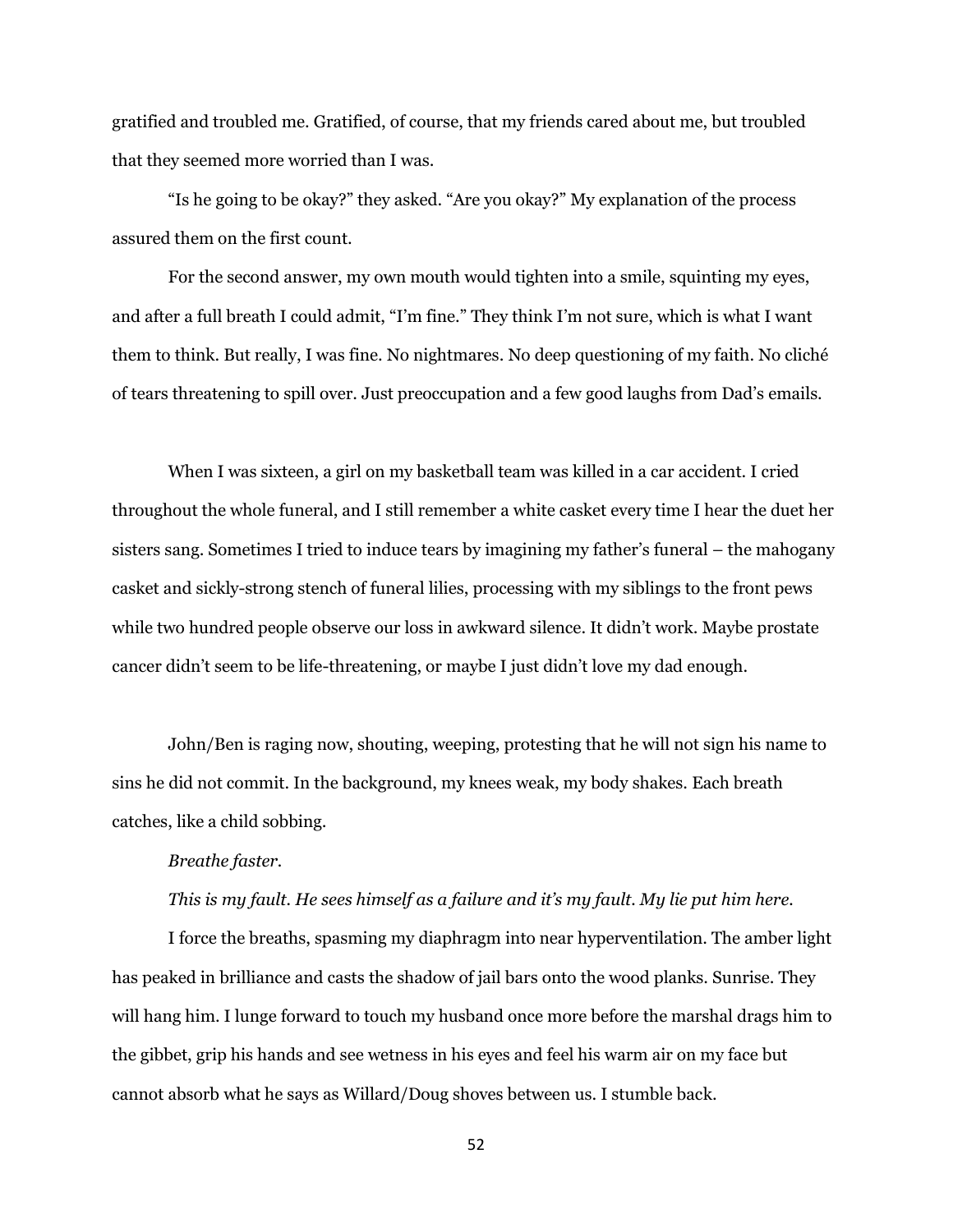*This child will never see his tall, beautiful, tortured father.*

*Keep your eyes wide. If I stare at the light and don't blink my eyes might water.*

They escort him violently from the dingy cell, and I turn outward to the sun/Ellipsoidal, unwilling to watch as they load him into a wagon, to see his empty stare as the twenty-foot panels of darkness open on glaring daylight. But I cannot keep myself from hearing the inexorably pulsing drum, the snare rattling louder and louder, marking time to his death. Behind me, Hale/James has tears in his voice.

*If Hale/James and John/Ben can cry, you would think I could muster up a tear.*

I am cold. My chin and lips and knees are shaking beyond my control. My teeth clench. My roaring ears beg for quiet. The snare reaches its final crescendo and breaks into silence. John/Ben is dead. My eyes are still dry. Blackout.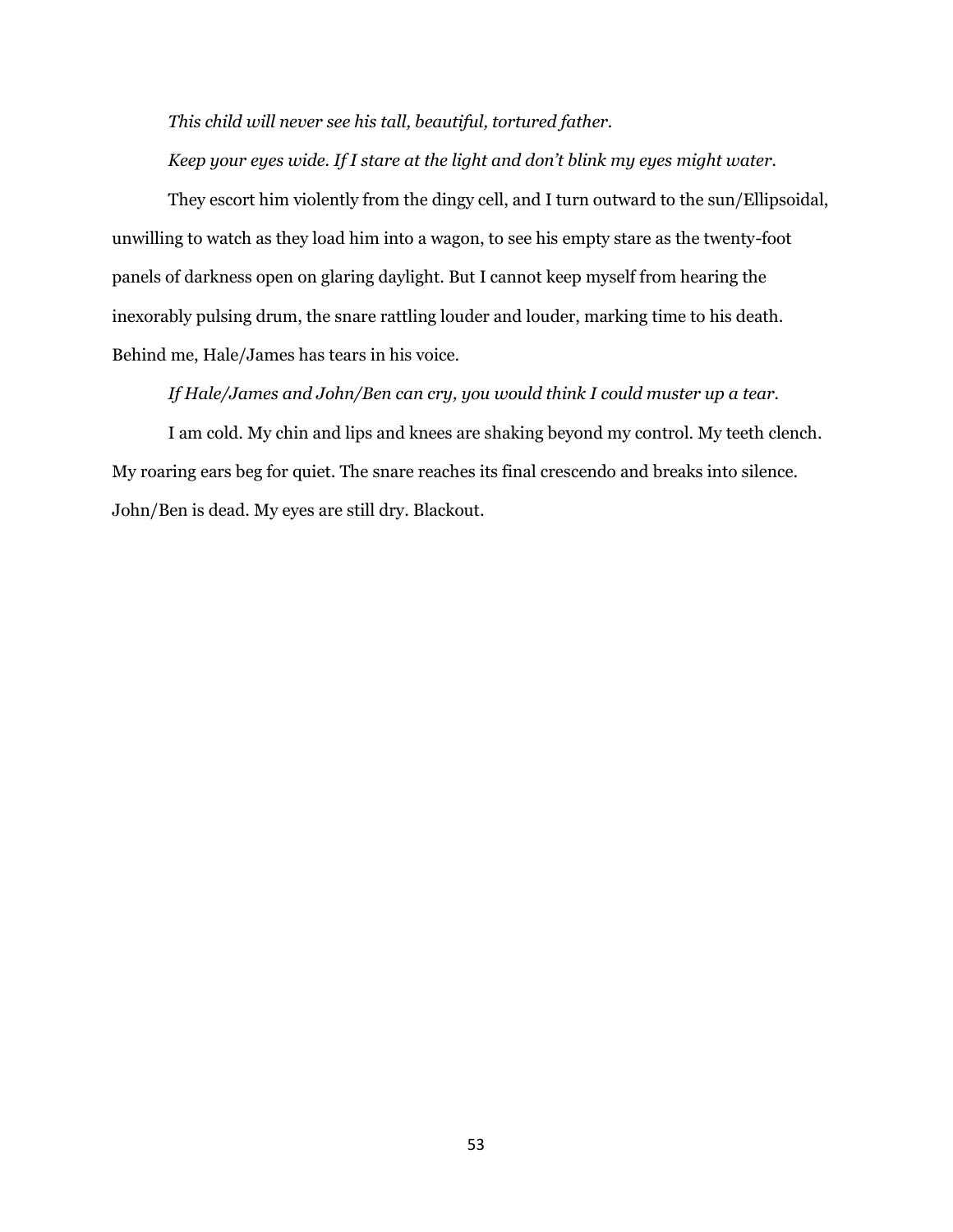#### MY FAVORITE GEM

When I was six a boy at my church named Andrew gave me a green necklace. The small beads were like translucent drops of liquid grass, beautiful but cheap. I felt bad taking it, because he had three sisters who might have also appreciated its emerald glories, but I accepted with good grace. For a while it was among my treasured possessions, hanging on the coffee mug tree I used for all my jewelry, and then found its way gradually to the antique cigar box where my sister and I kept our dress-up jewels, tangling into pearl beads and chipped-paint-gold chains.

My first crush was eight years older than me. My mom homeschooled him along with my brother, so I got to see him every day and even sit near him in our schoolroom. But I had to leave too often, traveling downstairs for history class or Dad's help with math, so I created an ingenious method for our communication even when cruel distance parted us. I had a stuffed bear, wonderfully symbolic in its shade of valentine-red, with a pocket to hold the satin heart attached by a golden thread. This pocket could be stretched, I showed him, deep enough for small slips of paper covered with our messages – not love notes, of course, just general queries about the weather and about the progress of his chemistry and my math, subjects we both hated. It sat on his desk, where I checked for a new note every day during lunch, but alas, I was a far more faithful correspondent than he.

Still I dreamed on, writing stories in my journal about the day when he would return from his adventures and hear my virtuoso piano skills, a concert performer clad in a lavender satin dress with flowers in my hair, and realize that I was no longer a little girl. Then one day I blacked out the writing with crayon for fear my mom would read my journal.

\* \* \*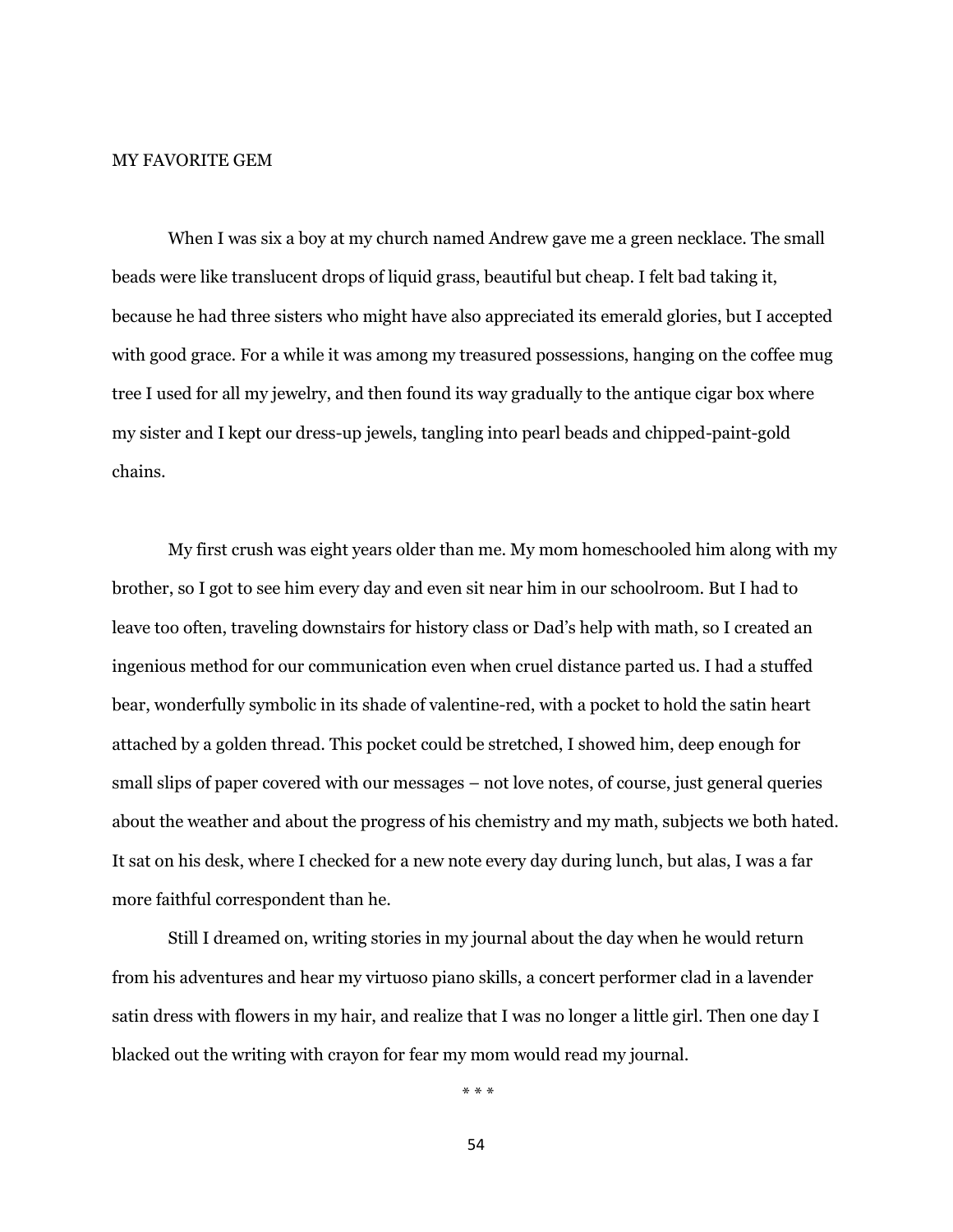From one friend's brother to another's, only this time he was only four years older than me. Chris was long and spindly with bony arms and thick reddish hair and our names flowed together perfectly. His sister, one of my best friends, knew, but no one else. When he turned fifteen I worked up the courage to tease him that he was halfway to thirty. He looked properly aghast, and I tingled. Waiting at church for my parents, "sponsors" for the youth group, I stood at the bottom of the wide stairs listening to the adult conversation at the top. HE was there, and my parents, and another girl who was new to the youth group. Seventeen, with long dark hair, stick-straight like I wished mine was, she was concertmistress of the local youth orchestra and I wanted to be her. I did not understand how she had no boyfriend, but it was okay because my brother could marry her and she could be my sister-in-law. The conversation at the top of the fading blue-green steps followed these lines:

(My dad being nosy:) So no boys in your life?

(My Heroine:) Nope.

(My dad assuming things:) Boys are gross, huh?

No, I'm just not dating anyone.

(My dad being nosier:) So there's someone you like but he hasn't noticed you yet? Uh…

(My dad being embarrassing:) Yeah, I guess you're past the boys-are-gross part of life. Take Kristin here for example. Right now she's doing her own thing, but in a few years she'll start looking at Chris here a little differently.

Forget my face, my entire body overheated and turned carnation-red as I tried to stammer a witty rejoinder. Something about maybe I already do and you just don't know me as well as you think and I'm more mature than you might realize and then I shut up and just kept blushing. That night I relived my embarrassment, growing warm all over again as I penciled the woeful tale into my puffy 101 Dalmatians diary that had a lock and key.

\* \* \*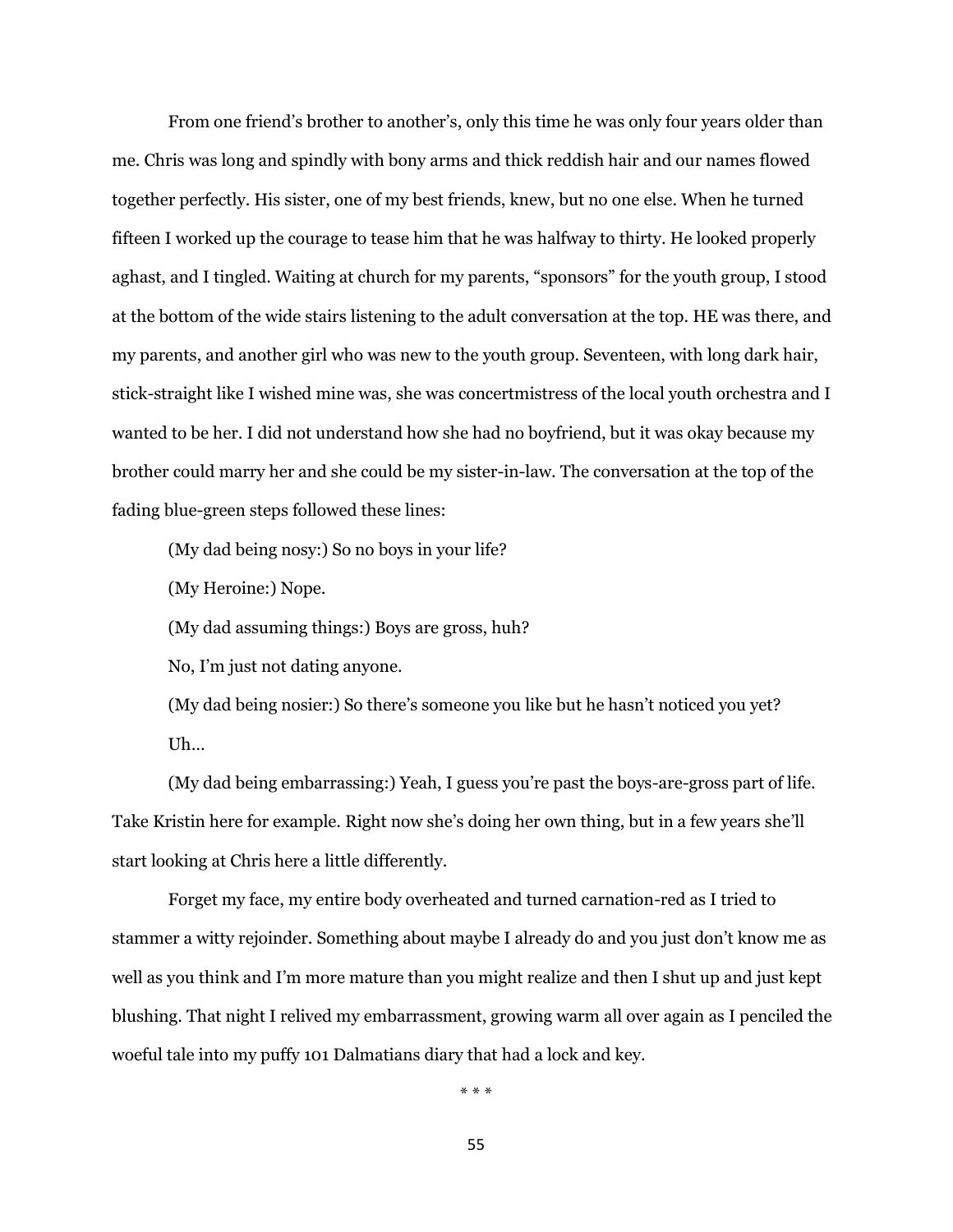When I was twelve I joined a small pick-up ensemble to accompany a choir concert at a sister church. Sitting directly behind my violinist's chair was a fourteen-year-old cellist. His cello was named Brutus, after the Ohio State mascot, and though I could see no resemblance between the glossy mahogany of his instrument and the oversized buckeye with legs of scarlet and gray, I thought naming one's cello was a hilarious, touching gesture. When Steven had finished with Brutus he packed him away in his hard-shelled "coffin."

The director decided the ensemble needed some extra practice, so a few of us met at Steven's house for music and pizza. It was one of those city houses, one story but rather sprawling, with a baby grand sitting in the corner, over cream carpeting that looked as if no one ever wore shoes. We rehearsed and then sat around the table, the four of us, the director, percussionist, and cellist cracking jokes until the violinist choked on her own saliva.

(Beautiful 14-year-old in a black t-shirt:) Pop?

(Awkward 12-year-old in a jean skirt:) Yes please.

On the rocks?

What?

On the rocks.

(Confused and sheltered homeschooler:) On the rocks?

(Confused but patient man of the world:) Ice.

(Uncontrollably giggling adolescent girl:) Yes please.

He was the nicest, politest, cutest, most talented boy I'd ever met, and he thought I was a good violinist. Peering outside I saw a pickup parked at the curb, lights glowing, the driver's seat in a reclining silhouette so Dad could nap while he waited. I stood on the small patch of linoleum by the door to bid my handsome knight adieu, unable to leave because when I entered the boy had, like a gentleman, taken my coat to a side room and now had apparently forgotten that I would need that black-and-beige reversible to face the chilly October evening. I shuffled my brown clogs with the pale-scuffed toes and tried to continue some kind of conversation as he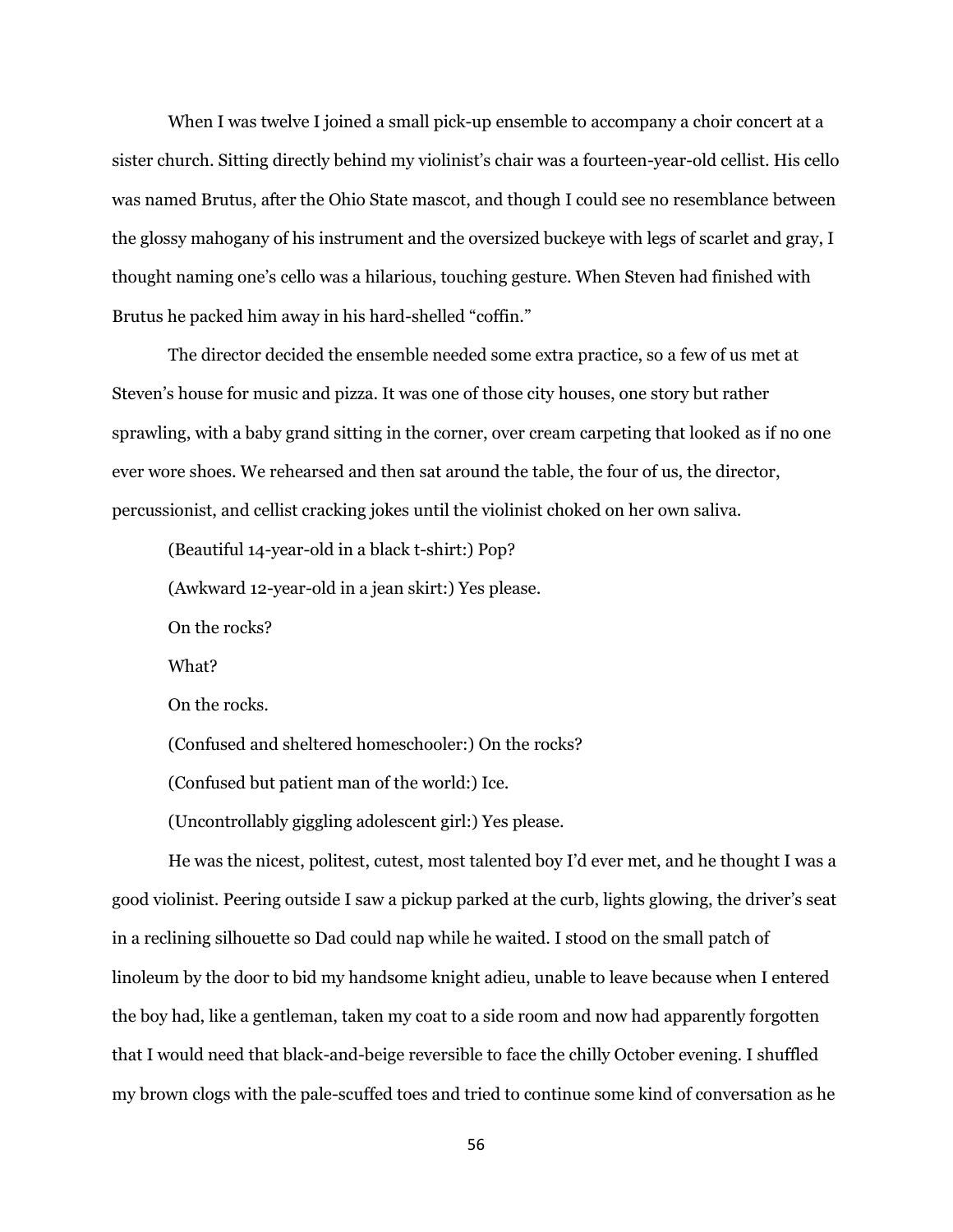and his parents waited for me to simply turn the gleaming golden knob that would release me from their care. I didn't want to make my dad wait, but I needed my coat.

Perhaps, I considered, if I simply left, Steven would find it and come bounding romantically across the lawn to catch me just as I slipped on the wet grass, covering my twisted ankle with his own shirt and carrying me the distance to my sleeping father. Or maybe he would keep the jacket, recalling my intoxicating scent of lilacs touched with a bit of practical sweat. Pungent and mysterious, I would live on in his memory in beige stripes until next Tuesday, when he would ask my plans for Friday night. The knob was turning in my grip when his mother spoke.

Did you have a coat? Steven, go get the poor girl's coat.

I fairly twirled down the sidewalk, fingering the nylon hood where his fingers had caressed it. Dreams filled those six weeks, but our romance was stopped prematurely when the choir presentation ended. We shook hands and I marveled at how soft and spongy his was, so unlike the hard callouses of my dad and brothers.

Facial hair is sexy, I told my younger sister. That's why in all the romantic comedies they give the guy a five-o-clock shadow.

We were sipping lattes next to the coffee bar in the Student Center, imbibing the warm stimulant in preparation for the cold February wind we'd soon face walking back to my dorm.

(Hormonal college student:) See? That guy there. Wouldn't be nearly so attractive without the scruff.

She agreed with me and we admired the tall scrawny sock-capped individual as he ordered his own dose of caffeine. In a week I would text my sister to say that not only had I just met this "tall drink of water," but I would be working with him for the next several weeks. He had been cast in the show for which I was head costumer; ergo, it was my job to dress him. Literally.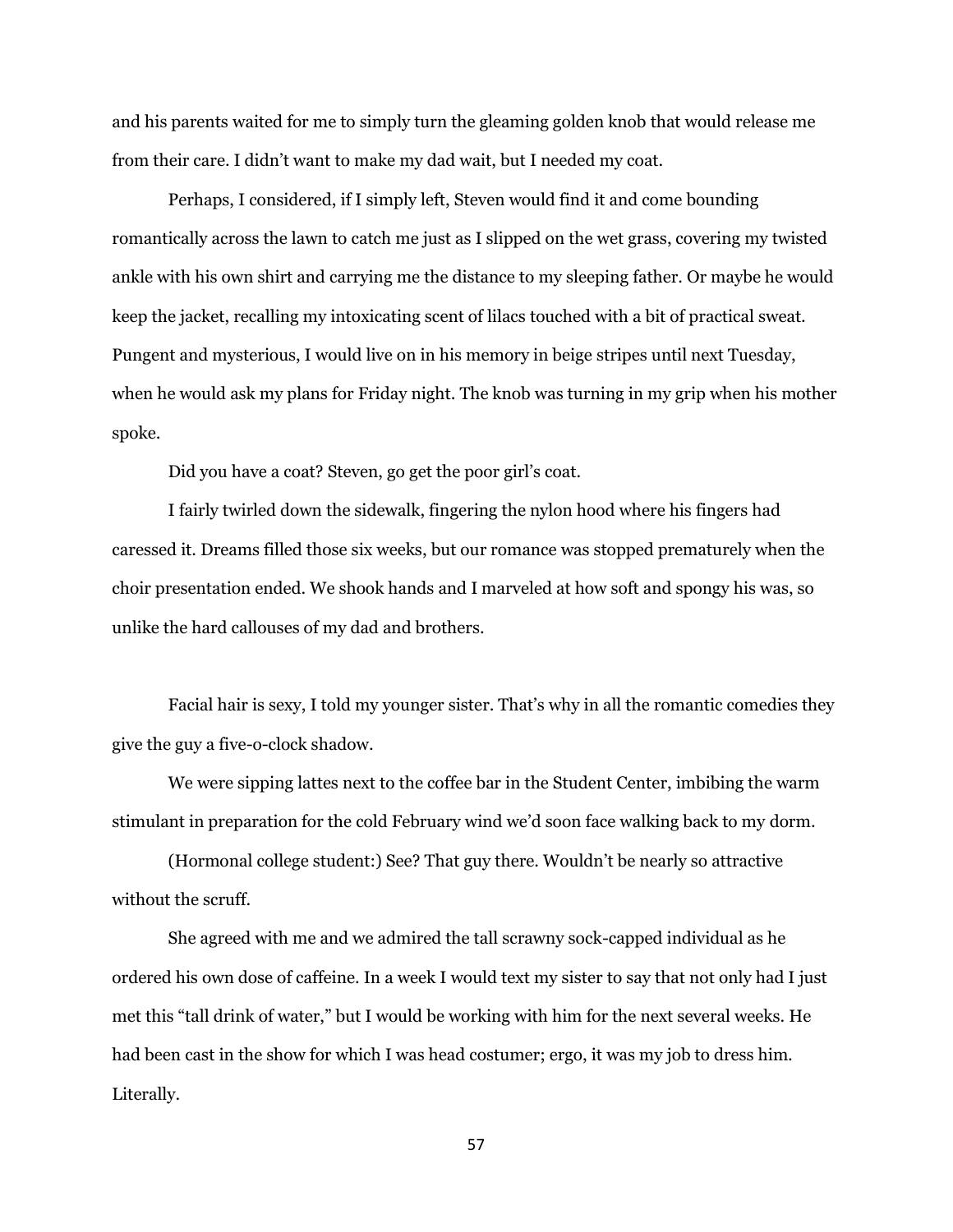As an eighty-year-old, his hands were covered in cream makeup, turquoise and white lines highlighting his veins, makeup so strong I could smell it, like damp chalk. So he wouldn't smear his makeup, I was forced to unbutton his navy plaid and slip the cuffs carefully past his hands before sliding the ivory button-up onto his bony shoulders and slowly fastening every button with my cold, sweaty fingers. It was my job, and only mine. The clock there ran five minutes fast, and I would check it with my phone so I'd be back before anyone else could begin at his protruding Adam's apple and unbutton, gingerly tugging up and away from the top of his jeans.

He called me Miss Kristin and when I walked through the makeup room to my costume corner he would holler hello from his seat at the makeup counter, lit by bright naked bulbs and surrounded by six pairs of hands stretching his skin taut until the layer of plastic dried on his face. Gone was the five-o-clock shadow, his sharply angled chin covered in latex and makeup, creating an illusion of deep age lines. One night the wrinkles came loose and started sagging, making him look like a turtle.

The night the show closed I stayed late to launder the men's shirts. Silvered hair, latex wrinkles, and discolored fingers disappeared fastest in the shower, so I stayed in the makeup room while he showered, listening to the whirr and occasional click of the dryer, the rummagerummage-rummage of the washing machine. I stowed a few plastic flowers back in their boxes. Bleach and witch hazel lightened makeup stains around cuffs and collars. Finally I slouched in a peach chair with plastic arms and texted my best friend.

He's super cute and nice but I don't *like* him, I told her.

The washer buzzed for the final load of laundry. Jordan was taking his sweet time showering. I just wanted to tell him how cool I thought he was. Not that I liked him. Just that he was a nice guy. I fingered a stray fake flower and heard the outer door creak open. My chance. He entered, smiled at me, returned the shampoo to the cupboard.

58